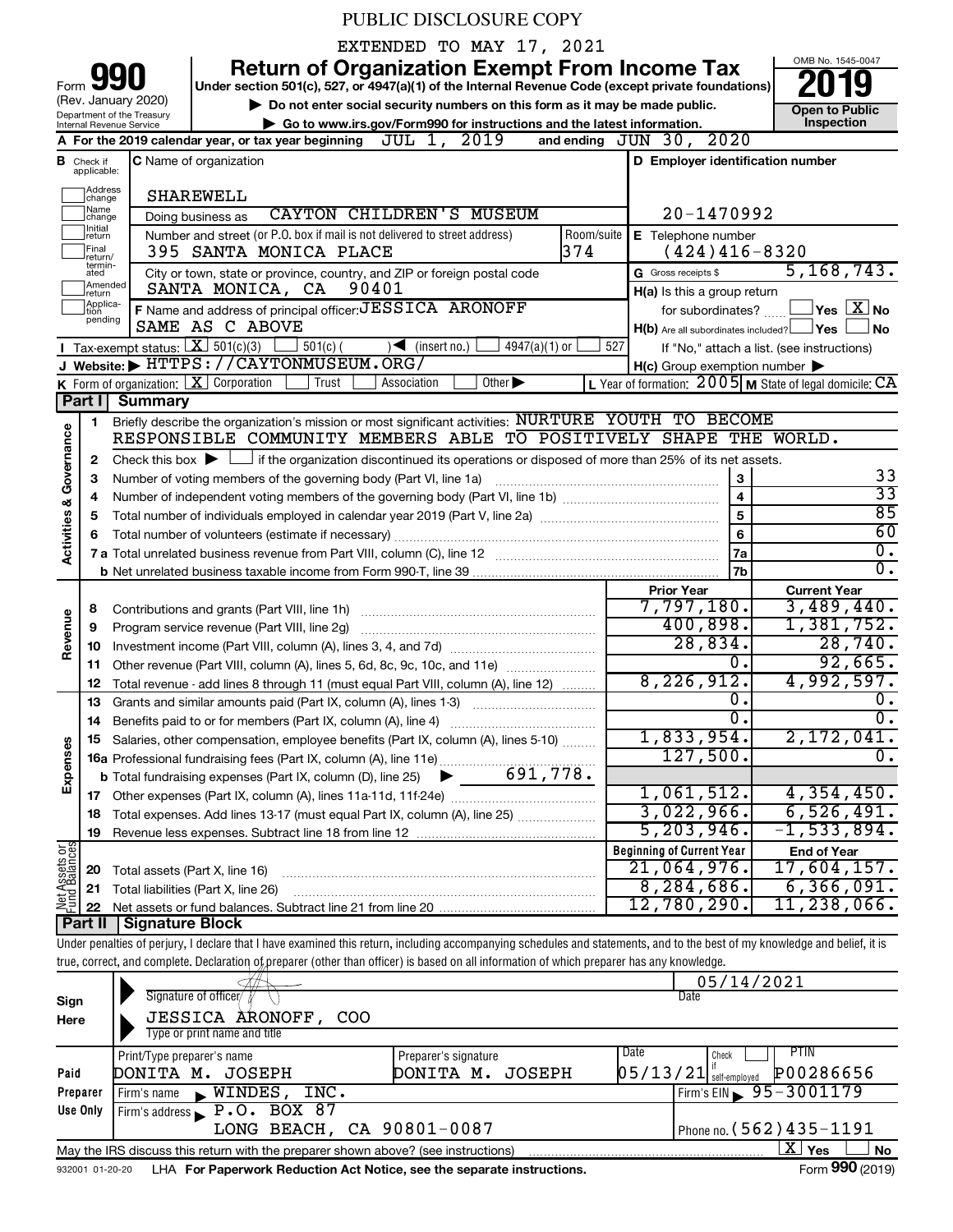|              | <b>SHAREWELL</b><br>Form 990 (2019)                                                                                                                                                               | 20-1470992<br>Page 2                                                                                                                                                                                                                                                                 |
|--------------|---------------------------------------------------------------------------------------------------------------------------------------------------------------------------------------------------|--------------------------------------------------------------------------------------------------------------------------------------------------------------------------------------------------------------------------------------------------------------------------------------|
|              | Part III   Statement of Program Service Accomplishments                                                                                                                                           |                                                                                                                                                                                                                                                                                      |
|              |                                                                                                                                                                                                   |                                                                                                                                                                                                                                                                                      |
| 1.           | Briefly describe the organization's mission:<br>GUIDES CHILDREN, YOUTH AND FAMILIES TO WORK TOGETHER TOWARD JUSTICE                                                                               | THROUGH EXPERIENTIAL LEARNING AND THE CREATIVE ARTS, THE ORGANIZATION                                                                                                                                                                                                                |
|              | AND EXPANDED POSSIBILITY IN THEIR COMMUNITIES AND BEYOND.                                                                                                                                         |                                                                                                                                                                                                                                                                                      |
|              |                                                                                                                                                                                                   |                                                                                                                                                                                                                                                                                      |
| $\mathbf{2}$ | Did the organization undertake any significant program services during the year which were not listed on the<br>prior Form 990 or 990-EZ?<br>If "Yes," describe these new services on Schedule O. | $\vert$ Yes $\boxed{\text{X}}$ No                                                                                                                                                                                                                                                    |
| З            | Did the organization cease conducting, or make significant changes in how it conducts, any program services?<br>If "Yes," describe these changes on Schedule O.                                   | $\sqrt{\mathsf{Yes}\ \mathsf{X}}$ No                                                                                                                                                                                                                                                 |
| 4            |                                                                                                                                                                                                   | Describe the organization's program service accomplishments for each of its three largest program services, as measured by expenses.<br>Section 501(c)(3) and 501(c)(4) organizations are required to report the amount of grants and allocations to others, the total expenses, and |
| 4a           | revenue, if any, for each program service reported.<br>4,496,702.<br>(Expenses \$<br>including grants of \$<br>(Code:<br>CAYTON CHILDREN'S MUSEUM BRINGS SHAREWELL'S SOCIAL IMPACT VISION TO      | 1,601,053.<br>) (Revenue \$                                                                                                                                                                                                                                                          |
|              | CONNECTION AND CREATIVITY FOR CHILDREN AND THEIR FAMILIES.                                                                                                                                        | LIFE THROUGH IMMERSIVE PLAY AND VALUES-BASED PROGRAMMING THAT FOSTERS                                                                                                                                                                                                                |
|              |                                                                                                                                                                                                   |                                                                                                                                                                                                                                                                                      |
|              |                                                                                                                                                                                                   |                                                                                                                                                                                                                                                                                      |
|              |                                                                                                                                                                                                   |                                                                                                                                                                                                                                                                                      |
|              |                                                                                                                                                                                                   |                                                                                                                                                                                                                                                                                      |
|              |                                                                                                                                                                                                   |                                                                                                                                                                                                                                                                                      |
|              |                                                                                                                                                                                                   |                                                                                                                                                                                                                                                                                      |
|              |                                                                                                                                                                                                   |                                                                                                                                                                                                                                                                                      |
| 4b           | 365,635.                                                                                                                                                                                          |                                                                                                                                                                                                                                                                                      |
|              | including grants of \$<br>) (Expenses \$<br>(Code:<br>YOUTHINK IS SHAREWELL'S YOUTH DEVELOPMENT PROGRAM                                                                                           | ) (Revenue \$<br>THAT WORKS WITH YOUNG                                                                                                                                                                                                                                               |
|              | PEOPLE IN THEIR SCHOOLS AND COMMUNITIES TO IGNITE ENGAGEMENT AND                                                                                                                                  |                                                                                                                                                                                                                                                                                      |
|              | <b>ACTIVISM THROUGH CREATIVE EXPRESSION.</b>                                                                                                                                                      |                                                                                                                                                                                                                                                                                      |
|              |                                                                                                                                                                                                   |                                                                                                                                                                                                                                                                                      |
|              |                                                                                                                                                                                                   |                                                                                                                                                                                                                                                                                      |
|              |                                                                                                                                                                                                   |                                                                                                                                                                                                                                                                                      |
|              |                                                                                                                                                                                                   |                                                                                                                                                                                                                                                                                      |
|              |                                                                                                                                                                                                   |                                                                                                                                                                                                                                                                                      |
|              |                                                                                                                                                                                                   |                                                                                                                                                                                                                                                                                      |
|              |                                                                                                                                                                                                   |                                                                                                                                                                                                                                                                                      |
|              |                                                                                                                                                                                                   |                                                                                                                                                                                                                                                                                      |
| 4c           | (Code: ) (Expenses \$                                                                                                                                                                             | including grants of \$<br>) (Revenue \$                                                                                                                                                                                                                                              |
|              |                                                                                                                                                                                                   |                                                                                                                                                                                                                                                                                      |
|              |                                                                                                                                                                                                   |                                                                                                                                                                                                                                                                                      |
|              |                                                                                                                                                                                                   |                                                                                                                                                                                                                                                                                      |
|              |                                                                                                                                                                                                   |                                                                                                                                                                                                                                                                                      |
|              |                                                                                                                                                                                                   |                                                                                                                                                                                                                                                                                      |
|              |                                                                                                                                                                                                   |                                                                                                                                                                                                                                                                                      |
|              |                                                                                                                                                                                                   |                                                                                                                                                                                                                                                                                      |
|              |                                                                                                                                                                                                   |                                                                                                                                                                                                                                                                                      |
|              |                                                                                                                                                                                                   |                                                                                                                                                                                                                                                                                      |
|              |                                                                                                                                                                                                   |                                                                                                                                                                                                                                                                                      |
|              |                                                                                                                                                                                                   |                                                                                                                                                                                                                                                                                      |
|              | 4d Other program services (Describe on Schedule O.)                                                                                                                                               |                                                                                                                                                                                                                                                                                      |
| 4e -         | (Expenses \$<br>including grants of \$<br>4,862,337.<br>Total program service expenses                                                                                                            | (Revenue \$                                                                                                                                                                                                                                                                          |
|              |                                                                                                                                                                                                   | Form 990 (2019)                                                                                                                                                                                                                                                                      |
|              | 932002 01-20-20                                                                                                                                                                                   |                                                                                                                                                                                                                                                                                      |
|              |                                                                                                                                                                                                   |                                                                                                                                                                                                                                                                                      |
|              | 13330513 794084 10213                                                                                                                                                                             | 2019.05094 SHAREWELL<br>10213                                                                                                                                                                                                                                                        |
|              |                                                                                                                                                                                                   |                                                                                                                                                                                                                                                                                      |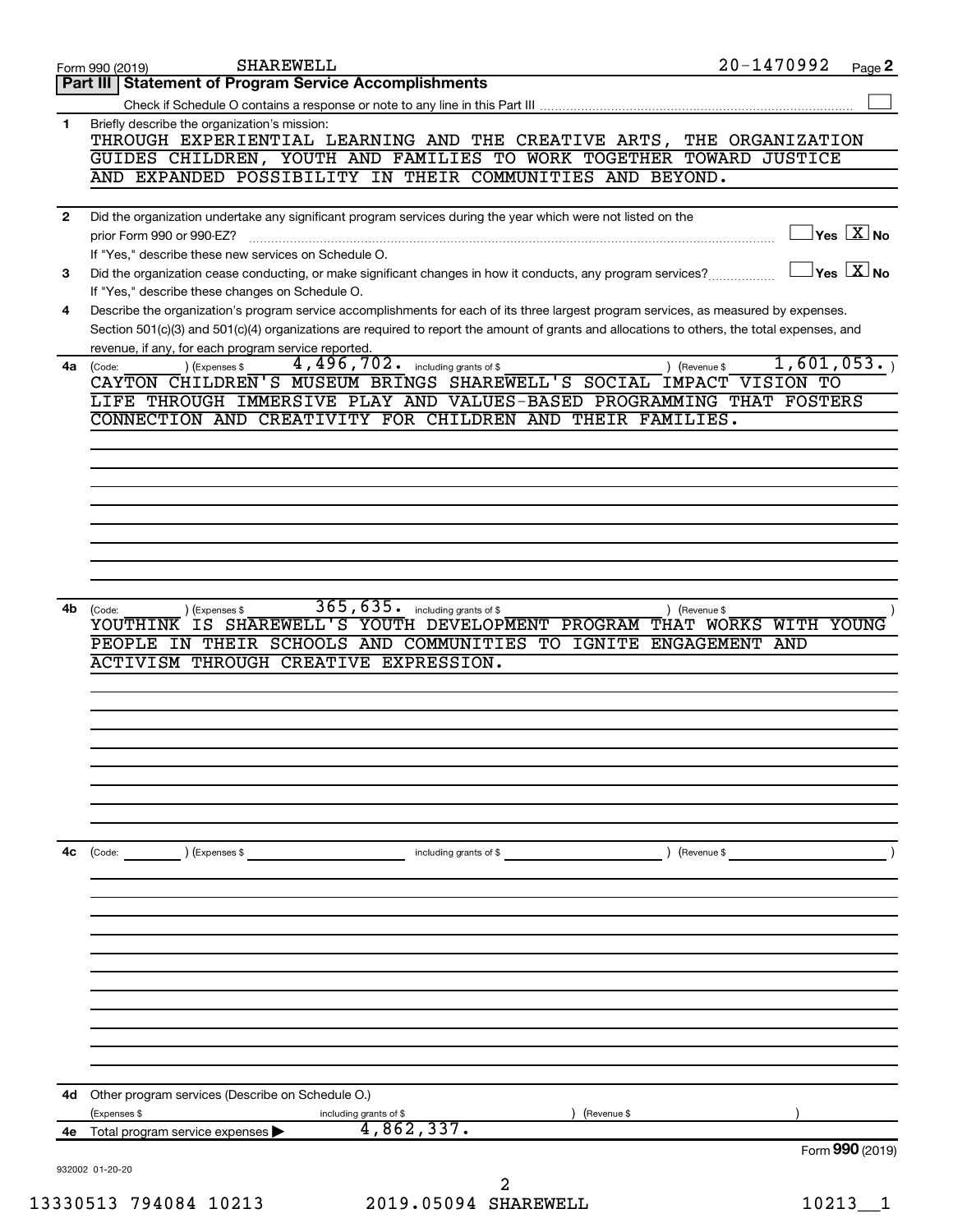| 1   | Is the organization described in section $501(c)(3)$ or $4947(a)(1)$ (other than a private foundation)?                                            |                 |                       |                         |  |  |
|-----|----------------------------------------------------------------------------------------------------------------------------------------------------|-----------------|-----------------------|-------------------------|--|--|
|     | If "Yes," complete Schedule A                                                                                                                      | 1               | х                     |                         |  |  |
| 2   |                                                                                                                                                    | $\overline{2}$  | $\overline{\text{x}}$ |                         |  |  |
| З   | Did the organization engage in direct or indirect political campaign activities on behalf of or in opposition to candidates for                    | 3               |                       | х                       |  |  |
| 4   | Section 501(c)(3) organizations. Did the organization engage in lobbying activities, or have a section 501(h) election in effect                   | 4               |                       | х                       |  |  |
| 5   | Is the organization a section 501(c)(4), 501(c)(5), or 501(c)(6) organization that receives membership dues, assessments, or                       | 5               |                       | х                       |  |  |
|     | Did the organization maintain any donor advised funds or any similar funds or accounts for which donors have the right to                          |                 |                       |                         |  |  |
| 6   | provide advice on the distribution or investment of amounts in such funds or accounts? If "Yes," complete Schedule D, Part I                       |                 |                       |                         |  |  |
| 7   | Did the organization receive or hold a conservation easement, including easements to preserve open space,                                          | 6               |                       | х                       |  |  |
|     | .                                                                                                                                                  | $\overline{7}$  |                       | х                       |  |  |
| 8   | Did the organization maintain collections of works of art, historical treasures, or other similar assets? If "Yes," complete                       |                 |                       |                         |  |  |
|     |                                                                                                                                                    | 8               |                       | x                       |  |  |
| 9   | Did the organization report an amount in Part X, line 21, for escrow or custodial account liability, serve as a custodian for                      |                 |                       |                         |  |  |
|     | amounts not listed in Part X; or provide credit counseling, debt management, credit repair, or debt negotiation services?                          |                 |                       |                         |  |  |
|     |                                                                                                                                                    | 9               |                       | х                       |  |  |
| 10  | Did the organization, directly or through a related organization, hold assets in donor-restricted endowments                                       |                 |                       |                         |  |  |
|     |                                                                                                                                                    | 10              |                       | х                       |  |  |
| 11  | If the organization's answer to any of the following questions is "Yes," then complete Schedule D, Parts VI, VII, VIII, IX, or X<br>as applicable. |                 |                       |                         |  |  |
|     | a Did the organization report an amount for land, buildings, and equipment in Part X, line 10? If "Yes," complete Schedule D,                      |                 |                       |                         |  |  |
|     | Part VI                                                                                                                                            | 11a             | х                     |                         |  |  |
|     | <b>b</b> Did the organization report an amount for investments - other securities in Part X, line 12, that is 5% or more of its total              | 11b             |                       | х                       |  |  |
|     |                                                                                                                                                    |                 |                       |                         |  |  |
|     | c Did the organization report an amount for investments - program related in Part X, line 13, that is 5% or more of its total                      |                 |                       |                         |  |  |
|     | d Did the organization report an amount for other assets in Part X, line 15, that is 5% or more of its total assets reported in                    |                 |                       | х                       |  |  |
|     |                                                                                                                                                    |                 |                       | х                       |  |  |
|     |                                                                                                                                                    |                 |                       |                         |  |  |
|     | f Did the organization's separate or consolidated financial statements for the tax year include a footnote that addresses                          | 11e             | X                     |                         |  |  |
|     | the organization's liability for uncertain tax positions under FIN 48 (ASC 740)? If "Yes," complete Schedule D, Part X                             | 11f             | х                     |                         |  |  |
|     | 12a Did the organization obtain separate, independent audited financial statements for the tax year? If "Yes," complete                            |                 |                       |                         |  |  |
|     | Schedule D, Parts XI and XII                                                                                                                       | 12a             | х                     |                         |  |  |
|     | <b>b</b> Was the organization included in consolidated, independent audited financial statements for the tax year?                                 |                 |                       |                         |  |  |
|     | If "Yes," and if the organization answered "No" to line 12a, then completing Schedule D, Parts XI and XII is optional <i></i>                      | 12b             |                       | x                       |  |  |
|     |                                                                                                                                                    | 13              |                       | $\overline{\textbf{x}}$ |  |  |
| 14a |                                                                                                                                                    | 14a             |                       | $\overline{\textbf{x}}$ |  |  |
| b   | Did the organization have aggregate revenues or expenses of more than \$10,000 from grantmaking, fundraising, business,                            |                 |                       |                         |  |  |
|     | investment, and program service activities outside the United States, or aggregate foreign investments valued at \$100,000                         |                 |                       |                         |  |  |
|     |                                                                                                                                                    | 14b             |                       | х                       |  |  |
| 15  | Did the organization report on Part IX, column (A), line 3, more than \$5,000 of grants or other assistance to or for any                          |                 |                       | x                       |  |  |
| 16  | Did the organization report on Part IX, column (A), line 3, more than \$5,000 of aggregate grants or other assistance to                           | 15              |                       |                         |  |  |
|     |                                                                                                                                                    | 16              |                       | x                       |  |  |
| 17  | Did the organization report a total of more than \$15,000 of expenses for professional fundraising services on Part IX,                            |                 |                       |                         |  |  |
|     |                                                                                                                                                    | 17              | х                     |                         |  |  |
| 18  | Did the organization report more than \$15,000 total of fundraising event gross income and contributions on Part VIII, lines                       |                 |                       |                         |  |  |
|     |                                                                                                                                                    | 18              | х                     |                         |  |  |
| 19  | Did the organization report more than \$15,000 of gross income from gaming activities on Part VIII, line 9a? If "Yes,"                             |                 |                       | x                       |  |  |
|     |                                                                                                                                                    | 19<br>20a       |                       | X                       |  |  |
| b   | If "Yes" to line 20a, did the organization attach a copy of its audited financial statements to this return?                                       | 20 <sub>b</sub> |                       |                         |  |  |
| 21  | Did the organization report more than \$5,000 of grants or other assistance to any domestic organization or                                        |                 |                       |                         |  |  |
|     | domestic government on Part IX, column (A), line 1? If "Yes," complete Schedule I, Parts I and II                                                  | 21              |                       | х                       |  |  |
|     | 932003 01-20-20                                                                                                                                    |                 |                       | Form 990 (2019)         |  |  |

13330513 794084 10213 2019.05094 SHAREWELL 10213\_1 3

**Yes No**

| Form 990 (2019) |  | onanewell |                                                |
|-----------------|--|-----------|------------------------------------------------|
|                 |  |           | <b>Part IV Checklist of Required Schedules</b> |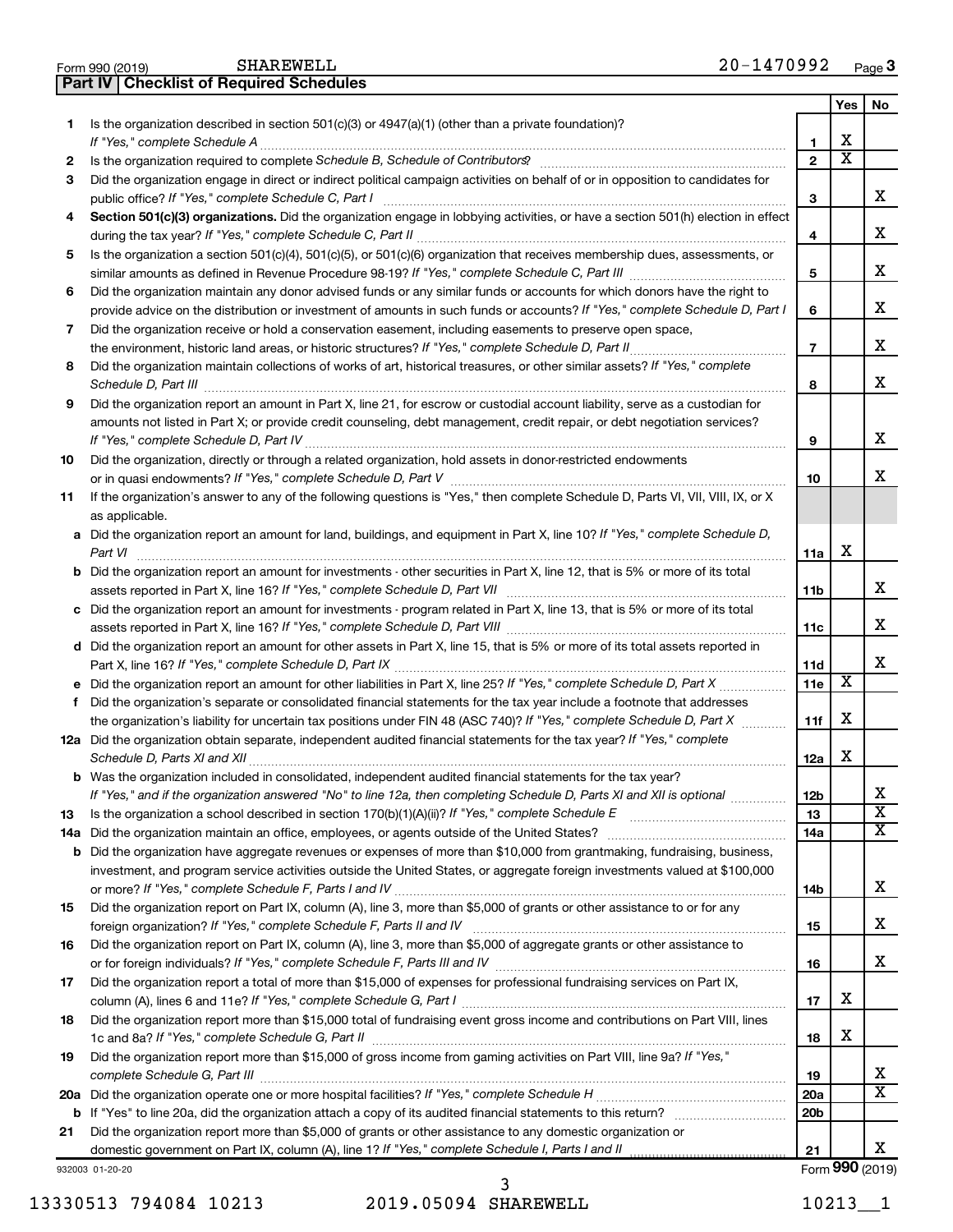|    | 20-1470992<br>SHAREWELL<br>Form 990 (2019)                                                                                                                      |                 |     | Page 4                       |
|----|-----------------------------------------------------------------------------------------------------------------------------------------------------------------|-----------------|-----|------------------------------|
|    | <b>Part IV   Checklist of Required Schedules (continued)</b>                                                                                                    |                 |     |                              |
|    |                                                                                                                                                                 |                 | Yes | No                           |
| 22 | Did the organization report more than \$5,000 of grants or other assistance to or for domestic individuals on                                                   |                 |     |                              |
|    |                                                                                                                                                                 | 22              |     | X                            |
| 23 | Did the organization answer "Yes" to Part VII, Section A, line 3, 4, or 5 about compensation of the organization's current                                      |                 |     |                              |
|    | and former officers, directors, trustees, key employees, and highest compensated employees? If "Yes," complete                                                  |                 |     |                              |
|    | Schedule J                                                                                                                                                      | 23              | X   |                              |
|    | 24a Did the organization have a tax-exempt bond issue with an outstanding principal amount of more than \$100,000 as of the                                     |                 |     |                              |
|    | last day of the year, that was issued after December 31, 2002? If "Yes," answer lines 24b through 24d and complete                                              |                 |     |                              |
|    |                                                                                                                                                                 | 24a             |     | x                            |
|    | <b>b</b> Did the organization invest any proceeds of tax-exempt bonds beyond a temporary period exception?                                                      | 24 <sub>b</sub> |     |                              |
|    | c Did the organization maintain an escrow account other than a refunding escrow at any time during the year to defease                                          |                 |     |                              |
|    |                                                                                                                                                                 | 24c             |     |                              |
|    | d Did the organization act as an "on behalf of" issuer for bonds outstanding at any time during the year?                                                       | 24d             |     |                              |
|    | 25a Section 501(c)(3), 501(c)(4), and 501(c)(29) organizations. Did the organization engage in an excess benefit                                                |                 |     |                              |
|    |                                                                                                                                                                 | 25a             |     | x                            |
|    | <b>b</b> Is the organization aware that it engaged in an excess benefit transaction with a disqualified person in a prior year, and                             |                 |     |                              |
|    | that the transaction has not been reported on any of the organization's prior Forms 990 or 990-EZ? If "Yes," complete                                           |                 |     |                              |
|    | Schedule L, Part I                                                                                                                                              | 25b             |     | х                            |
| 26 | Did the organization report any amount on Part X, line 5 or 22, for receivables from or payables to any current                                                 |                 |     |                              |
|    | or former officer, director, trustee, key employee, creator or founder, substantial contributor, or 35%                                                         |                 |     |                              |
|    |                                                                                                                                                                 | 26              | х   |                              |
|    | controlled entity or family member of any of these persons? If "Yes," complete Schedule L, Part II                                                              |                 |     |                              |
| 27 | Did the organization provide a grant or other assistance to any current or former officer, director, trustee, key employee,                                     |                 |     |                              |
|    | creator or founder, substantial contributor or employee thereof, a grant selection committee member, or to a 35% controlled                                     |                 |     | х                            |
|    | entity (including an employee thereof) or family member of any of these persons? If "Yes," complete Schedule L, Part III                                        | 27              |     |                              |
| 28 | Was the organization a party to a business transaction with one of the following parties (see Schedule L, Part IV                                               |                 |     |                              |
|    | instructions, for applicable filing thresholds, conditions, and exceptions):                                                                                    |                 |     |                              |
|    | a A current or former officer, director, trustee, key employee, creator or founder, or substantial contributor? If                                              |                 |     |                              |
|    | "Yes," complete Schedule L, Part IV                                                                                                                             | 28a             |     | X<br>$\overline{\mathbf{x}}$ |
|    |                                                                                                                                                                 | 28b             |     |                              |
|    | c A 35% controlled entity of one or more individuals and/or organizations described in lines 28a or 28b?/f                                                      |                 |     |                              |
|    |                                                                                                                                                                 | 28c             |     | X                            |
| 29 |                                                                                                                                                                 | 29              |     | $\overline{\mathtt{x}}$      |
| 30 | Did the organization receive contributions of art, historical treasures, or other similar assets, or qualified conservation                                     |                 |     |                              |
|    |                                                                                                                                                                 | 30              |     | X                            |
| 31 | Did the organization liquidate, terminate, or dissolve and cease operations? If "Yes," complete Schedule N, Part I                                              | 31              |     | $\overline{\mathtt{x}}$      |
|    | Did the organization sell, exchange, dispose of, or transfer more than 25% of its net assets? If "Yes," complete                                                |                 |     |                              |
|    | Schedule N, Part II                                                                                                                                             | 32              |     | х                            |
| 33 | Did the organization own 100% of an entity disregarded as separate from the organization under Regulations                                                      |                 |     |                              |
|    |                                                                                                                                                                 | 33              |     | х                            |
| 34 | Was the organization related to any tax-exempt or taxable entity? If "Yes," complete Schedule R, Part II, III, or IV, and                                       |                 |     |                              |
|    | Part V, line 1                                                                                                                                                  | 34              |     | x                            |
|    | 35a Did the organization have a controlled entity within the meaning of section 512(b)(13)?                                                                     | 35a             |     | $\overline{\mathtt{x}}$      |
|    | b If "Yes" to line 35a, did the organization receive any payment from or engage in any transaction with a controlled entity                                     |                 |     |                              |
|    |                                                                                                                                                                 | 35b             |     |                              |
| 36 | Section 501(c)(3) organizations. Did the organization make any transfers to an exempt non-charitable related organization?                                      |                 |     |                              |
|    |                                                                                                                                                                 | 36              |     | x                            |
| 37 | Did the organization conduct more than 5% of its activities through an entity that is not a related organization                                                |                 |     |                              |
|    |                                                                                                                                                                 | 37              |     | x                            |
| 38 | Did the organization complete Schedule O and provide explanations in Schedule O for Part VI, lines 11b and 19?                                                  |                 |     |                              |
|    |                                                                                                                                                                 | 38              | х   |                              |
|    | <b>Statements Regarding Other IRS Filings and Tax Compliance</b><br>Part V                                                                                      |                 |     |                              |
|    | Check if Schedule O contains a response or note to any line in this Part V [11] [12] Check if Schedule O contains a response or note to any line in this Part V |                 |     |                              |
|    |                                                                                                                                                                 |                 | Yes | No                           |
|    | 24<br>1a                                                                                                                                                        |                 |     |                              |
|    | 1 <sub>b</sub>                                                                                                                                                  | 0               |     |                              |
|    | c Did the organization comply with backup withholding rules for reportable payments to vendors and reportable gaming                                            |                 |     |                              |
|    |                                                                                                                                                                 | 1c              | х   |                              |
|    | 932004 01-20-20                                                                                                                                                 |                 |     | Form 990 (2019)              |
|    | 4                                                                                                                                                               |                 |     |                              |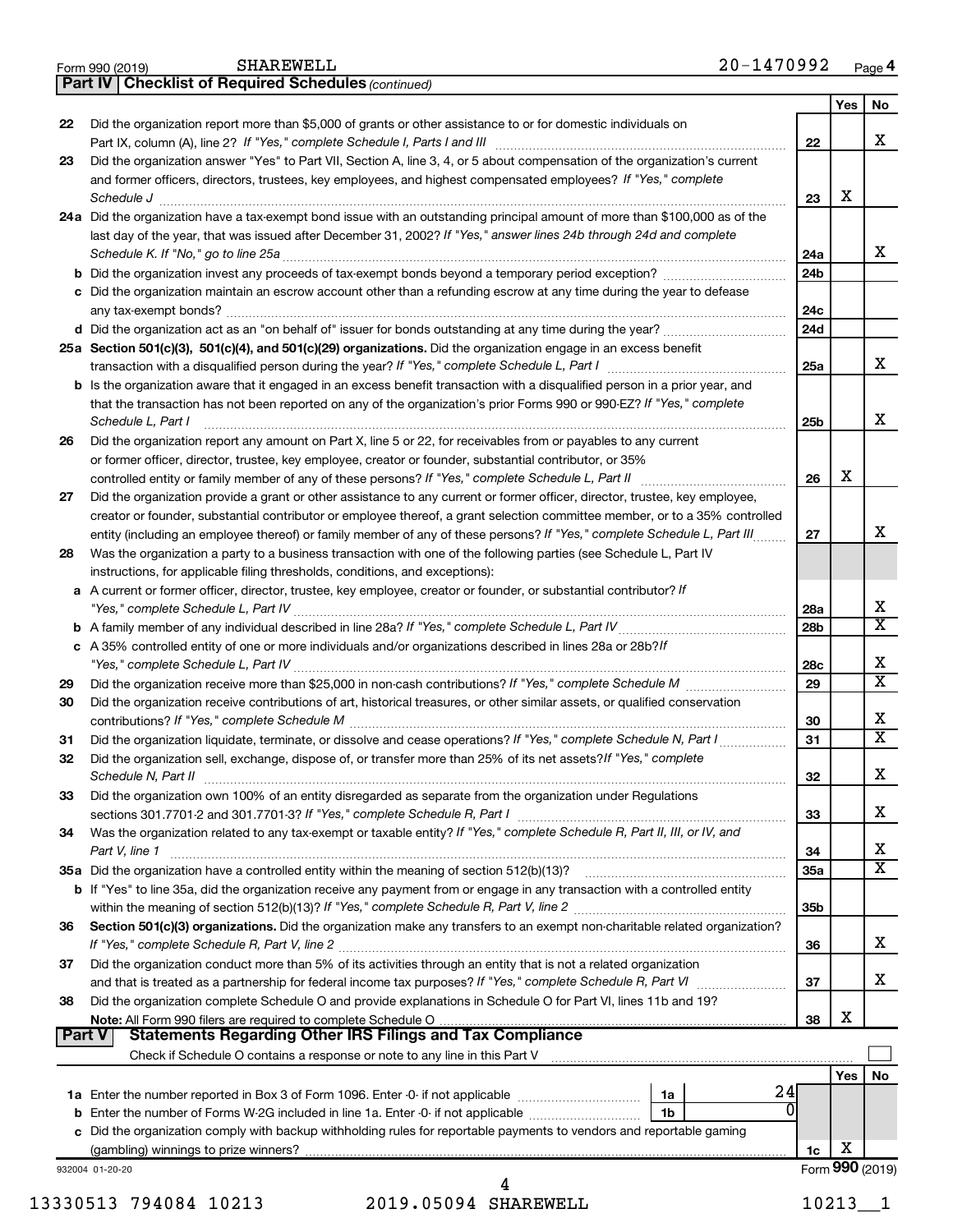|        | 20-1470992<br><b>SHAREWELL</b><br>Form 990 (2019)                                                                                               |                 |                         | Page 5                  |  |  |  |  |  |  |  |
|--------|-------------------------------------------------------------------------------------------------------------------------------------------------|-----------------|-------------------------|-------------------------|--|--|--|--|--|--|--|
| Part V | Statements Regarding Other IRS Filings and Tax Compliance (continued)                                                                           |                 |                         |                         |  |  |  |  |  |  |  |
|        |                                                                                                                                                 |                 | Yes                     | No                      |  |  |  |  |  |  |  |
|        | 2a Enter the number of employees reported on Form W-3, Transmittal of Wage and Tax Statements,                                                  |                 |                         |                         |  |  |  |  |  |  |  |
|        | 85<br>filed for the calendar year ending with or within the year covered by this return<br>2a                                                   |                 |                         |                         |  |  |  |  |  |  |  |
|        |                                                                                                                                                 |                 |                         |                         |  |  |  |  |  |  |  |
|        |                                                                                                                                                 |                 |                         |                         |  |  |  |  |  |  |  |
|        | 3a Did the organization have unrelated business gross income of \$1,000 or more during the year?                                                | За              |                         | X                       |  |  |  |  |  |  |  |
|        |                                                                                                                                                 | 3b              |                         |                         |  |  |  |  |  |  |  |
|        | 4a At any time during the calendar year, did the organization have an interest in, or a signature or other authority over, a                    |                 |                         |                         |  |  |  |  |  |  |  |
|        | financial account in a foreign country (such as a bank account, securities account, or other financial account)?                                | 4a              |                         | X                       |  |  |  |  |  |  |  |
|        | <b>b</b> If "Yes," enter the name of the foreign country $\blacktriangleright$                                                                  |                 |                         |                         |  |  |  |  |  |  |  |
|        | See instructions for filing requirements for FinCEN Form 114, Report of Foreign Bank and Financial Accounts (FBAR).                             |                 |                         |                         |  |  |  |  |  |  |  |
|        |                                                                                                                                                 | 5a              |                         | х                       |  |  |  |  |  |  |  |
| b      |                                                                                                                                                 | 5 <sub>b</sub>  |                         | $\overline{\mathbf{X}}$ |  |  |  |  |  |  |  |
| c      |                                                                                                                                                 | 5c              |                         |                         |  |  |  |  |  |  |  |
|        | 6a Does the organization have annual gross receipts that are normally greater than \$100,000, and did the organization solicit                  |                 |                         |                         |  |  |  |  |  |  |  |
|        | any contributions that were not tax deductible as charitable contributions?                                                                     | 6a              |                         | x                       |  |  |  |  |  |  |  |
|        | <b>b</b> If "Yes," did the organization include with every solicitation an express statement that such contributions or gifts                   |                 |                         |                         |  |  |  |  |  |  |  |
|        |                                                                                                                                                 | 6b              |                         |                         |  |  |  |  |  |  |  |
| 7      | Organizations that may receive deductible contributions under section 170(c).                                                                   |                 |                         |                         |  |  |  |  |  |  |  |
| a      | Did the organization receive a payment in excess of \$75 made partly as a contribution and partly for goods and services provided to the payor? | 7a              | x                       |                         |  |  |  |  |  |  |  |
| b      |                                                                                                                                                 | 7b              | $\overline{\textbf{x}}$ |                         |  |  |  |  |  |  |  |
| с      | Did the organization sell, exchange, or otherwise dispose of tangible personal property for which it was required                               |                 |                         |                         |  |  |  |  |  |  |  |
|        |                                                                                                                                                 | 7c              |                         | x                       |  |  |  |  |  |  |  |
| d      | 7d                                                                                                                                              |                 |                         |                         |  |  |  |  |  |  |  |
| е      | Did the organization receive any funds, directly or indirectly, to pay premiums on a personal benefit contract?                                 | 7e              |                         | х                       |  |  |  |  |  |  |  |
| Ť.     |                                                                                                                                                 | 7f              |                         | $\overline{\mathbf{x}}$ |  |  |  |  |  |  |  |
|        | If the organization received a contribution of qualified intellectual property, did the organization file Form 8899 as required?                | 7g              | N/R                     |                         |  |  |  |  |  |  |  |
| g<br>h | If the organization received a contribution of cars, boats, airplanes, or other vehicles, did the organization file a Form 1098-C?              | 7h              | N/R                     |                         |  |  |  |  |  |  |  |
| 8      | Sponsoring organizations maintaining donor advised funds. Did a donor advised fund maintained by the                                            |                 |                         |                         |  |  |  |  |  |  |  |
|        | N/A                                                                                                                                             | 8               |                         |                         |  |  |  |  |  |  |  |
| 9      | Sponsoring organizations maintaining donor advised funds.                                                                                       |                 |                         |                         |  |  |  |  |  |  |  |
| а      | N/A<br>Did the sponsoring organization make any taxable distributions under section 4966?                                                       | 9а              |                         |                         |  |  |  |  |  |  |  |
| b      | N/A                                                                                                                                             | 9b              |                         |                         |  |  |  |  |  |  |  |
| 10     | Section 501(c)(7) organizations. Enter:                                                                                                         |                 |                         |                         |  |  |  |  |  |  |  |
| а      | N/A<br>10a                                                                                                                                      |                 |                         |                         |  |  |  |  |  |  |  |
|        | Gross receipts, included on Form 990, Part VIII, line 12, for public use of club facilities<br>10 <sub>b</sub>                                  |                 |                         |                         |  |  |  |  |  |  |  |
| 11     | Section 501(c)(12) organizations. Enter:                                                                                                        |                 |                         |                         |  |  |  |  |  |  |  |
|        | N/A<br>11a                                                                                                                                      |                 |                         |                         |  |  |  |  |  |  |  |
| а      | Gross income from other sources (Do not net amounts due or paid to other sources against                                                        |                 |                         |                         |  |  |  |  |  |  |  |
| b      | 11 <sub>b</sub>                                                                                                                                 |                 |                         |                         |  |  |  |  |  |  |  |
|        | 12a Section 4947(a)(1) non-exempt charitable trusts. Is the organization filing Form 990 in lieu of Form 1041?                                  | 12a             |                         |                         |  |  |  |  |  |  |  |
|        | <b>b</b> If "Yes," enter the amount of tax-exempt interest received or accrued during the year $\ldots$ $\mathbf{N}/\mathbf{A}$ .<br>12b        |                 |                         |                         |  |  |  |  |  |  |  |
| 13     | Section 501(c)(29) qualified nonprofit health insurance issuers.                                                                                |                 |                         |                         |  |  |  |  |  |  |  |
|        | N/A                                                                                                                                             | 13a             |                         |                         |  |  |  |  |  |  |  |
| а      | Note: See the instructions for additional information the organization must report on Schedule O.                                               |                 |                         |                         |  |  |  |  |  |  |  |
|        |                                                                                                                                                 |                 |                         |                         |  |  |  |  |  |  |  |
|        | <b>b</b> Enter the amount of reserves the organization is required to maintain by the states in which the                                       |                 |                         |                         |  |  |  |  |  |  |  |
|        | 13 <sub>b</sub><br>13 <sub>c</sub>                                                                                                              |                 |                         |                         |  |  |  |  |  |  |  |
| c      |                                                                                                                                                 |                 |                         | $\overline{\mathbf{X}}$ |  |  |  |  |  |  |  |
|        | 14a Did the organization receive any payments for indoor tanning services during the tax year?                                                  | 14a             |                         |                         |  |  |  |  |  |  |  |
|        | <b>b</b> If "Yes," has it filed a Form 720 to report these payments? If "No," provide an explanation on Schedule O                              | 14 <sub>b</sub> |                         |                         |  |  |  |  |  |  |  |
| 15     | Is the organization subject to the section 4960 tax on payment(s) of more than \$1,000,000 in remuneration or                                   |                 |                         | х                       |  |  |  |  |  |  |  |
|        | excess parachute payment(s) during the year?                                                                                                    | 15              |                         |                         |  |  |  |  |  |  |  |
|        | If "Yes," see instructions and file Form 4720, Schedule N.                                                                                      |                 |                         | х                       |  |  |  |  |  |  |  |
| 16     | Is the organization an educational institution subject to the section 4968 excise tax on net investment income?                                 | 16              |                         |                         |  |  |  |  |  |  |  |
|        | If "Yes," complete Form 4720, Schedule O.                                                                                                       |                 |                         |                         |  |  |  |  |  |  |  |

Form (2019) **990**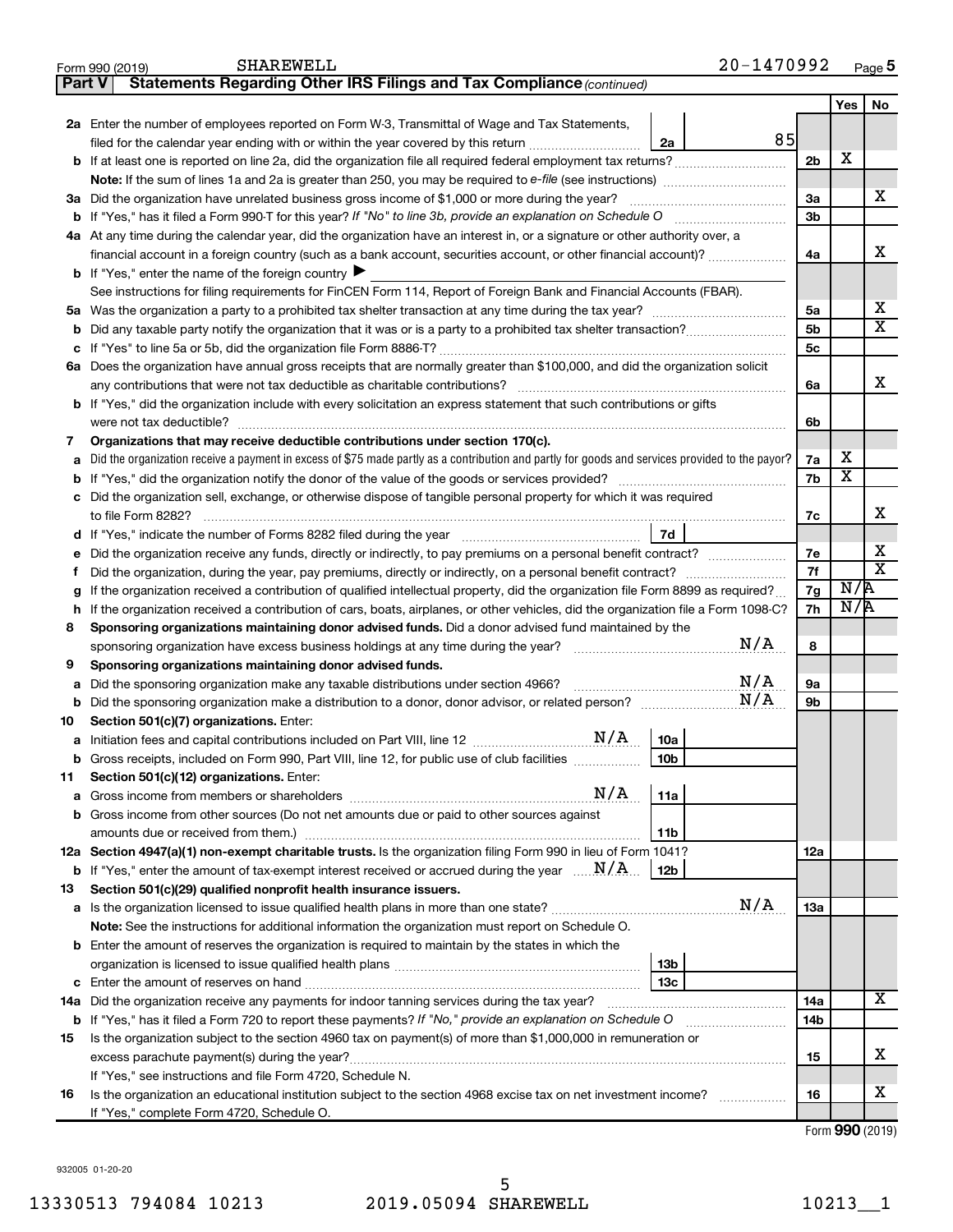|    | SHAREWELL<br>Form 990 (2019)                                                                                                                                                                                                   |    | 20-1470992 |                 |                         | Page 6                  |
|----|--------------------------------------------------------------------------------------------------------------------------------------------------------------------------------------------------------------------------------|----|------------|-----------------|-------------------------|-------------------------|
|    | Governance, Management, and Disclosure For each "Yes" response to lines 2 through 7b below, and for a "No" response<br><b>Part VI</b>                                                                                          |    |            |                 |                         |                         |
|    | to line 8a, 8b, or 10b below, describe the circumstances, processes, or changes on Schedule O. See instructions.                                                                                                               |    |            |                 |                         |                         |
|    |                                                                                                                                                                                                                                |    |            |                 |                         | $\boxed{\textbf{X}}$    |
|    | <b>Section A. Governing Body and Management</b>                                                                                                                                                                                |    |            |                 |                         |                         |
|    |                                                                                                                                                                                                                                |    |            |                 | Yes I                   | No                      |
|    | 1a Enter the number of voting members of the governing body at the end of the tax year                                                                                                                                         | 1a | 33         |                 |                         |                         |
|    | If there are material differences in voting rights among members of the governing body, or if the governing                                                                                                                    |    |            |                 |                         |                         |
|    | body delegated broad authority to an executive committee or similar committee, explain on Schedule O.                                                                                                                          |    | 33         |                 |                         |                         |
|    | <b>b</b> Enter the number of voting members included on line 1a, above, who are independent <i>manumum</i>                                                                                                                     | 1b |            |                 |                         |                         |
| 2  | Did any officer, director, trustee, or key employee have a family relationship or a business relationship with any other                                                                                                       |    |            | $\mathbf{2}$    |                         | х                       |
| 3  | Did the organization delegate control over management duties customarily performed by or under the direct supervision                                                                                                          |    |            |                 |                         |                         |
|    |                                                                                                                                                                                                                                |    |            | 3               |                         | X                       |
| 4  | Did the organization make any significant changes to its governing documents since the prior Form 990 was filed?                                                                                                               |    |            | 4               |                         | $\overline{\mathbf{x}}$ |
| 5  |                                                                                                                                                                                                                                |    |            | 5               |                         | $\overline{\mathbf{x}}$ |
| 6  |                                                                                                                                                                                                                                |    |            | 6               |                         | $\overline{\textbf{x}}$ |
|    | 7a Did the organization have members, stockholders, or other persons who had the power to elect or appoint one or                                                                                                              |    |            |                 |                         |                         |
|    |                                                                                                                                                                                                                                |    |            | 7a              |                         | Х                       |
|    | <b>b</b> Are any governance decisions of the organization reserved to (or subject to approval by) members, stockholders, or                                                                                                    |    |            |                 |                         |                         |
|    | persons other than the governing body?                                                                                                                                                                                         |    |            | 7b              |                         | x                       |
| 8  | Did the organization contemporaneously document the meetings held or written actions undertaken during the year by the following:                                                                                              |    |            |                 |                         |                         |
|    |                                                                                                                                                                                                                                |    |            | 8a              | х                       |                         |
|    |                                                                                                                                                                                                                                |    |            | 8b              | $\overline{\textbf{x}}$ |                         |
| 9  | Is there any officer, director, trustee, or key employee listed in Part VII, Section A, who cannot be reached at the                                                                                                           |    |            |                 |                         |                         |
|    |                                                                                                                                                                                                                                |    |            | 9               |                         | x                       |
|    | Section B. Policies (This Section B requests information about policies not required by the Internal Revenue Code.)                                                                                                            |    |            |                 |                         |                         |
|    |                                                                                                                                                                                                                                |    |            |                 | Yes                     | No                      |
|    |                                                                                                                                                                                                                                |    |            | 10a             |                         | x                       |
|    | b If "Yes," did the organization have written policies and procedures governing the activities of such chapters, affiliates,                                                                                                   |    |            |                 |                         |                         |
|    |                                                                                                                                                                                                                                |    |            | 10b             |                         |                         |
|    | 11a Has the organization provided a complete copy of this Form 990 to all members of its governing body before filing the form?                                                                                                |    |            | 11a             | X                       |                         |
|    | <b>b</b> Describe in Schedule O the process, if any, used by the organization to review this Form 990.                                                                                                                         |    |            |                 |                         |                         |
|    |                                                                                                                                                                                                                                |    |            | 12a             | х                       |                         |
|    |                                                                                                                                                                                                                                |    |            | 12 <sub>b</sub> | X                       |                         |
|    | c Did the organization regularly and consistently monitor and enforce compliance with the policy? If "Yes," describe                                                                                                           |    |            |                 |                         |                         |
|    | in Schedule O how this was done encourance and an according to the state of the state of the state of the state of the state of the state of the state of the state of the state of the state of the state of the state of the |    |            | 12c             | X                       |                         |
| 13 | Did the organization have a written whistleblower policy?                                                                                                                                                                      |    |            | 13              | X.                      |                         |
| 14 | Did the organization have a written document retention and destruction policy? [11] manufaction in the organization have a written document retention and destruction policy?                                                  |    |            | 14              | X                       |                         |
| 15 | Did the process for determining compensation of the following persons include a review and approval by independent                                                                                                             |    |            |                 |                         |                         |
|    | persons, comparability data, and contemporaneous substantiation of the deliberation and decision?                                                                                                                              |    |            |                 |                         |                         |
|    | a The organization's CEO, Executive Director, or top management official manufactured content of the organization's CEO, Executive Director, or top management official manufactured and the state of the state of the state o |    |            | 15a             | х                       |                         |
|    |                                                                                                                                                                                                                                |    |            | 15b             |                         | X                       |
|    | If "Yes" to line 15a or 15b, describe the process in Schedule O (see instructions).                                                                                                                                            |    |            |                 |                         |                         |
|    | 16a Did the organization invest in, contribute assets to, or participate in a joint venture or similar arrangement with a                                                                                                      |    |            |                 |                         |                         |
|    | taxable entity during the year?                                                                                                                                                                                                |    |            | 16a             |                         | х                       |
|    | <b>b</b> If "Yes," did the organization follow a written policy or procedure requiring the organization to evaluate its participation                                                                                          |    |            |                 |                         |                         |
|    | in joint venture arrangements under applicable federal tax law, and take steps to safeguard the organization's                                                                                                                 |    |            |                 |                         |                         |
|    |                                                                                                                                                                                                                                |    |            | 16b             |                         |                         |
|    | <b>Section C. Disclosure</b>                                                                                                                                                                                                   |    |            |                 |                         |                         |
| 17 | List the states with which a copy of this Form 990 is required to be filed $\blacktriangleright$ CA                                                                                                                            |    |            |                 |                         |                         |
| 18 | Section 6104 requires an organization to make its Forms 1023 (1024 or 1024-A, if applicable), 990, and 990-T (Section 501(c)(3)s only) available                                                                               |    |            |                 |                         |                         |
|    | for public inspection. Indicate how you made these available. Check all that apply.<br>$\lfloor x \rfloor$ Upon request<br>Own website<br>Another's website<br>Other (explain on Schedule O)                                   |    |            |                 |                         |                         |
|    |                                                                                                                                                                                                                                |    |            |                 |                         |                         |
| 19 | Describe on Schedule O whether (and if so, how) the organization made its governing documents, conflict of interest policy, and financial                                                                                      |    |            |                 |                         |                         |
|    | statements available to the public during the tax year.                                                                                                                                                                        |    |            |                 |                         |                         |
| 20 | State the name, address, and telephone number of the person who possesses the organization's books and records<br>JESSICA ARONOFF - (424)416-8328                                                                              |    |            |                 |                         |                         |
|    | 395 SANTA MONICA PLACE, NO. 374, SANTA MONICA, CA                                                                                                                                                                              |    | 90401      |                 |                         |                         |
|    |                                                                                                                                                                                                                                |    |            |                 | Form 990 (2019)         |                         |
|    | 932006 01-20-20                                                                                                                                                                                                                |    |            |                 |                         |                         |
|    |                                                                                                                                                                                                                                |    |            |                 | 10213                   |                         |
|    | 13330513 794084 10213<br>2019.05094 SHAREWELL                                                                                                                                                                                  |    |            |                 |                         |                         |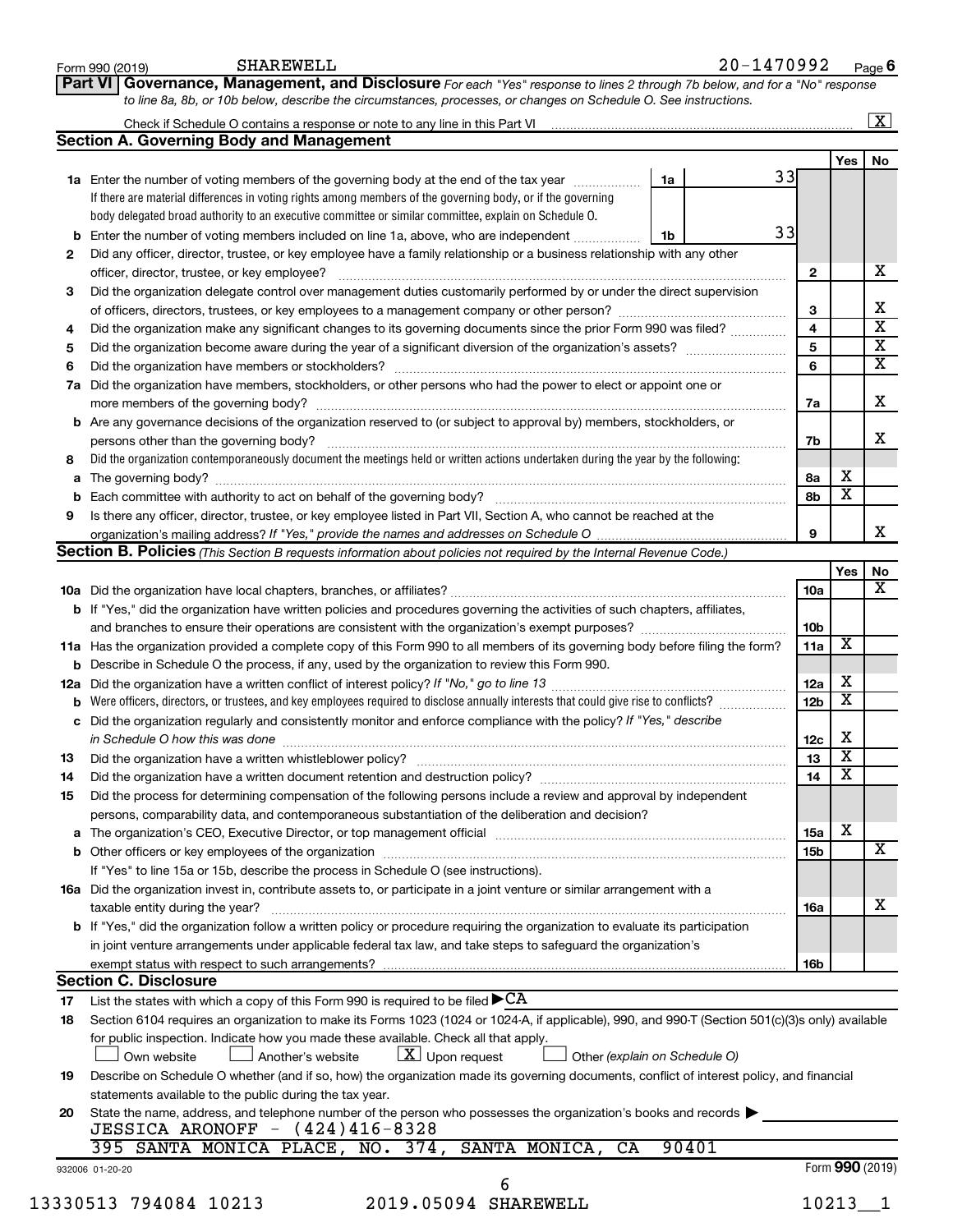$\Box$ 

| Part VII Compensation of Officers, Directors, Trustees, Key Employees, Highest Compensated |  |
|--------------------------------------------------------------------------------------------|--|
| <b>Employees, and Independent Contractors</b>                                              |  |

Check if Schedule O contains a response or note to any line in this Part VII

**Section A. Officers, Directors, Trustees, Key Employees, and Highest Compensated Employees**

**1a**  Complete this table for all persons required to be listed. Report compensation for the calendar year ending with or within the organization's tax year.  $\bullet$  List all of the organization's current officers, directors, trustees (whether individuals or organizations), regardless of amount of compensation.

Enter -0- in columns (D), (E), and (F) if no compensation was paid.

**•** List all of the organization's current key employees, if any. See instructions for definition of "key employee."

• List the organization's five *current* highest compensated employees (other than an officer, director, trustee, or key employee) who received reportable compensation (Box 5 of Form W-2 and/or Box 7 of Form 1099-MISC) of more than \$100,000 from the organization and any related organizations.

 $\bullet$  List all of the organization's former officers, key employees, and highest compensated employees who received more than \$100,000 of reportable compensation from the organization and any related organizations.

**•** List all of the organization's former directors or trustees that received, in the capacity as a former director or trustee of the organization, more than \$10,000 of reportable compensation from the organization and any related organizations.

See instructions for the order in which to list the persons above.

Check this box if neither the organization nor any related organization compensated any current officer, director, or trustee.  $\overline{a}$ 

| (A)                            | (B)                    |                                |                                                                  | (C)         |              |                                 |        | (D)             | (E)                              | (F)                      |
|--------------------------------|------------------------|--------------------------------|------------------------------------------------------------------|-------------|--------------|---------------------------------|--------|-----------------|----------------------------------|--------------------------|
| Name and title                 | Average                |                                | (do not check more than one                                      | Position    |              |                                 |        | Reportable      | Reportable                       | Estimated                |
|                                | hours per              |                                | box, unless person is both an<br>officer and a director/trustee) |             |              |                                 |        | compensation    | compensation                     | amount of                |
|                                | week                   |                                |                                                                  |             |              |                                 |        | from<br>the     | from related                     | other                    |
|                                | (list any<br>hours for |                                |                                                                  |             |              |                                 |        | organization    | organizations<br>(W-2/1099-MISC) | compensation<br>from the |
|                                | related                |                                | trustee                                                          |             |              |                                 |        | (W-2/1099-MISC) |                                  | organization             |
|                                | organizations          |                                |                                                                  |             |              |                                 |        |                 |                                  | and related              |
|                                | below                  | Individual trustee or director | Institutional t                                                  |             | Key employee | Highest compensated<br>employee |        |                 |                                  | organizations            |
|                                | line)                  |                                |                                                                  | Officer     |              |                                 | Former |                 |                                  |                          |
| (1)<br>SUSAN AMSTER            | 1.00                   |                                |                                                                  |             |              |                                 |        |                 |                                  |                          |
| <b>DIRECTOR</b>                |                        | $\mathbf X$                    |                                                                  |             |              |                                 |        | 0.              | $\mathbf 0$ .                    | 0.                       |
| (2)<br>NATHANIEL BACH          | 1.00                   |                                |                                                                  |             |              |                                 |        |                 |                                  |                          |
| <b>DIRECTOR</b>                |                        | $\mathbf X$                    |                                                                  |             |              |                                 |        | $\mathbf 0$ .   | $\mathbf 0$ .                    | $\mathbf 0$ .            |
| KEVIN BEGGS<br>(3)             | 1.00                   |                                |                                                                  |             |              |                                 |        |                 |                                  |                          |
| <b>DIRECTOR</b>                |                        | $\mathbf X$                    |                                                                  |             |              |                                 |        | 0.              | 0.                               | $\mathbf 0$ .            |
| KENDRA BRACKEN-FERGUSON<br>(4) | 1.00                   |                                |                                                                  |             |              |                                 |        |                 |                                  |                          |
| <b>DIRECTOR</b>                |                        | $\mathbf X$                    |                                                                  |             |              |                                 |        | 0.              | $\mathbf 0$ .                    | $\mathbf 0$ .            |
| TAMARA S. BRANDT<br>(5)        | 1.00                   |                                |                                                                  |             |              |                                 |        |                 |                                  |                          |
| <b>DIRECTOR</b>                |                        | $\mathbf X$                    |                                                                  |             |              |                                 |        | $\mathbf 0$ .   | $\mathbf 0$ .                    | $\mathbf 0$ .            |
| HEATHER BRAUN<br>(6)           | 1.00                   |                                |                                                                  |             |              |                                 |        |                 |                                  |                          |
| <b>DIRECTOR</b>                |                        | X                              |                                                                  |             |              |                                 |        | 0.              | $\mathbf 0$                      | $\mathbf 0$ .            |
| <b>KAREY BURKE</b><br>(7)      | 1.00                   |                                |                                                                  |             |              |                                 |        |                 |                                  |                          |
| <b>DIRECTOR</b>                |                        | X                              |                                                                  |             |              |                                 |        | 0.              | $\mathbf 0$ .                    | $\mathbf 0$ .            |
| (8)<br>ANDREA CAYTON           | 1.00                   |                                |                                                                  |             |              |                                 |        |                 |                                  |                          |
| <b>DIRECTOR</b>                |                        | $\mathbf X$                    |                                                                  |             |              |                                 |        | $\mathbf 0$ .   | $\mathbf 0$                      | $\mathbf 0$ .            |
| JENNIFER E. COHEN<br>(9)       | 1.00                   |                                |                                                                  |             |              |                                 |        |                 |                                  |                          |
| <b>DIRECTOR</b>                |                        | $\mathbf X$                    |                                                                  |             |              |                                 |        | $\mathbf 0$ .   | $\mathbf 0$ .                    | $\mathbf 0$ .            |
| (10) MARK DIPAOLA              | 1.00                   |                                |                                                                  |             |              |                                 |        |                 |                                  |                          |
| <b>DIRECTOR</b>                |                        | $\mathbf X$                    |                                                                  |             |              |                                 |        | $\mathbf{0}$ .  | $\mathbf 0$ .                    | $0$ .                    |
| (11) CRAIG ERWICH              | 1.00                   |                                |                                                                  |             |              |                                 |        |                 |                                  |                          |
| <b>DIRECTOR</b>                |                        | X                              |                                                                  |             |              |                                 |        | $\mathbf 0$ .   | $\mathbf 0$ .                    | $\mathbf 0$ .            |
| (12) CARL FREED                | 1.00                   |                                |                                                                  |             |              |                                 |        |                 |                                  |                          |
| <b>SECRETARY</b>               |                        | $\mathbf X$                    |                                                                  | $\mathbf X$ |              |                                 |        | 0.              | $\mathbf 0$ .                    | $0$ .                    |
| (13) RODNEY FREEMAN            | 1.00                   |                                |                                                                  |             |              |                                 |        |                 |                                  |                          |
| <b>DIRECTOR</b>                |                        | Χ                              |                                                                  |             |              |                                 |        | $\mathbf 0$ .   | $\mathbf 0$ .                    | $\mathbf 0$ .            |
| (14) ARYEH GOLDBERG            | 1.00                   |                                |                                                                  |             |              |                                 |        |                 |                                  |                          |
| TREASURER                      |                        | $\mathbf X$                    |                                                                  | $\mathbf X$ |              |                                 |        | 0.              | $\mathbf 0$ .                    | $\mathbf 0$ .            |
| (15) SUSAN GOLDSMITH           | 1.00                   |                                |                                                                  |             |              |                                 |        |                 |                                  |                          |
| <b>DIRECTOR</b>                |                        | $\mathbf X$                    |                                                                  |             |              |                                 |        | 0.              | $\mathbf 0$ .                    | $\mathbf 0$ .            |
| (16) MATT HANOVER              | 1.00                   |                                |                                                                  |             |              |                                 |        |                 |                                  |                          |
| <b>DIRECTOR</b>                |                        | $\mathbf X$                    |                                                                  |             |              |                                 |        | 0.              | $\mathbf 0$ .                    | $\mathbf 0$ .            |
| (17) SYDNEY HOLLAND            | 1.00                   |                                |                                                                  |             |              |                                 |        |                 |                                  |                          |
| <b>DIRECTOR</b>                |                        | $\mathbf X$                    |                                                                  |             |              |                                 |        | 0.              | $\mathbf 0$ .                    | 0.                       |
|                                |                        |                                |                                                                  |             |              |                                 |        |                 |                                  | $\overline{000}$         |

7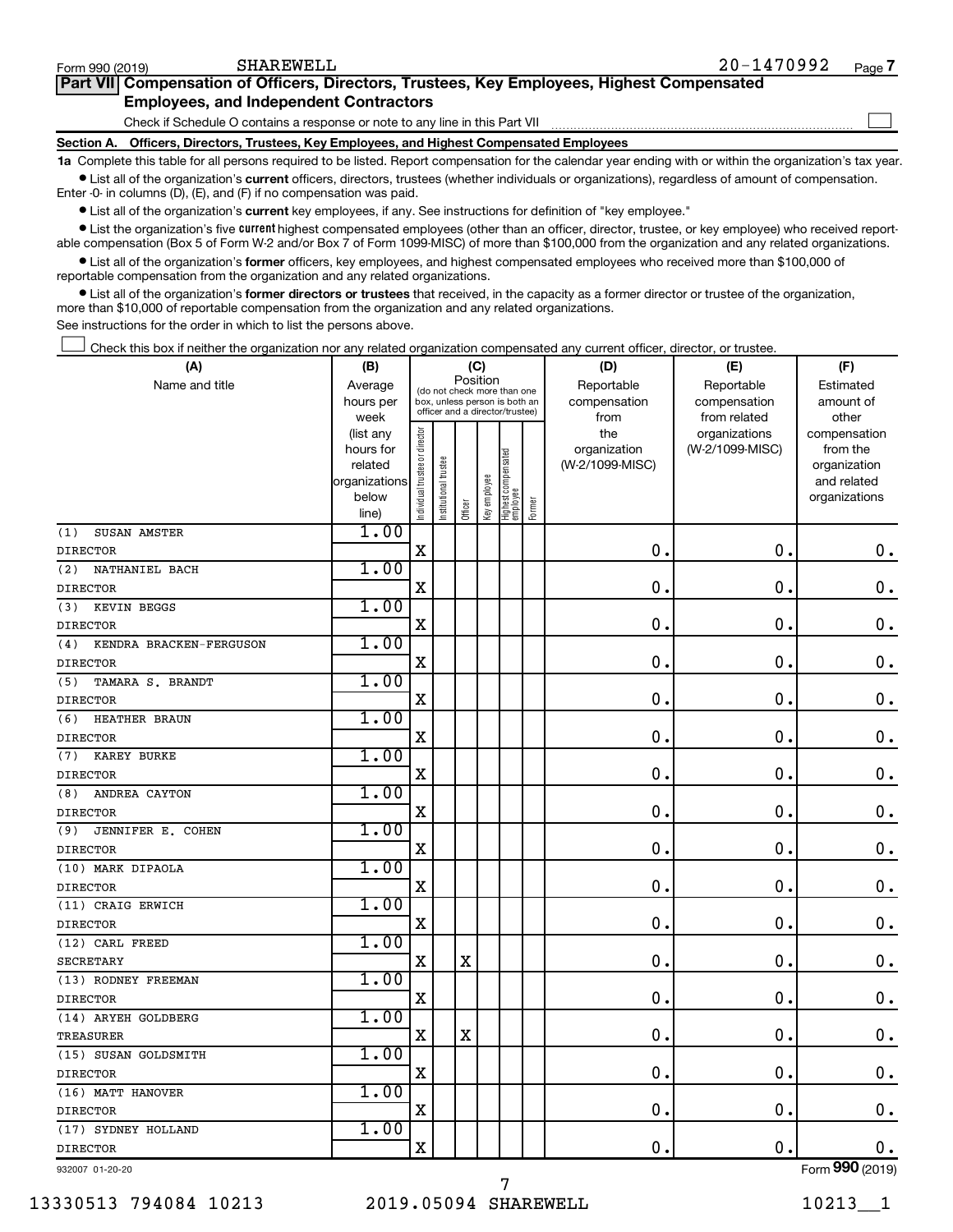| <b>SHAREWELL</b><br>Form 990 (2019)                                                                                                        |                                 |                                                       |                                 |         |              |                                   |        |                         | 20-1470992      |                  |              |               | Page 8             |
|--------------------------------------------------------------------------------------------------------------------------------------------|---------------------------------|-------------------------------------------------------|---------------------------------|---------|--------------|-----------------------------------|--------|-------------------------|-----------------|------------------|--------------|---------------|--------------------|
| <b>Part VII</b><br>Section A. Officers, Directors, Trustees, Key Employees, and Highest Compensated Employees (continued)                  |                                 |                                                       |                                 |         |              |                                   |        |                         |                 |                  |              |               |                    |
| (A)                                                                                                                                        | (B)<br>(C)<br>(F)<br>(D)<br>(E) |                                                       |                                 |         |              |                                   |        |                         |                 |                  |              |               |                    |
| Name and title                                                                                                                             | Average                         | Position<br>Reportable<br>(do not check more than one |                                 |         |              |                                   |        | Reportable              |                 |                  | Estimated    |               |                    |
|                                                                                                                                            | hours per                       |                                                       | box, unless person is both an   |         |              |                                   |        | compensation            | compensation    |                  |              | amount of     |                    |
|                                                                                                                                            | week                            |                                                       | officer and a director/trustee) |         |              |                                   |        | from                    | from related    |                  |              | other         |                    |
|                                                                                                                                            | (list any                       |                                                       |                                 |         |              |                                   |        | the                     | organizations   |                  |              | compensation  |                    |
|                                                                                                                                            | hours for                       |                                                       |                                 |         |              |                                   |        | organization            | (W-2/1099-MISC) |                  |              | from the      |                    |
|                                                                                                                                            | related                         |                                                       |                                 |         |              |                                   |        | (W-2/1099-MISC)         |                 |                  |              | organization  |                    |
|                                                                                                                                            | organizations                   |                                                       |                                 |         |              |                                   |        |                         |                 |                  |              | and related   |                    |
|                                                                                                                                            | below                           | Individual trustee or director                        | Institutional trustee           |         | Key employee |                                   |        |                         |                 |                  |              | organizations |                    |
|                                                                                                                                            | line)                           |                                                       |                                 | Officer |              | Highest compensated<br>  employee | Former |                         |                 |                  |              |               |                    |
| (18) ANDY KAPLAN                                                                                                                           | 1.00                            |                                                       |                                 |         |              |                                   |        |                         |                 |                  |              |               |                    |
| CHAIR                                                                                                                                      |                                 | x                                                     |                                 | X       |              |                                   |        | $\mathbf 0$ .           |                 | 0.               |              |               | 0.                 |
| (19) LARRY KOHL                                                                                                                            | 1.00                            |                                                       |                                 |         |              |                                   |        |                         |                 |                  |              |               |                    |
| <b>DIRECTOR</b>                                                                                                                            |                                 | X                                                     |                                 |         |              |                                   |        | 0.                      |                 | $\mathbf 0$ .    |              |               | $\mathbf 0$ .      |
| (20) HEATHER LINDSEY                                                                                                                       | 1.00                            |                                                       |                                 |         |              |                                   |        |                         |                 |                  |              |               |                    |
|                                                                                                                                            |                                 | X                                                     |                                 |         |              |                                   |        | 0.                      |                 | $\mathbf 0$ .    |              |               | $\mathbf 0$ .      |
| <b>DIRECTOR</b>                                                                                                                            |                                 |                                                       |                                 |         |              |                                   |        |                         |                 |                  |              |               |                    |
| (21) PAULINE MALCOLM-THORNTON                                                                                                              | 1.00                            |                                                       |                                 |         |              |                                   |        |                         |                 |                  |              |               |                    |
| <b>DIRECTOR</b>                                                                                                                            |                                 | X                                                     |                                 |         |              |                                   |        | 0.                      |                 | 0.               |              |               | $\mathbf 0$ .      |
| (22) JAMES MANDELBAUM                                                                                                                      | 1.00                            |                                                       |                                 |         |              |                                   |        |                         |                 |                  |              |               |                    |
| VICE CHAIR                                                                                                                                 |                                 | X                                                     |                                 | X       |              |                                   |        | $\mathbf 0$ .           |                 | 0.               |              |               | $\boldsymbol{0}$ . |
| (23) ANDY MEYERS                                                                                                                           | 1.00                            |                                                       |                                 |         |              |                                   |        |                         |                 |                  |              |               |                    |
| <b>DIRECTOR</b>                                                                                                                            |                                 | X                                                     |                                 |         |              |                                   |        | $\mathbf 0$ .           |                 | 0.               |              |               | $\boldsymbol{0}$ . |
| (24) COURTNEY MIZEL                                                                                                                        | 1.00                            |                                                       |                                 |         |              |                                   |        |                         |                 |                  |              |               |                    |
| <b>DIRECTOR</b>                                                                                                                            |                                 | X                                                     |                                 |         |              |                                   |        | $\mathbf 0$ .           |                 | $\mathbf 0$ .    |              |               | $\boldsymbol{0}$ . |
|                                                                                                                                            | 1.00                            |                                                       |                                 |         |              |                                   |        |                         |                 |                  |              |               |                    |
| (25) DANA PACHULSKI                                                                                                                        |                                 |                                                       |                                 |         |              |                                   |        |                         |                 |                  |              |               |                    |
| <b>DIRECTOR</b>                                                                                                                            |                                 | Χ                                                     |                                 |         |              |                                   |        | 0.                      |                 | $\mathbf 0$ .    |              |               | $\boldsymbol{0}$ . |
| (26) AASHIKA PATEL                                                                                                                         | 1.00                            |                                                       |                                 |         |              |                                   |        |                         |                 |                  |              |               |                    |
| <b>DIRECTOR</b>                                                                                                                            |                                 | $\mathbf X$                                           |                                 |         |              |                                   |        | 0.                      |                 | 0.               |              |               | 0.                 |
| 1b Subtotal                                                                                                                                |                                 |                                                       |                                 |         |              |                                   |        | $\overline{0}$ .        |                 | σ.               |              |               | $\overline{0}$ .   |
| c Total from continuation sheets to Part VII, Section A manuscreen continuum                                                               |                                 |                                                       |                                 |         |              |                                   |        | 539,405.                |                 | $\overline{0}$ . |              |               | 103, 180.          |
|                                                                                                                                            |                                 |                                                       |                                 |         |              |                                   |        | 539,405.                |                 | $\overline{0}$ . |              |               | 103, 180.          |
| Total number of individuals (including but not limited to those listed above) who received more than \$100,000 of reportable<br>2          |                                 |                                                       |                                 |         |              |                                   |        |                         |                 |                  |              |               |                    |
| compensation from the organization $\blacktriangleright$                                                                                   |                                 |                                                       |                                 |         |              |                                   |        |                         |                 |                  |              |               | 3                  |
|                                                                                                                                            |                                 |                                                       |                                 |         |              |                                   |        |                         |                 |                  |              | Yes           | No                 |
| 3<br>Did the organization list any former officer, director, trustee, key employee, or highest compensated employee on                     |                                 |                                                       |                                 |         |              |                                   |        |                         |                 |                  |              |               |                    |
|                                                                                                                                            |                                 |                                                       |                                 |         |              |                                   |        |                         |                 |                  |              |               | X                  |
|                                                                                                                                            |                                 |                                                       |                                 |         |              |                                   |        |                         |                 |                  | 3            |               |                    |
| For any individual listed on line 1a, is the sum of reportable compensation and other compensation from the organization                   |                                 |                                                       |                                 |         |              |                                   |        |                         |                 |                  |              |               |                    |
| and related organizations greater than \$150,000? If "Yes," complete Schedule J for such individual                                        |                                 |                                                       |                                 |         |              |                                   |        |                         |                 |                  | 4            | х             |                    |
| Did any person listed on line 1a receive or accrue compensation from any unrelated organization or individual for services<br>5            |                                 |                                                       |                                 |         |              |                                   |        |                         |                 |                  |              |               |                    |
|                                                                                                                                            |                                 |                                                       |                                 |         |              |                                   |        |                         |                 |                  | 5            |               | x                  |
| <b>Section B. Independent Contractors</b>                                                                                                  |                                 |                                                       |                                 |         |              |                                   |        |                         |                 |                  |              |               |                    |
| Complete this table for your five highest compensated independent contractors that received more than \$100,000 of compensation from<br>1. |                                 |                                                       |                                 |         |              |                                   |        |                         |                 |                  |              |               |                    |
| the organization. Report compensation for the calendar year ending with or within the organization's tax year.                             |                                 |                                                       |                                 |         |              |                                   |        |                         |                 |                  |              |               |                    |
| (A)                                                                                                                                        |                                 |                                                       |                                 |         |              |                                   |        | (B)                     |                 |                  | (C)          |               |                    |
| Name and business address                                                                                                                  |                                 |                                                       |                                 |         |              |                                   |        | Description of services |                 |                  | Compensation |               |                    |
| SHAWMUT DESIGN AND CONSTRUCTION, 11390 W.                                                                                                  |                                 |                                                       |                                 |         |              |                                   |        | <b>GENERAL</b>          |                 |                  |              |               |                    |
| OLYMPIC BLVD. SUITE 200, LOS ANGELES, CA                                                                                                   |                                 |                                                       |                                 |         |              |                                   |        | CONTRACTOR/NON EXHBI    |                 |                  |              |               | 5, 233, 550.       |
| PACIFIC STUDIO, INC.                                                                                                                       |                                 |                                                       |                                 |         |              |                                   |        |                         |                 |                  |              |               |                    |
|                                                                                                                                            |                                 |                                                       |                                 |         |              |                                   |        |                         |                 |                  |              |               |                    |
| 5311 SHILSHOLE AVENUE NW, SEATTLE, WA 98107EXHIBIT INSTALLATION                                                                            |                                 |                                                       |                                 |         |              |                                   |        |                         |                 |                  |              |               | 642,972.           |
| SCIENTIFIC ART STUDIO, INC.                                                                                                                |                                 |                                                       |                                 |         |              |                                   |        | EXHIBIT DESIGN AND      |                 |                  |              |               |                    |
| 500 B ST., RICHMOND, CA 94801<br>DEVELOP.<br>451,873.                                                                                      |                                 |                                                       |                                 |         |              |                                   |        |                         |                 |                  |              |               |                    |
| FLOAT4, 1001 LENOIR STREET, SUITE C-214,<br><b>EXHIBIT DESIGN AND</b>                                                                      |                                 |                                                       |                                 |         |              |                                   |        |                         |                 |                  |              |               |                    |
| MONTREAL, MONTREAL, CANADA<br>321,730.<br>DEVELOP.                                                                                         |                                 |                                                       |                                 |         |              |                                   |        |                         |                 |                  |              |               |                    |
| ADVANCED COMMUNICATIONS SOLUTIONS, INC,<br><b>EXHIBIT DESIGN AND</b>                                                                       |                                 |                                                       |                                 |         |              |                                   |        |                         |                 |                  |              |               |                    |
| 2201 N. LAKEWOOD BLVD. #D-103, LONG BEACH,<br>235,384.<br>DEVELOP.                                                                         |                                 |                                                       |                                 |         |              |                                   |        |                         |                 |                  |              |               |                    |
| Total number of independent contractors (including but not limited to those listed above) who received more than<br>2                      |                                 |                                                       |                                 |         |              |                                   |        |                         |                 |                  |              |               |                    |
| 12<br>\$100,000 of compensation from the organization                                                                                      |                                 |                                                       |                                 |         |              |                                   |        |                         |                 |                  |              |               |                    |
| SEE PART VII, SECTION A CONTINUATION SHEETS<br>Form 990 (2019)                                                                             |                                 |                                                       |                                 |         |              |                                   |        |                         |                 |                  |              |               |                    |
|                                                                                                                                            |                                 |                                                       |                                 |         |              |                                   |        |                         |                 |                  |              |               |                    |
| 932008 01-20-20                                                                                                                            |                                 |                                                       |                                 |         |              | 8                                 |        |                         |                 |                  |              |               |                    |
|                                                                                                                                            |                                 |                                                       |                                 |         |              |                                   |        |                         |                 |                  |              |               |                    |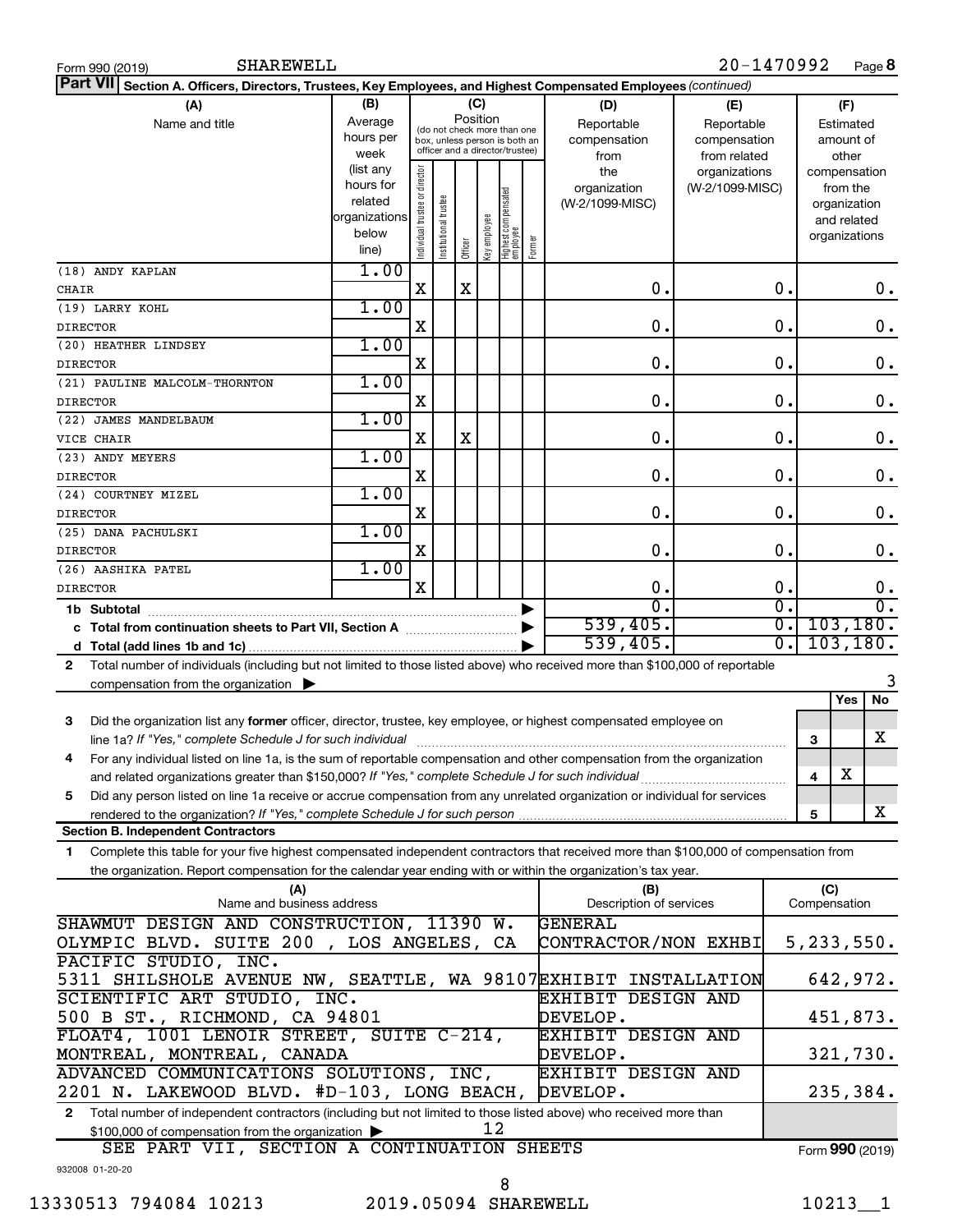| <b>SHAREWELL</b><br>Form 990                                                                                                  | 20-1470992             |                                |                       |         |                        |                              |        |                                 |                 |                          |
|-------------------------------------------------------------------------------------------------------------------------------|------------------------|--------------------------------|-----------------------|---------|------------------------|------------------------------|--------|---------------------------------|-----------------|--------------------------|
| Part VII <br><b>Section A.</b><br>Officers, Directors, Trustees, Key Employees, and Highest Compensated Employees (continued) |                        |                                |                       |         |                        |                              |        |                                 |                 |                          |
| (A)                                                                                                                           | (B)                    |                                |                       |         | (C)                    |                              |        | (D)                             | (E)             | (F)                      |
| Name and title                                                                                                                | Average                |                                |                       |         | Position               |                              |        | Reportable                      | Reportable      | Estimated                |
|                                                                                                                               | hours                  |                                |                       |         | (check all that apply) |                              |        | compensation                    | compensation    | amount of                |
|                                                                                                                               | per                    |                                |                       |         |                        |                              |        | from                            | from related    | other                    |
|                                                                                                                               | week                   |                                |                       |         |                        |                              |        | the                             | organizations   | compensation             |
|                                                                                                                               | (list any<br>hours for |                                |                       |         |                        |                              |        | organization<br>(W-2/1099-MISC) | (W-2/1099-MISC) | from the<br>organization |
|                                                                                                                               | related                |                                |                       |         |                        |                              |        |                                 |                 | and related              |
|                                                                                                                               | organizations          |                                |                       |         |                        |                              |        |                                 |                 | organizations            |
|                                                                                                                               | below                  | Individual trustee or director | Institutional trustee |         | Key employee           | Highest compensated employee |        |                                 |                 |                          |
|                                                                                                                               | line)                  |                                |                       | Officer |                        |                              | Former |                                 |                 |                          |
| (27) RICHARD A. SMITH                                                                                                         | 1.00                   |                                |                       |         |                        |                              |        |                                 |                 |                          |
| <b>DIRECTOR</b>                                                                                                               |                        | X                              |                       |         |                        |                              |        | $\mathbf 0$ .                   | $\mathbf 0$ .   | $\mathbf 0$ .            |
| (28) DAVID STRAUS                                                                                                             | 1.00                   |                                |                       |         |                        |                              |        |                                 |                 |                          |
| VICE CHAIR                                                                                                                    |                        | X                              |                       | X       |                        |                              |        | $\mathbf 0$ .                   | $\mathbf 0$ .   | 0.                       |
| (29) FERNANDO SZEW                                                                                                            | 1.00                   |                                |                       |         |                        |                              |        |                                 |                 |                          |
| <b>DIRECTOR</b>                                                                                                               |                        | X                              |                       |         |                        |                              |        | $\mathbf 0$ .                   | $\mathbf 0$ .   | 0.                       |
| (30) SHERYL WACHTEL                                                                                                           | 1.00                   |                                |                       |         |                        |                              |        |                                 |                 |                          |
| <b>DIRECTOR</b>                                                                                                               |                        | X                              |                       |         |                        |                              |        | 0.                              | 0.              | 0.                       |
| (31) ADAM WALTUCH                                                                                                             | 1.00                   |                                |                       |         |                        |                              |        |                                 |                 |                          |
| <b>DIRECTOR</b>                                                                                                               |                        | X                              |                       |         |                        |                              |        | 0.                              | $\mathbf 0$ .   | 0.                       |
| (32) RAYNI ROMITO WILLIAMS                                                                                                    | 1.00                   |                                |                       |         |                        |                              |        |                                 |                 |                          |
| <b>DIRECTOR</b>                                                                                                               |                        | X                              |                       |         |                        |                              |        | $\mathbf 0$ .                   | $\mathbf 0$ .   | 0.                       |
| (33) GRANT WITHERS                                                                                                            | 1.00                   |                                |                       |         |                        |                              |        |                                 |                 |                          |
| <b>DIRECTOR</b>                                                                                                               |                        | X                              |                       |         |                        |                              |        | $\mathbf 0$ .                   | $\mathbf 0$ .   | 0.                       |
| (34) JENNIFER YEN                                                                                                             | 1.00                   | X                              |                       |         |                        |                              |        | 0.                              | $\mathbf 0$ .   |                          |
| DIRECTOR (THRU 06/2020)                                                                                                       | 1.00                   |                                |                       |         |                        |                              |        |                                 |                 | 0.                       |
| (35) GLORIA CHANG YIP                                                                                                         |                        | X                              |                       |         |                        |                              |        | 0.                              | $\mathbf 0$ .   | 0.                       |
| DIRECTOR (THRU 06/2020)<br>(36) VANESSA FRANK                                                                                 | 1.00                   |                                |                       |         |                        |                              |        |                                 |                 |                          |
| DIRECTOR (THRU 06/2020)                                                                                                       |                        | X                              |                       |         |                        |                              |        | $\mathbf 0$ .                   | $\mathbf 0$ .   | 0.                       |
| (37) ROBERT GOLDENBERG                                                                                                        | 1.00                   |                                |                       |         |                        |                              |        |                                 |                 |                          |
| DIRECTOR (THRU 06/2020)                                                                                                       |                        | X                              |                       |         |                        |                              |        | $\mathbf 0$ .                   | $\mathbf 0$ .   | 0.                       |
| (38) NATALIE GROF WEINER                                                                                                      | 1.00                   |                                |                       |         |                        |                              |        |                                 |                 |                          |
| DIRECTOR (THRU 06/2020)                                                                                                       |                        | X                              |                       |         |                        |                              |        | $\mathbf 0$                     | $\mathbf 0$ .   | 0.                       |
| (39) KERRY PHELAN                                                                                                             | 1.00                   |                                |                       |         |                        |                              |        |                                 |                 |                          |
| DIRECTOR (THRU 06/2020)                                                                                                       |                        | х                              |                       |         |                        |                              |        | Ο.                              | ο.              | 0.                       |
| (40) ILENE RESNICK                                                                                                            | 1.00                   |                                |                       |         |                        |                              |        |                                 |                 |                          |
| DIRECTOR (THRU 10/2019)                                                                                                       |                        | X                              |                       |         |                        |                              |        | $\mathbf 0$ .                   | $\mathbf 0$ .   | $\mathbf 0$ .            |
| (41) ALON SHTRUZMAN                                                                                                           | 1.00                   |                                |                       |         |                        |                              |        |                                 |                 |                          |
| DIRECTOR (THRU 06/2020)                                                                                                       |                        | X                              |                       |         |                        |                              |        | 0.                              | $\mathbf 0$ .   | 0.                       |
| (42) ESTHER NETTER                                                                                                            | 40.00                  |                                |                       |         |                        |                              |        |                                 |                 |                          |
| FOUNDER/CEO                                                                                                                   |                        |                                |                       | X       |                        |                              |        | 259,647.                        | 0.              | 91,883.                  |
| (43) JESSICA ARONOFF                                                                                                          | 40.00                  |                                |                       |         |                        |                              |        |                                 |                 |                          |
| CHIEF OPERATING OFFICER                                                                                                       |                        |                                |                       | X       |                        |                              |        | 40,491.                         | $\mathbf 0$ .   | 657.                     |
| (44) AMY SHAPIRO                                                                                                              | 40.00                  |                                |                       |         |                        |                              |        |                                 |                 |                          |
| MANAGING DIRECTOR                                                                                                             |                        |                                |                       |         |                        | Χ                            |        | 121,919.                        | 0.              | 6,788.                   |
| (45) CARLY HARRILL                                                                                                            | 40.00                  |                                |                       |         |                        |                              |        |                                 |                 |                          |
| CHIEF ADVANCEMENT OFFICER                                                                                                     |                        |                                |                       |         |                        | X                            |        | 117,348.                        | 0.              | 3,852.                   |
|                                                                                                                               |                        |                                |                       |         |                        |                              |        |                                 |                 |                          |
|                                                                                                                               |                        |                                |                       |         |                        |                              |        |                                 |                 |                          |
| Total to Part VII, Section A, line 1c                                                                                         |                        |                                |                       |         |                        |                              |        | 539,405.                        |                 | 103, 180.                |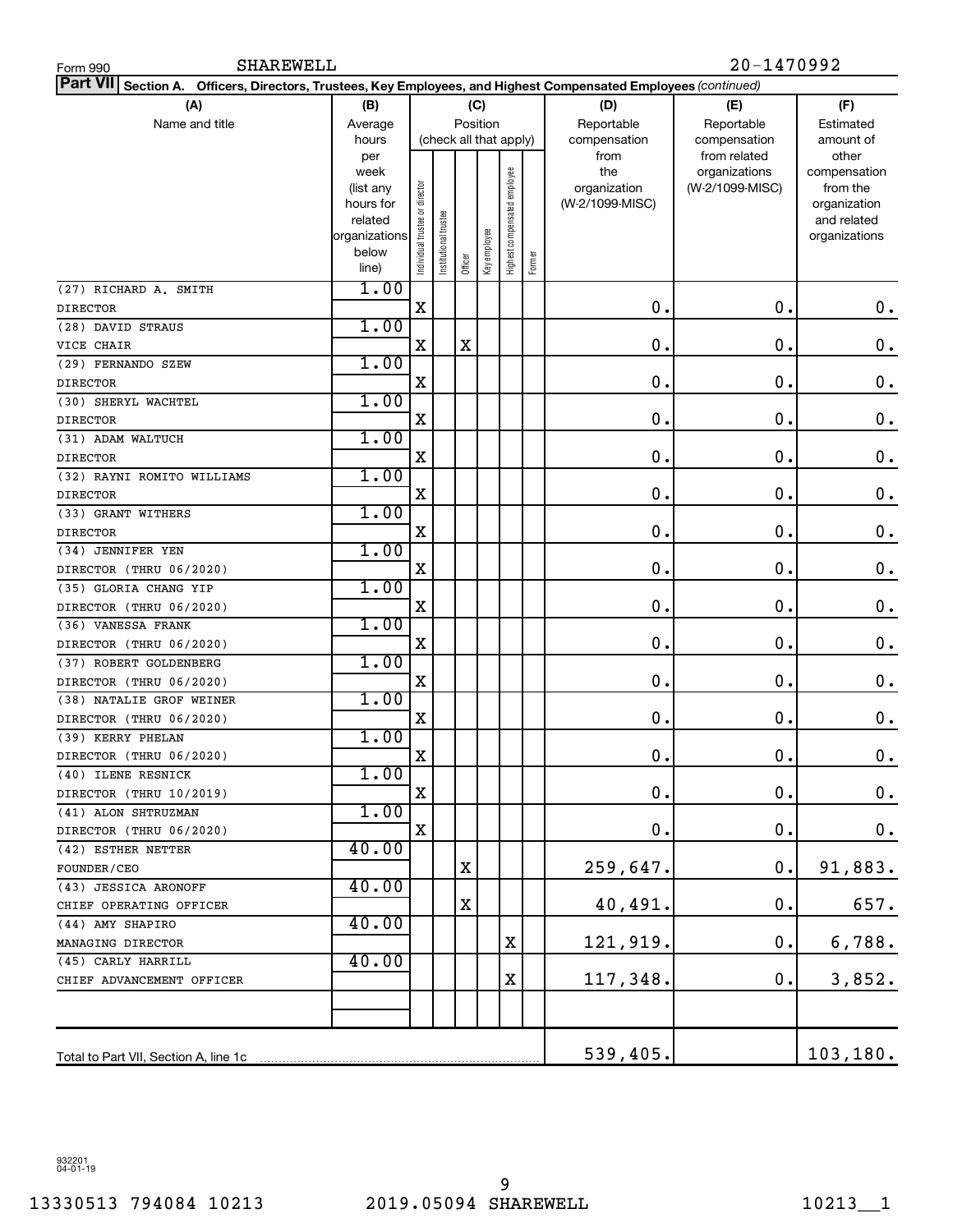|                                                           |                  |                                               | SHAREWELL<br>Form 990 (2019)                                                |                      |                      |                                   | $20 - 1470992$   | Page 9                               |
|-----------------------------------------------------------|------------------|-----------------------------------------------|-----------------------------------------------------------------------------|----------------------|----------------------|-----------------------------------|------------------|--------------------------------------|
|                                                           | <b>Part VIII</b> |                                               | <b>Statement of Revenue</b>                                                 |                      |                      |                                   |                  |                                      |
|                                                           |                  |                                               |                                                                             |                      | (A)                  | (B)                               | $\overline{C}$   | (D)                                  |
|                                                           |                  |                                               |                                                                             |                      | Total revenue        | Related or exempt                 | Unrelated        | Revenue excluded                     |
|                                                           |                  |                                               |                                                                             |                      |                      | function revenue business revenue |                  | from tax under<br>sections 512 - 514 |
|                                                           |                  |                                               |                                                                             |                      |                      |                                   |                  |                                      |
| Contributions, Gifts, Grants<br>and Other Similar Amounts |                  |                                               | 1 a Federated campaigns<br>1a<br>1 <sub>b</sub><br><b>b</b> Membership dues | 221, 130.            |                      |                                   |                  |                                      |
|                                                           |                  |                                               | 1 <sub>c</sub><br>c Fundraising events                                      | 626, 703.            |                      |                                   |                  |                                      |
|                                                           |                  |                                               | 1 <sub>d</sub><br>d Related organizations                                   |                      |                      |                                   |                  |                                      |
|                                                           |                  |                                               | e Government grants (contributions)<br>1e                                   | 43,110.              |                      |                                   |                  |                                      |
|                                                           |                  | f All other contributions, gifts, grants, and |                                                                             |                      |                      |                                   |                  |                                      |
|                                                           |                  |                                               | similar amounts not included above<br>1f                                    | 2,598,497.           |                      |                                   |                  |                                      |
|                                                           |                  |                                               | 1g   \$<br>g Noncash contributions included in lines 1a-1f                  |                      |                      |                                   |                  |                                      |
|                                                           |                  |                                               |                                                                             |                      | 3,489,440.           |                                   |                  |                                      |
|                                                           |                  |                                               |                                                                             | <b>Business Code</b> |                      |                                   |                  |                                      |
|                                                           |                  |                                               | 2 a MUSEUM ADMISSIONS                                                       | 900099               | 852,072.             | 852,072.                          |                  |                                      |
|                                                           |                  |                                               | <b>b RENTAL INCOME</b>                                                      | 900099               | 214, 460.            | 214,460.                          |                  |                                      |
|                                                           |                  | C.                                            | GIFT SHOP                                                                   | 900099               | 112,404.             | 112,404.                          |                  |                                      |
|                                                           |                  |                                               | <b>CAMP REVENUE</b>                                                         | 900099               | 95,308.              | 95,308.                           |                  |                                      |
| Program Service<br>Revenue                                |                  |                                               | WORKSHOP REVENUE                                                            | 900099               | 82, 123.             | 82,123.                           |                  |                                      |
|                                                           |                  |                                               | f All other program service revenue                                         | 900099               | 25,385.              | 25, 385.                          |                  |                                      |
|                                                           |                  |                                               |                                                                             |                      | 1,381,752.           |                                   |                  |                                      |
|                                                           | 3                |                                               | Investment income (including dividends, interest, and                       |                      |                      |                                   |                  |                                      |
|                                                           |                  |                                               |                                                                             |                      | 13,666.              |                                   |                  | 13,666.                              |
|                                                           | 4                |                                               | Income from investment of tax-exempt bond proceeds                          |                      |                      |                                   |                  |                                      |
|                                                           | 5                |                                               |                                                                             |                      |                      |                                   |                  |                                      |
|                                                           |                  |                                               | (i) Real                                                                    | (ii) Personal        |                      |                                   |                  |                                      |
|                                                           |                  |                                               | 6a<br>6 a Gross rents                                                       |                      |                      |                                   |                  |                                      |
|                                                           |                  |                                               | <b>b</b> Less: rental expenses $\ldots$<br>6b                               |                      |                      |                                   |                  |                                      |
|                                                           |                  |                                               | c Rental income or (loss)<br>6с                                             |                      |                      |                                   |                  |                                      |
|                                                           |                  |                                               | d Net rental income or (loss)<br>(i) Securities                             |                      |                      |                                   |                  |                                      |
|                                                           |                  |                                               | 7 a Gross amount from sales of<br>72,837.                                   | (ii) Other           |                      |                                   |                  |                                      |
|                                                           |                  |                                               | assets other than inventory<br>7a l                                         |                      |                      |                                   |                  |                                      |
|                                                           |                  |                                               | <b>b</b> Less: cost or other basis<br>57,763.<br>7b<br>and sales expenses   |                      |                      |                                   |                  |                                      |
| evenue                                                    |                  |                                               | 15,074.<br>7c<br>c Gain or (loss)                                           |                      |                      |                                   |                  |                                      |
|                                                           |                  |                                               |                                                                             |                      | 15,074.              |                                   |                  | 15,074.                              |
| Other R                                                   |                  |                                               | 8 a Gross income from fundraising events (not                               |                      |                      |                                   |                  |                                      |
|                                                           |                  |                                               | 626,703. <sub>of</sub><br>including \$                                      |                      |                      |                                   |                  |                                      |
|                                                           |                  |                                               | contributions reported on line 1c). See                                     |                      |                      |                                   |                  |                                      |
|                                                           |                  |                                               |                                                                             | $a_2$ 118, 383.      |                      |                                   |                  |                                      |
|                                                           |                  |                                               |                                                                             | $_{8b}$ 118, 383.    |                      |                                   |                  |                                      |
|                                                           |                  |                                               | c Net income or (loss) from fundraising events                              |                      | Ο.                   |                                   |                  |                                      |
|                                                           |                  |                                               | 9 a Gross income from gaming activities. See                                |                      |                      |                                   |                  |                                      |
|                                                           |                  |                                               |                                                                             | 9а                   |                      |                                   |                  |                                      |
|                                                           |                  |                                               | <b>b</b> Less: direct expenses <b>manually</b>                              | $\overline{9b}$      |                      |                                   |                  |                                      |
|                                                           |                  |                                               | c Net income or (loss) from gaming activities                               |                      |                      |                                   |                  |                                      |
|                                                           |                  |                                               | 10 a Gross sales of inventory, less returns                                 |                      |                      |                                   |                  |                                      |
|                                                           |                  |                                               |                                                                             | <b>10a</b>           |                      |                                   |                  |                                      |
|                                                           |                  |                                               | <b>b</b> Less: cost of goods sold                                           | l10bl                |                      |                                   |                  |                                      |
|                                                           |                  |                                               | c Net income or (loss) from sales of inventory                              |                      |                      |                                   |                  |                                      |
|                                                           |                  |                                               |                                                                             | <b>Business Code</b> |                      |                                   |                  |                                      |
| Miscellaneous<br>Revenue                                  | 11 a             |                                               | OTHER INCOME                                                                | 900099               | 92,665.              |                                   |                  | 92,665.                              |
|                                                           |                  | b                                             |                                                                             |                      |                      |                                   |                  |                                      |
|                                                           |                  | c                                             |                                                                             |                      |                      |                                   |                  |                                      |
|                                                           |                  |                                               |                                                                             |                      | 92,665.              |                                   |                  |                                      |
|                                                           | 12               |                                               | Total revenue. See instructions                                             |                      | 4,992,597.1,381,752. |                                   | $\overline{0}$ . | 121,405.                             |
| 932009 01-20-20                                           |                  |                                               |                                                                             |                      |                      |                                   |                  | Form 990 (2019)                      |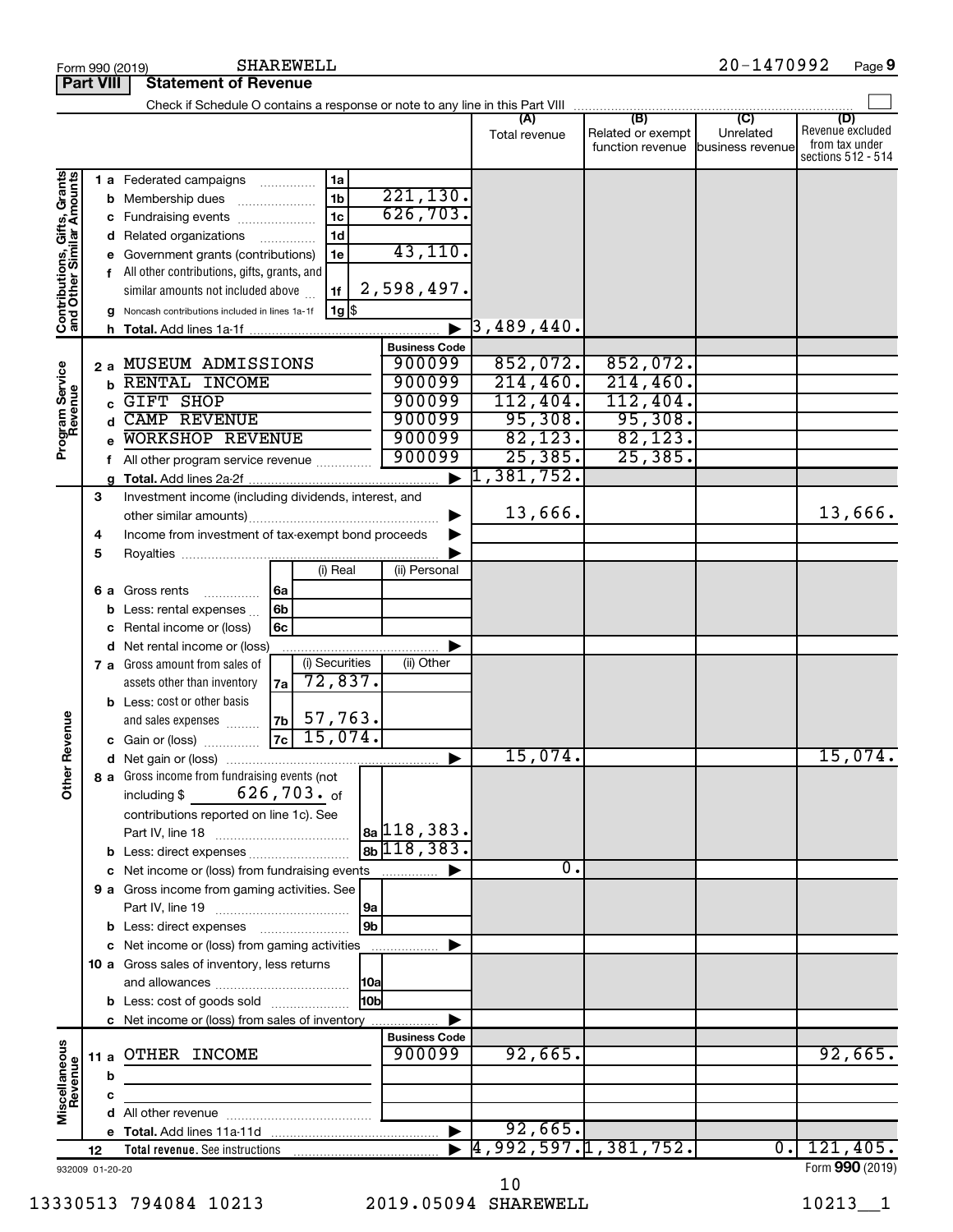|              | Check if Schedule O contains a response or note to any line in this Part IX                                    |                       |                                    |                                           |                                |
|--------------|----------------------------------------------------------------------------------------------------------------|-----------------------|------------------------------------|-------------------------------------------|--------------------------------|
|              | Do not include amounts reported on lines 6b,<br>7b, 8b, 9b, and 10b of Part VIII.                              | (A)<br>Total expenses | (B)<br>Program service<br>expenses | (C)<br>Management and<br>general expenses | (D)<br>Fundraising<br>expenses |
| 1.           | Grants and other assistance to domestic organizations                                                          |                       |                                    |                                           |                                |
|              | and domestic governments. See Part IV, line 21                                                                 |                       |                                    |                                           |                                |
| $\mathbf{2}$ | Grants and other assistance to domestic                                                                        |                       |                                    |                                           |                                |
|              | individuals. See Part IV, line 22                                                                              |                       |                                    |                                           |                                |
| 3            | Grants and other assistance to foreign                                                                         |                       |                                    |                                           |                                |
|              | organizations, foreign governments, and foreign                                                                |                       |                                    |                                           |                                |
|              | individuals. See Part IV, lines 15 and 16                                                                      |                       |                                    |                                           |                                |
| 4            | Benefits paid to or for members                                                                                |                       |                                    |                                           |                                |
| 5            | Compensation of current officers, directors,                                                                   |                       |                                    |                                           |                                |
|              | trustees, and key employees                                                                                    | 462,456.              | 360,697.                           | 32,378.                                   | 69,381.                        |
| 6            | Compensation not included above to disqualified                                                                |                       |                                    |                                           |                                |
|              | persons (as defined under section 4958(f)(1)) and                                                              |                       |                                    |                                           |                                |
|              | persons described in section 4958(c)(3)(B)                                                                     |                       |                                    |                                           |                                |
| 7            | Other salaries and wages                                                                                       | 1,388,442.            | 1,082,982.                         | 98,656.                                   | 206, 804.                      |
| 8            | Pension plan accruals and contributions (include                                                               |                       |                                    | 947.                                      |                                |
|              | section 401(k) and 403(b) employer contributions)                                                              | 13,512.<br>132, 344.  | $\frac{10,537}{103,204}$           | 9,272.                                    | 2,028.<br>19,868.              |
| 9            |                                                                                                                | 175, 287.             | 136,758.                           | 12, 259.                                  | 26, 270.                       |
| 10           |                                                                                                                |                       |                                    |                                           |                                |
| 11           | Fees for services (nonemployees):                                                                              |                       |                                    |                                           |                                |
| a            |                                                                                                                |                       |                                    |                                           |                                |
| b            |                                                                                                                | 104, 162.             | 27,483.                            | 76,679.                                   |                                |
|              |                                                                                                                |                       |                                    |                                           |                                |
| d<br>e       | Professional fundraising services. See Part IV, line 17                                                        |                       |                                    |                                           |                                |
| f            | Investment management fees                                                                                     | 5,023.                |                                    | 5,023.                                    |                                |
| a            | Other. (If line 11g amount exceeds 10% of line 25,                                                             |                       |                                    |                                           |                                |
|              | column (A) amount, list line 11g expenses on Sch O.)                                                           | 114,779.              | 16,071.                            |                                           | 96, 265.                       |
| 12           |                                                                                                                | 71,957.               | 49,690.                            | $\frac{2,443}{718}$                       | 21,549.                        |
| 13           |                                                                                                                | 164,677.              | 132, 389.                          | 13, 109.                                  | 19, 179.                       |
| 14           |                                                                                                                | 91,899.               | 44,177.                            | 28, 254.                                  | 19,468.                        |
| 15           |                                                                                                                |                       |                                    |                                           |                                |
| 16           |                                                                                                                | 1,368,445.            | 1, 219, 650.                       | 38,473.                                   | 110, 322.                      |
| 17           |                                                                                                                | 101,769.              | 77,923.                            | 11,985.                                   | 11,861.                        |
| 18           | Payments of travel or entertainment expenses                                                                   |                       |                                    |                                           |                                |
|              | for any federal, state, or local public officials                                                              |                       |                                    |                                           |                                |
| 19           | Conferences, conventions, and meetings                                                                         | 31,670.               | 26,055.                            | 4,705.                                    | 910.                           |
| 20           | Interest                                                                                                       | 235,082.              | 234,819.                           |                                           | 263.                           |
| 21           |                                                                                                                |                       |                                    |                                           |                                |
| 22           | Depreciation, depletion, and amortization                                                                      | 1, 263, 404.          | 1,182,674.                         | 31,403.                                   | 49,327.                        |
| 23           | Insurance                                                                                                      | 22,849.               | 15,291.                            | 4,617.                                    | 2,941.                         |
| 24           | Other expenses. Itemize expenses not covered<br>above (List miscellaneous expenses on line 24e. If             |                       |                                    |                                           |                                |
|              | line 24e amount exceeds 10% of line 25, column (A)                                                             |                       |                                    |                                           |                                |
|              | amount, list line 24e expenses on Schedule O.)                                                                 |                       |                                    |                                           |                                |
| a            | <b>BAD DEBT</b>                                                                                                | 600,000.              |                                    | 600,000.                                  |                                |
| b            | <b>BANK FEES</b>                                                                                               | 70,682.               | 35, 340.                           |                                           | 35,342.                        |
| C            | <b>INVENTORY</b>                                                                                               | 65,640.               | 65,640.                            |                                           |                                |
| d            | FACILITATORS AND PERFOR                                                                                        | 40,040.               | 40,040.<br>917.                    |                                           |                                |
|              | e All other expenses                                                                                           | 2,372.<br>6,526,491.  | 4,862,337.                         | 1,455.<br>972, 376.                       | 691,778.                       |
| 25           | Total functional expenses. Add lines 1 through 24e                                                             |                       |                                    |                                           |                                |
| 26           | Joint costs. Complete this line only if the organization<br>reported in column (B) joint costs from a combined |                       |                                    |                                           |                                |
|              | educational campaign and fundraising solicitation.                                                             |                       |                                    |                                           |                                |
|              | Check here $\blacktriangleright$<br>if following SOP 98-2 (ASC 958-720)                                        |                       |                                    |                                           |                                |
|              |                                                                                                                |                       |                                    |                                           |                                |

**Part IX Statement of Functional Expenses**

*Section 501(c)(3) and 501(c)(4) organizations must complete all columns. All other organizations must complete column (A).*

Form 990 (2019) Page **10** SHAREWELL 20-1470992

 $\Box$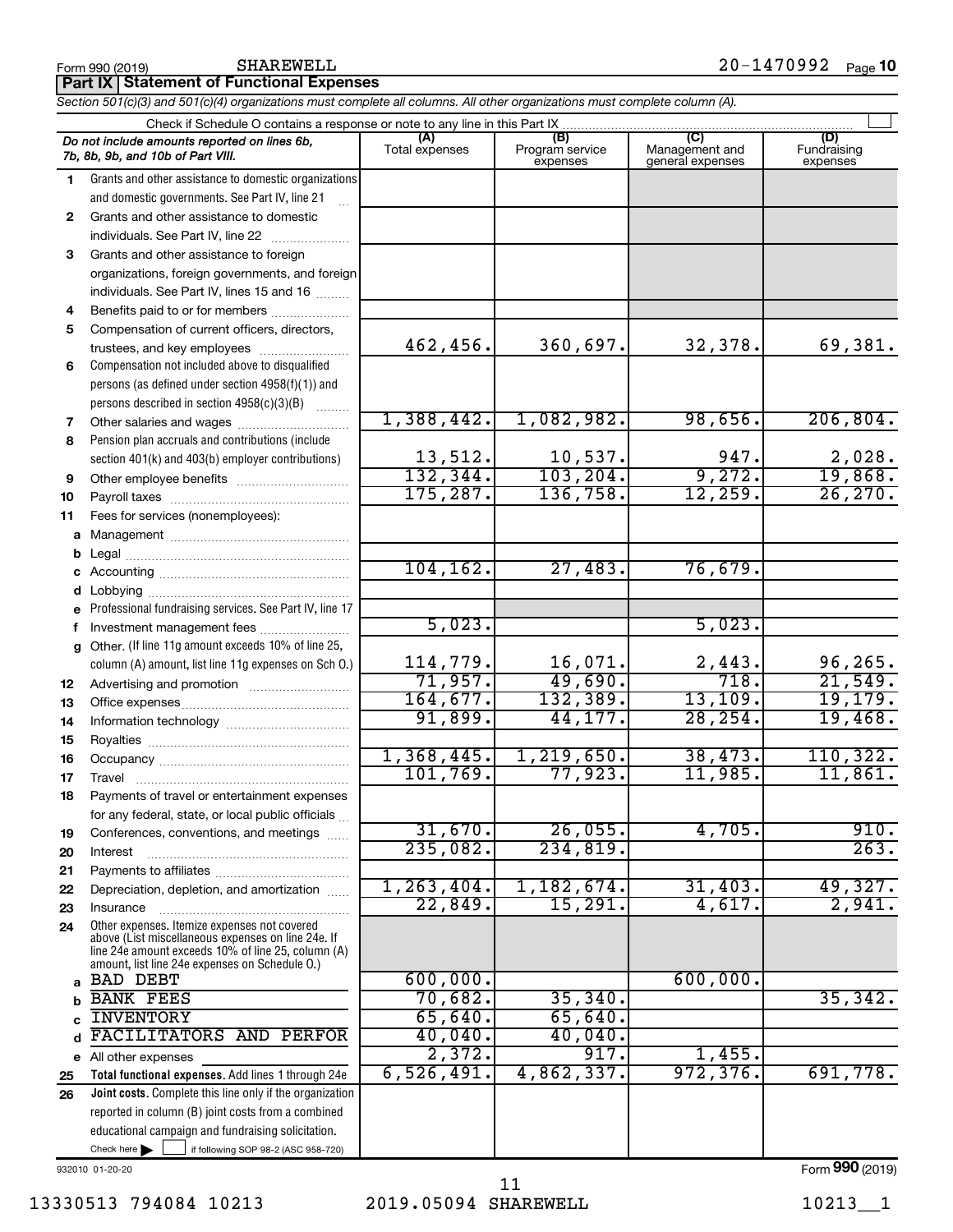|                             |                          |                                                                                                                |             |                          |                 | $\vert X \vert$    |
|-----------------------------|--------------------------|----------------------------------------------------------------------------------------------------------------|-------------|--------------------------|-----------------|--------------------|
|                             |                          |                                                                                                                |             | (A)<br>Beginning of year |                 | (B)<br>End of year |
|                             | 1                        |                                                                                                                |             | 1,325,080.               | $\mathbf{1}$    | 700, 240.          |
|                             | 2                        |                                                                                                                | 7,581.      | $\mathbf{2}$             | 24,840.         |                    |
|                             | 3                        |                                                                                                                |             | 6,854,783.               | $\mathbf{3}$    | 5, 161, 209.       |
|                             | 4                        |                                                                                                                |             |                          | 4               |                    |
|                             | 5                        | Loans and other receivables from any current or former officer, director,                                      |             |                          |                 |                    |
|                             |                          | trustee, key employee, creator or founder, substantial contributor, or 35%                                     |             |                          |                 |                    |
|                             |                          |                                                                                                                |             |                          | 5               |                    |
|                             | 6                        | Loans and other receivables from other disqualified persons (as defined                                        |             |                          |                 |                    |
|                             |                          | under section $4958(f)(1)$ , and persons described in section $4958(c)(3)(B)$                                  |             |                          | 6               |                    |
| Assets                      | $\overline{\phantom{a}}$ |                                                                                                                |             |                          | 7               |                    |
|                             | 8                        |                                                                                                                |             |                          | 8               |                    |
|                             | 9                        | Prepaid expenses and deferred charges [11] [11] [11] [12] [12] [12] [12] [13] [13] [13] [13] [13] [13] [13] [1 |             | 41,732.                  | 9               | 39,990.            |
|                             |                          | 10a Land, buildings, and equipment: cost or other                                                              |             |                          |                 |                    |
|                             |                          | basis. Complete Part VI of Schedule D    10a                                                                   | 12,432,274. |                          |                 |                    |
|                             |                          |                                                                                                                | 1,259,409.  | 12,330,449.              | 10 <sub>c</sub> | 11, 172, 865.      |
|                             | 11                       |                                                                                                                |             | 505, 351.                | 11              | 505,013.           |
|                             | 12                       |                                                                                                                |             |                          | 12              |                    |
|                             | 13                       |                                                                                                                |             |                          | 13              |                    |
|                             | 14                       |                                                                                                                |             |                          | 14              |                    |
|                             | 15                       |                                                                                                                | 21,064,976. | 15                       | 17,604,157.     |                    |
|                             | 16                       |                                                                                                                |             | 3,595,185.               | 16              | 457,228.           |
|                             | 17                       |                                                                                                                |             | 17                       |                 |                    |
|                             | 18                       |                                                                                                                | 113,364.    | 18<br>19                 | 171,656.        |                    |
|                             | 19<br>20                 |                                                                                                                |             |                          | 20              |                    |
|                             | 21                       | Escrow or custodial account liability. Complete Part IV of Schedule D                                          |             |                          | 21              |                    |
|                             | 22                       | Loans and other payables to any current or former officer, director,                                           |             |                          |                 |                    |
| Liabilities                 |                          | trustee, key employee, creator or founder, substantial contributor, or 35%                                     |             |                          |                 |                    |
|                             |                          |                                                                                                                |             |                          | 22              | 18,292.            |
|                             | 23                       | Secured mortgages and notes payable to unrelated third parties                                                 |             | 4,501,137.               | 23              | 4,414,647.         |
|                             | 24                       |                                                                                                                |             | $\overline{0}$ .         | 24              | 390, 400.          |
|                             | 25                       | Other liabilities (including federal income tax, payables to related third                                     |             |                          |                 |                    |
|                             |                          | parties, and other liabilities not included on lines 17-24). Complete Part X                                   |             |                          |                 |                    |
|                             |                          | of Schedule D                                                                                                  |             | 75,000.]                 | 25              | 913,868.           |
|                             | 26                       | Total liabilities. Add lines 17 through 25                                                                     |             | 8, 284, 686.             | 26              | 6, 366, 091.       |
|                             |                          | Organizations that follow FASB ASC 958, check here $\blacktriangleright \lfloor \underline{X} \rfloor$         |             |                          |                 |                    |
|                             |                          | and complete lines 27, 28, 32, and 33.                                                                         |             |                          |                 |                    |
|                             | 27                       |                                                                                                                |             | 12,402,781.              | 27              | 10,924,683.        |
|                             | 28                       |                                                                                                                |             | 377,509.                 | 28              | 313, 383.          |
|                             |                          | Organizations that do not follow FASB ASC 958, check here ▶ □                                                  |             |                          |                 |                    |
|                             |                          | and complete lines 29 through 33.                                                                              |             |                          |                 |                    |
|                             | 29                       |                                                                                                                |             |                          | 29              |                    |
| Net Assets or Fund Balances | 30                       | Paid-in or capital surplus, or land, building, or equipment fund                                               |             |                          | 30              |                    |
|                             | 31                       | Retained earnings, endowment, accumulated income, or other funds                                               |             |                          | 31              |                    |
|                             | 32                       |                                                                                                                |             | 12,780,290.              | 32              | 11, 238, 066.      |
|                             | 33                       |                                                                                                                |             | 21,064,976.              | 33              | 17,604,157.        |

Form (2019) **990**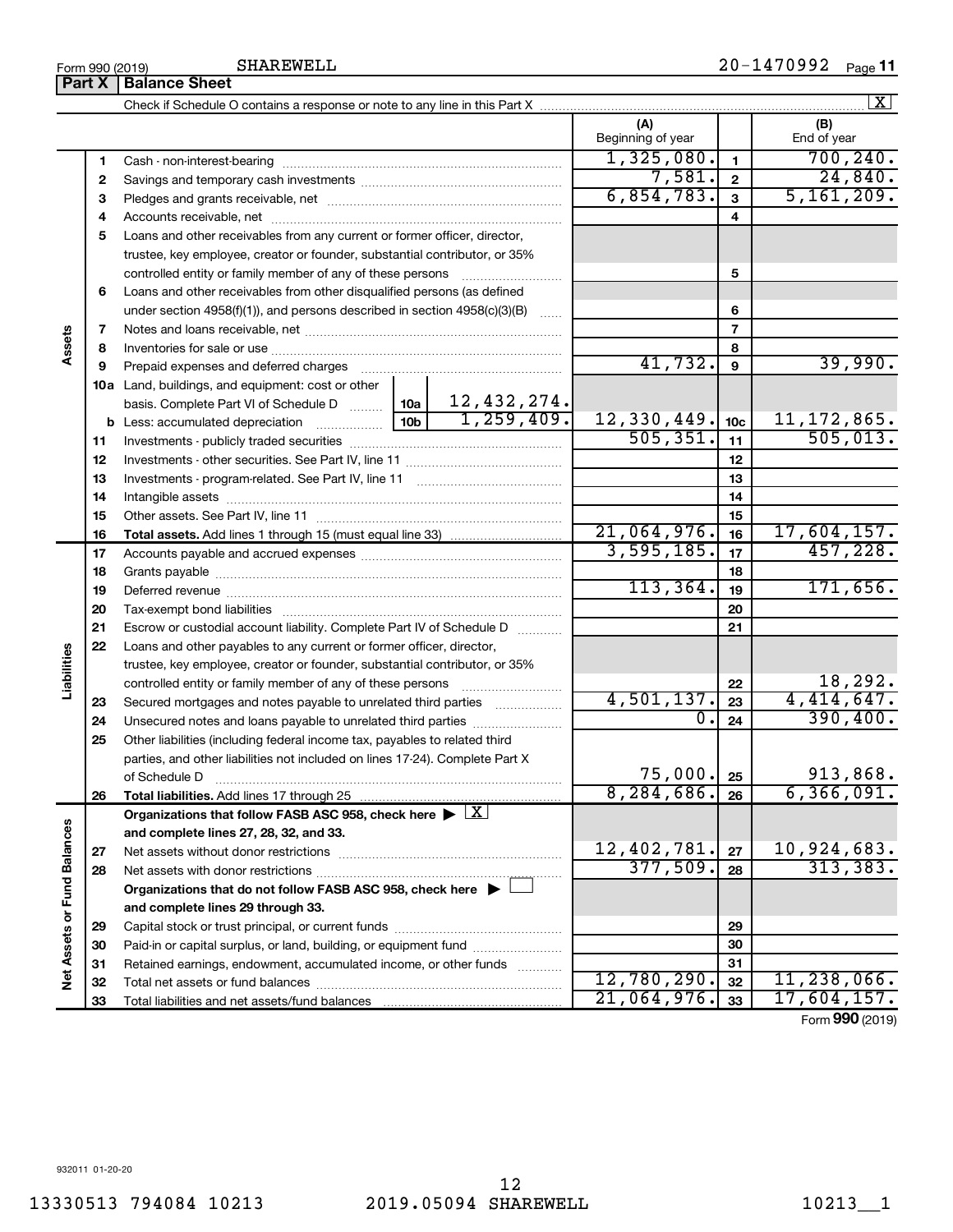|    | <b>SHAREWELL</b><br>Form 990 (2019)                                                                                             |                         | $20 - 1470992$ Page 12 |                  |
|----|---------------------------------------------------------------------------------------------------------------------------------|-------------------------|------------------------|------------------|
|    | Part XI<br><b>Reconciliation of Net Assets</b>                                                                                  |                         |                        |                  |
|    |                                                                                                                                 |                         |                        |                  |
|    |                                                                                                                                 |                         |                        |                  |
| 1  |                                                                                                                                 | $\blacksquare$          |                        | 4,992,597.       |
| 2  |                                                                                                                                 | $\mathfrak{p}$          |                        | 6,526,491.       |
| 3  | Revenue less expenses. Subtract line 2 from line 1                                                                              | $\overline{3}$          | $-1, 533, 894.$        |                  |
| 4  |                                                                                                                                 | $\overline{\mathbf{4}}$ | 12,780,290.            |                  |
| 5  | Net unrealized gains (losses) on investments [111] www.martime.community.community.community.community.communi                  | 5                       |                        | $-8,330.$        |
| 6  |                                                                                                                                 | 6                       |                        |                  |
| 7  | Investment expenses www.communication.com/www.communication.com/www.communication.com/www.com                                   | $\overline{7}$          |                        |                  |
| 8  | Prior period adjustments www.communication.communication.communication.com/                                                     | 8                       |                        |                  |
| 9  | Other changes in net assets or fund balances (explain on Schedule O)                                                            | 9                       |                        | $\overline{0}$ . |
| 10 | Net assets or fund balances at end of year. Combine lines 3 through 9 (must equal Part X, line 32,                              |                         |                        |                  |
|    |                                                                                                                                 | 10                      | 11,238,066.            |                  |
|    | Part XII Financial Statements and Reporting                                                                                     |                         |                        |                  |
|    |                                                                                                                                 |                         |                        |                  |
|    |                                                                                                                                 |                         |                        | <b>No</b><br>Yes |
| 1  | $\lfloor \mathbf{X} \rfloor$ Accrual<br>Accounting method used to prepare the Form 990: [130] Cash<br>$\Box$ Other              |                         |                        |                  |
|    | If the organization changed its method of accounting from a prior year or checked "Other," explain in Schedule O.               |                         |                        |                  |
|    |                                                                                                                                 |                         | 2a                     | х                |
|    | If "Yes," check a box below to indicate whether the financial statements for the year were compiled or reviewed on a            |                         |                        |                  |
|    | separate basis, consolidated basis, or both:                                                                                    |                         |                        |                  |
|    | Both consolidated and separate basis<br>Separate basis<br>Consolidated basis                                                    |                         |                        |                  |
|    | <b>b</b> Were the organization's financial statements audited by an independent accountant?                                     |                         | 2 <sub>b</sub>         | х                |
|    | If "Yes," check a box below to indicate whether the financial statements for the year were audited on a separate basis,         |                         |                        |                  |
|    | consolidated basis, or both:                                                                                                    |                         |                        |                  |
|    | $\lfloor \underline{X} \rfloor$ Separate basis<br>Consolidated basis<br>Both consolidated and separate basis                    |                         |                        |                  |
|    | c If "Yes" to line 2a or 2b, does the organization have a committee that assumes responsibility for oversight of the audit,     |                         |                        |                  |
|    | review, or compilation of its financial statements and selection of an independent accountant?                                  |                         | 2c                     | X                |
|    | If the organization changed either its oversight process or selection process during the tax year, explain on Schedule O.       |                         |                        |                  |
|    | 3a As a result of a federal award, was the organization required to undergo an audit or audits as set forth in the Single Audit |                         |                        |                  |
|    |                                                                                                                                 |                         | За                     | x                |
|    | b If "Yes," did the organization undergo the required audit or audits? If the organization did not undergo the required audit   |                         |                        |                  |
|    |                                                                                                                                 |                         | 3b                     | <b>000</b>       |

Form (2019) **990**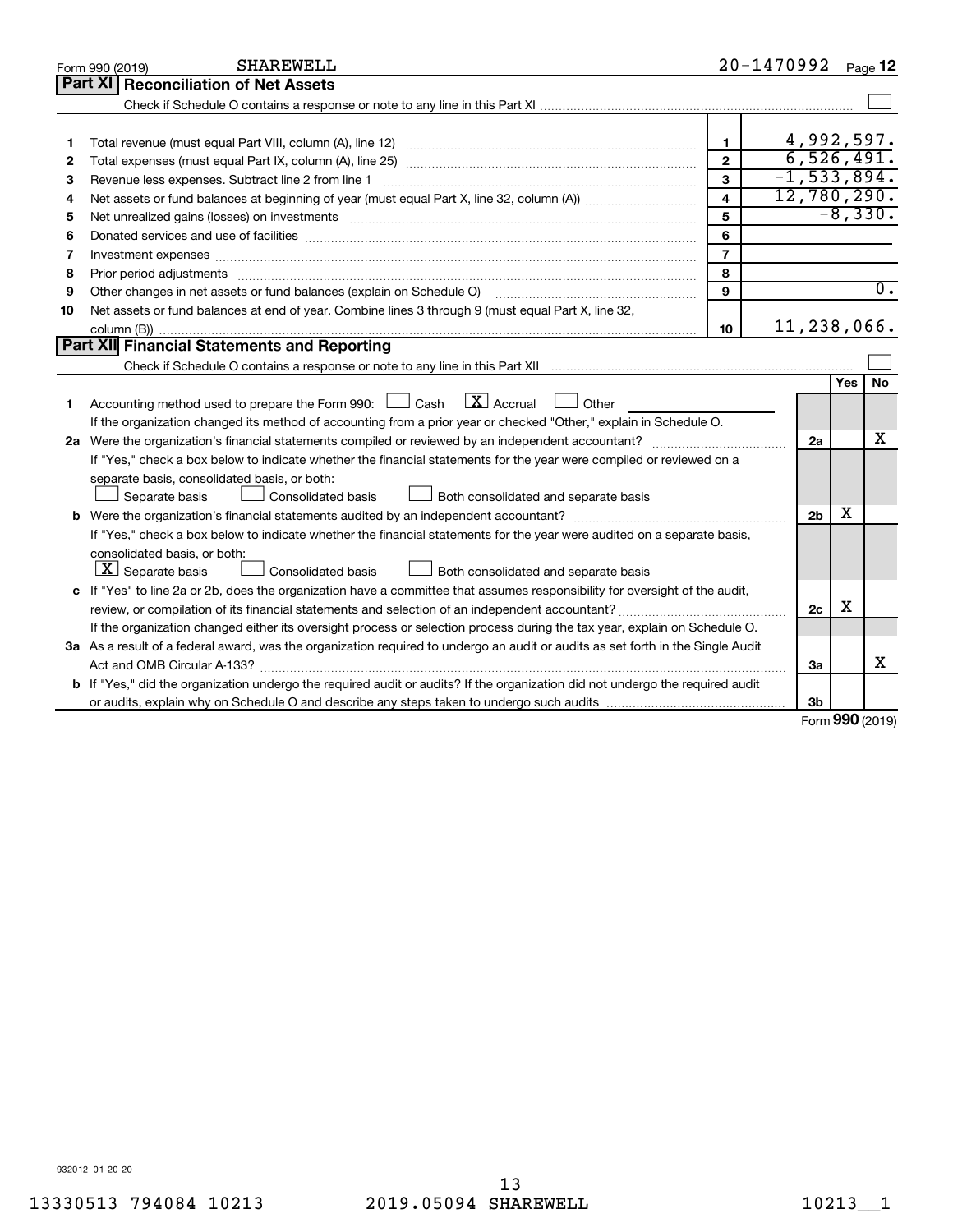| <b>SCHEDULE A</b> |  |
|-------------------|--|
|-------------------|--|

| (Form 990 or 990-EZ) |  |  |  |  |
|----------------------|--|--|--|--|
|----------------------|--|--|--|--|

Department of the Treasury Internal Revenue Service

# Form 990 or 990-EZ) **Public Charity Status and Public Support**<br>
Complete if the organization is a section 501(c)(3) organization or a section<br> **2019**

**4947(a)(1) nonexempt charitable trust. | Attach to Form 990 or Form 990-EZ.** 

**| Go to www.irs.gov/Form990 for instructions and the latest information.**

| <b>Open to Public</b><br>Inspection |
|-------------------------------------|
| dentification numi                  |

OMB No. 1545-0047

| <b>Employer identification number</b><br>Name of the organization |              |                                                                                                                                               |           |                                                        |     |                                                                |                            |  |                            |
|-------------------------------------------------------------------|--------------|-----------------------------------------------------------------------------------------------------------------------------------------------|-----------|--------------------------------------------------------|-----|----------------------------------------------------------------|----------------------------|--|----------------------------|
|                                                                   |              |                                                                                                                                               | SHAREWELL |                                                        |     |                                                                |                            |  | 20-1470992                 |
|                                                                   | Part I       | Reason for Public Charity Status (All organizations must complete this part.) See instructions.                                               |           |                                                        |     |                                                                |                            |  |                            |
|                                                                   |              | The organization is not a private foundation because it is: (For lines 1 through 12, check only one box.)                                     |           |                                                        |     |                                                                |                            |  |                            |
| 1                                                                 |              | A church, convention of churches, or association of churches described in section 170(b)(1)(A)(i).                                            |           |                                                        |     |                                                                |                            |  |                            |
| 2                                                                 |              | A school described in section 170(b)(1)(A)(ii). (Attach Schedule E (Form 990 or 990-EZ).)                                                     |           |                                                        |     |                                                                |                            |  |                            |
| 3                                                                 |              | A hospital or a cooperative hospital service organization described in section 170(b)(1)(A)(iii).                                             |           |                                                        |     |                                                                |                            |  |                            |
| 4                                                                 |              | A medical research organization operated in conjunction with a hospital described in section 170(b)(1)(A)(iii). Enter the hospital's name,    |           |                                                        |     |                                                                |                            |  |                            |
|                                                                   |              | city, and state:                                                                                                                              |           |                                                        |     |                                                                |                            |  |                            |
| 5                                                                 |              | An organization operated for the benefit of a college or university owned or operated by a governmental unit described in                     |           |                                                        |     |                                                                |                            |  |                            |
|                                                                   |              | section 170(b)(1)(A)(iv). (Complete Part II.)                                                                                                 |           |                                                        |     |                                                                |                            |  |                            |
| 6                                                                 |              | A federal, state, or local government or governmental unit described in section 170(b)(1)(A)(v).                                              |           |                                                        |     |                                                                |                            |  |                            |
| 7                                                                 | $\mathbf{X}$ | An organization that normally receives a substantial part of its support from a governmental unit or from the general public described in     |           |                                                        |     |                                                                |                            |  |                            |
|                                                                   |              | section 170(b)(1)(A)(vi). (Complete Part II.)                                                                                                 |           |                                                        |     |                                                                |                            |  |                            |
| 8                                                                 |              | A community trust described in section 170(b)(1)(A)(vi). (Complete Part II.)                                                                  |           |                                                        |     |                                                                |                            |  |                            |
| 9                                                                 |              | An agricultural research organization described in section 170(b)(1)(A)(ix) operated in conjunction with a land-grant college                 |           |                                                        |     |                                                                |                            |  |                            |
|                                                                   |              | or university or a non-land-grant college of agriculture (see instructions). Enter the name, city, and state of the college or                |           |                                                        |     |                                                                |                            |  |                            |
|                                                                   |              | university:                                                                                                                                   |           |                                                        |     |                                                                |                            |  |                            |
| 10                                                                |              | An organization that normally receives: (1) more than 33 1/3% of its support from contributions, membership fees, and gross receipts from     |           |                                                        |     |                                                                |                            |  |                            |
|                                                                   |              | activities related to its exempt functions - subject to certain exceptions, and (2) no more than 33 1/3% of its support from gross investment |           |                                                        |     |                                                                |                            |  |                            |
|                                                                   |              | income and unrelated business taxable income (less section 511 tax) from businesses acquired by the organization after June 30, 1975.         |           |                                                        |     |                                                                |                            |  |                            |
|                                                                   |              | See section 509(a)(2). (Complete Part III.)                                                                                                   |           |                                                        |     |                                                                |                            |  |                            |
| 11                                                                |              | An organization organized and operated exclusively to test for public safety. See section 509(a)(4).                                          |           |                                                        |     |                                                                |                            |  |                            |
| 12                                                                |              | An organization organized and operated exclusively for the benefit of, to perform the functions of, or to carry out the purposes of one or    |           |                                                        |     |                                                                |                            |  |                            |
|                                                                   |              | more publicly supported organizations described in section 509(a)(1) or section 509(a)(2). See section 509(a)(3). Check the box in            |           |                                                        |     |                                                                |                            |  |                            |
|                                                                   |              | lines 12a through 12d that describes the type of supporting organization and complete lines 12e, 12f, and 12g.                                |           |                                                        |     |                                                                |                            |  |                            |
| a                                                                 |              | Type I. A supporting organization operated, supervised, or controlled by its supported organization(s), typically by giving                   |           |                                                        |     |                                                                |                            |  |                            |
|                                                                   |              | the supported organization(s) the power to regularly appoint or elect a majority of the directors or trustees of the supporting               |           |                                                        |     |                                                                |                            |  |                            |
|                                                                   |              | organization. You must complete Part IV, Sections A and B.                                                                                    |           |                                                        |     |                                                                |                            |  |                            |
| b                                                                 |              | Type II. A supporting organization supervised or controlled in connection with its supported organization(s), by having                       |           |                                                        |     |                                                                |                            |  |                            |
|                                                                   |              | control or management of the supporting organization vested in the same persons that control or manage the supported                          |           |                                                        |     |                                                                |                            |  |                            |
|                                                                   |              | organization(s). You must complete Part IV, Sections A and C.                                                                                 |           |                                                        |     |                                                                |                            |  |                            |
|                                                                   |              | Type III functionally integrated. A supporting organization operated in connection with, and functionally integrated with,                    |           |                                                        |     |                                                                |                            |  |                            |
|                                                                   |              | its supported organization(s) (see instructions). You must complete Part IV, Sections A, D, and E.                                            |           |                                                        |     |                                                                |                            |  |                            |
| d                                                                 |              | Type III non-functionally integrated. A supporting organization operated in connection with its supported organization(s)                     |           |                                                        |     |                                                                |                            |  |                            |
|                                                                   |              | that is not functionally integrated. The organization generally must satisfy a distribution requirement and an attentiveness                  |           |                                                        |     |                                                                |                            |  |                            |
|                                                                   |              | requirement (see instructions). You must complete Part IV, Sections A and D, and Part V.                                                      |           |                                                        |     |                                                                |                            |  |                            |
| е                                                                 |              | Check this box if the organization received a written determination from the IRS that it is a Type I, Type II, Type III                       |           |                                                        |     |                                                                |                            |  |                            |
|                                                                   |              | functionally integrated, or Type III non-functionally integrated supporting organization.                                                     |           |                                                        |     |                                                                |                            |  |                            |
|                                                                   |              |                                                                                                                                               |           |                                                        |     |                                                                |                            |  |                            |
|                                                                   |              | Provide the following information about the supported organization(s).                                                                        |           |                                                        |     |                                                                |                            |  |                            |
|                                                                   |              | (i) Name of supported                                                                                                                         | (ii) EIN  | (iii) Type of organization<br>(described on lines 1-10 |     | (iv) Is the organization listed<br>in your governing document? | (v) Amount of monetary     |  | (vi) Amount of other       |
|                                                                   |              | organization                                                                                                                                  |           | above (see instructions))                              | Yes | No                                                             | support (see instructions) |  | support (see instructions) |
|                                                                   |              |                                                                                                                                               |           |                                                        |     |                                                                |                            |  |                            |
|                                                                   |              |                                                                                                                                               |           |                                                        |     |                                                                |                            |  |                            |
|                                                                   |              |                                                                                                                                               |           |                                                        |     |                                                                |                            |  |                            |
|                                                                   |              |                                                                                                                                               |           |                                                        |     |                                                                |                            |  |                            |
|                                                                   |              |                                                                                                                                               |           |                                                        |     |                                                                |                            |  |                            |
|                                                                   |              |                                                                                                                                               |           |                                                        |     |                                                                |                            |  |                            |
|                                                                   |              |                                                                                                                                               |           |                                                        |     |                                                                |                            |  |                            |
|                                                                   |              |                                                                                                                                               |           |                                                        |     |                                                                |                            |  |                            |
|                                                                   |              |                                                                                                                                               |           |                                                        |     |                                                                |                            |  |                            |
|                                                                   |              |                                                                                                                                               |           |                                                        |     |                                                                |                            |  |                            |
| Total                                                             |              |                                                                                                                                               |           |                                                        |     |                                                                |                            |  |                            |

LHA For Paperwork Reduction Act Notice, see the Instructions for Form 990 or 990-EZ. 932021 09-25-19 Schedule A (Form 990 or 990-EZ) 2019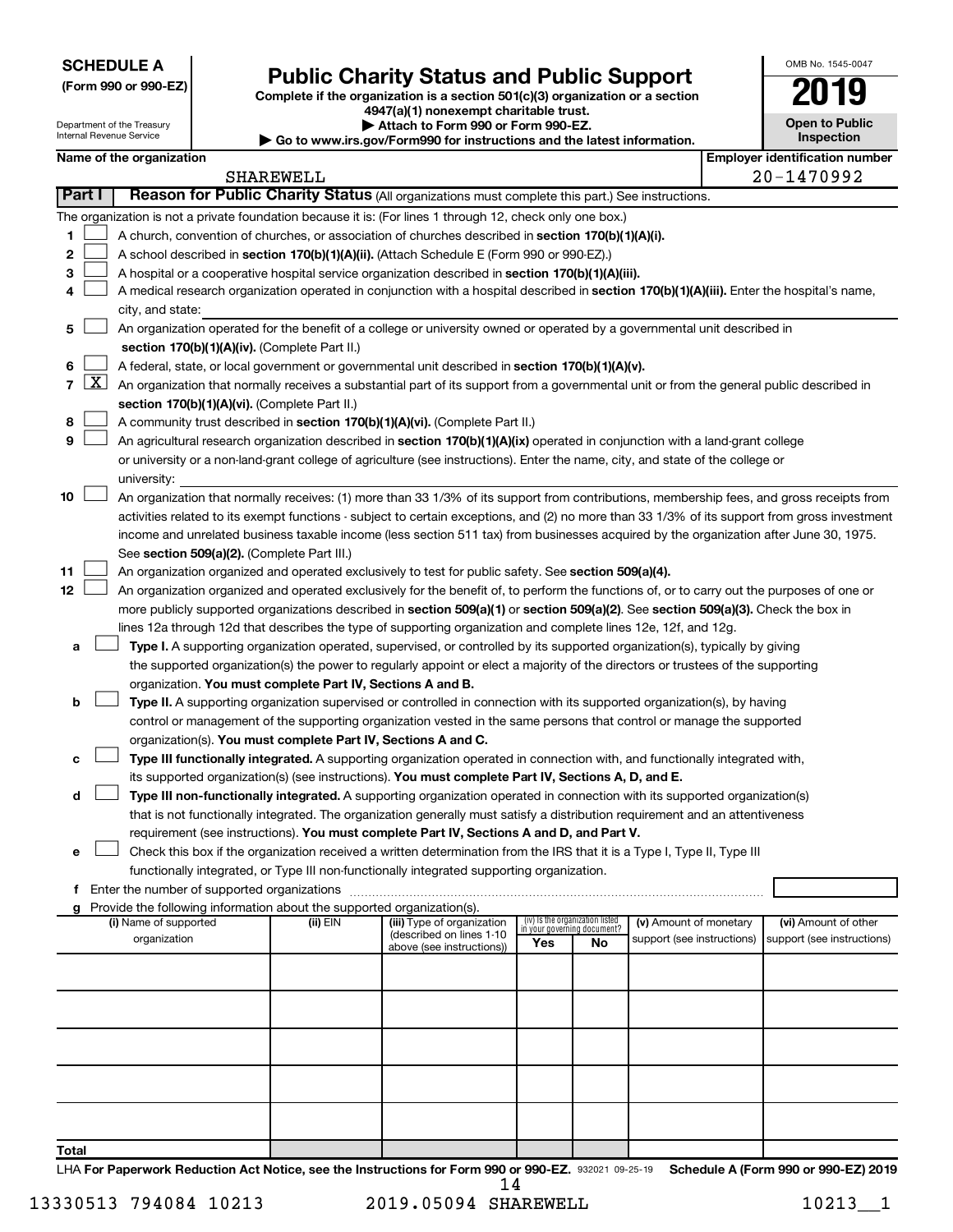# Schedule A (Form 990 or 990-EZ) 2019 SHAREWELL

(Complete only if you checked the box on line 5, 7, or 8 of Part I or if the organization failed to qualify under Part III. If the organization fails to qualify under the tests listed below, please complete Part III.) **Part II Support Schedule for Organizations Described in Sections 170(b)(1)(A)(iv) and 170(b)(1)(A)(vi)**

| <b>Section A. Public Support</b>                                                                                                                                                                            |            |            |            |            |                 |                                          |
|-------------------------------------------------------------------------------------------------------------------------------------------------------------------------------------------------------------|------------|------------|------------|------------|-----------------|------------------------------------------|
| Calendar year (or fiscal year beginning in)                                                                                                                                                                 | (a) 2015   | (b) 2016   | $(c)$ 2017 | $(d)$ 2018 | (e) 2019        | (f) Total                                |
| 1 Gifts, grants, contributions, and                                                                                                                                                                         |            |            |            |            |                 |                                          |
| membership fees received. (Do not                                                                                                                                                                           |            |            |            |            |                 |                                          |
| include any "unusual grants.")                                                                                                                                                                              | 2,003,696. | 1,798,798. | 8,757,122. | 7,797,180. | 3,489,440.      | 23,846,236.                              |
| 2 Tax revenues levied for the organ-                                                                                                                                                                        |            |            |            |            |                 |                                          |
| ization's benefit and either paid to                                                                                                                                                                        |            |            |            |            |                 |                                          |
| or expended on its behalf                                                                                                                                                                                   |            |            |            |            |                 |                                          |
| 3 The value of services or facilities                                                                                                                                                                       |            |            |            |            |                 |                                          |
| furnished by a governmental unit to                                                                                                                                                                         |            |            |            |            |                 |                                          |
| the organization without charge                                                                                                                                                                             |            |            |            |            |                 |                                          |
| 4 Total. Add lines 1 through 3                                                                                                                                                                              | 2,003,696. | 1,798,798. | 8,757,122. | 7,797,180. | 3,489,440.      | 23,846,236.                              |
| 5 The portion of total contributions                                                                                                                                                                        |            |            |            |            |                 |                                          |
| by each person (other than a                                                                                                                                                                                |            |            |            |            |                 |                                          |
| governmental unit or publicly                                                                                                                                                                               |            |            |            |            |                 |                                          |
| supported organization) included                                                                                                                                                                            |            |            |            |            |                 |                                          |
| on line 1 that exceeds 2% of the                                                                                                                                                                            |            |            |            |            |                 |                                          |
| amount shown on line 11,                                                                                                                                                                                    |            |            |            |            |                 |                                          |
| column (f)                                                                                                                                                                                                  |            |            |            |            |                 | 7,801,334.                               |
| 6 Public support. Subtract line 5 from line 4.                                                                                                                                                              |            |            |            |            |                 | 16,044,902.                              |
| <b>Section B. Total Support</b>                                                                                                                                                                             |            |            |            |            |                 |                                          |
| Calendar year (or fiscal year beginning in)                                                                                                                                                                 | (a) 2015   | (b) 2016   | $(c)$ 2017 | $(d)$ 2018 | (e) 2019        | (f) Total                                |
| 7 Amounts from line 4                                                                                                                                                                                       | 2,003,696. | 1,798,798  | 8,757,122  | 7,797,180  | 3,489,440.      | 23,846,236.                              |
| 8 Gross income from interest,                                                                                                                                                                               |            |            |            |            |                 |                                          |
| dividends, payments received on                                                                                                                                                                             |            |            |            |            |                 |                                          |
| securities loans, rents, royalties,                                                                                                                                                                         |            |            |            |            |                 |                                          |
| and income from similar sources                                                                                                                                                                             | 31,964.    | 13,507.    | 9,046.     | 19,382.    |                 | 28,740. 102,639.                         |
| <b>9</b> Net income from unrelated business                                                                                                                                                                 |            |            |            |            |                 |                                          |
| activities, whether or not the                                                                                                                                                                              |            | 228,051.   |            |            |                 |                                          |
| business is regularly carried on                                                                                                                                                                            |            |            |            |            |                 | 228,051.                                 |
| 10 Other income. Do not include gain                                                                                                                                                                        |            |            |            |            |                 |                                          |
| or loss from the sale of capital                                                                                                                                                                            |            |            |            |            |                 | $92,665.$ 92,665.                        |
| assets (Explain in Part VI.)                                                                                                                                                                                |            |            |            |            |                 | 24,269,591.                              |
| 11 Total support. Add lines 7 through 10                                                                                                                                                                    |            |            |            |            | 12 <sup>2</sup> | 3,683,311.                               |
| 12 Gross receipts from related activities, etc. (see instructions)<br>13 First five years. If the Form 990 is for the organization's first, second, third, fourth, or fifth tax year as a section 501(c)(3) |            |            |            |            |                 |                                          |
| organization, check this box and stop here                                                                                                                                                                  |            |            |            |            |                 |                                          |
| Section C. Computation of Public Support Percentage                                                                                                                                                         |            |            |            |            |                 |                                          |
|                                                                                                                                                                                                             |            |            |            |            | 14              | 66.11<br>$\%$                            |
|                                                                                                                                                                                                             |            |            |            |            | 15              | 64.57<br>$\%$                            |
| 16a 33 1/3% support test - 2019. If the organization did not check the box on line 13, and line 14 is 33 1/3% or more, check this box and                                                                   |            |            |            |            |                 |                                          |
|                                                                                                                                                                                                             |            |            |            |            |                 | $\blacktriangleright$ $\boxed{\text{X}}$ |
| <b>b 33 1/3% support test - 2018.</b> If the organization did not check a box on line 13 or 16a, and line 15 is 33 1/3% or more, check this box                                                             |            |            |            |            |                 |                                          |
|                                                                                                                                                                                                             |            |            |            |            |                 |                                          |
| 17a 10% -facts-and-circumstances test - 2019. If the organization did not check a box on line 13, 16a, or 16b, and line 14 is 10% or more,                                                                  |            |            |            |            |                 |                                          |
| and if the organization meets the "facts-and-circumstances" test, check this box and stop here. Explain in Part VI how the organization                                                                     |            |            |            |            |                 |                                          |
|                                                                                                                                                                                                             |            |            |            |            |                 |                                          |
| b 10% -facts-and-circumstances test - 2018. If the organization did not check a box on line 13, 16a, 16b, or 17a, and line 15 is 10% or                                                                     |            |            |            |            |                 |                                          |
| more, and if the organization meets the "facts-and-circumstances" test, check this box and stop here. Explain in Part VI how the                                                                            |            |            |            |            |                 |                                          |
|                                                                                                                                                                                                             |            |            |            |            |                 |                                          |
| 18 Private foundation. If the organization did not check a box on line 13, 16a, 16b, 17a, or 17b, check this box and see instructions                                                                       |            |            |            |            |                 |                                          |

**Schedule A (Form 990 or 990-EZ) 2019**

932022 09-25-19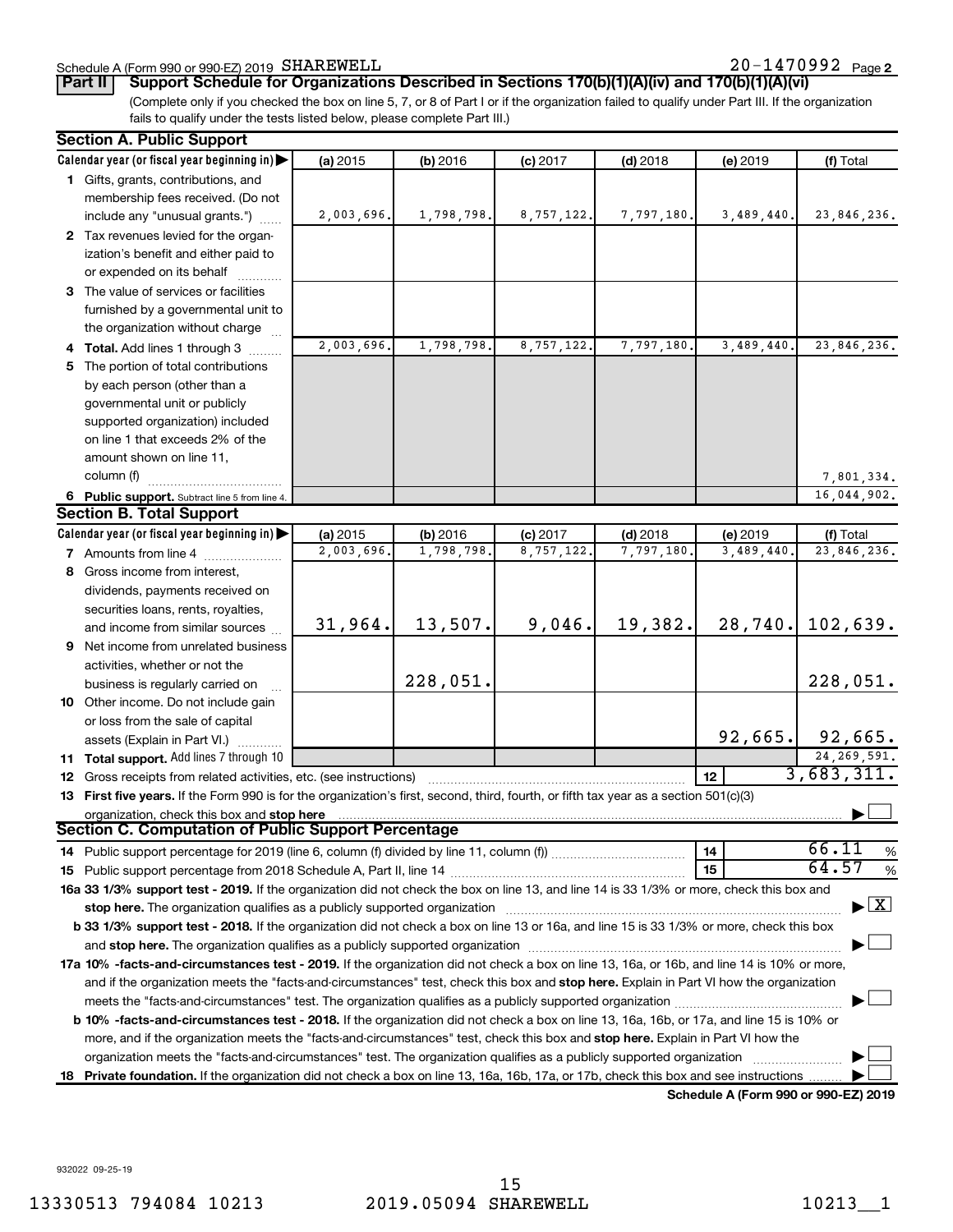#### Schedule A (Form 990 or 990-EZ) 2019 SHAREWELL

# **Part III Support Schedule for Organizations Described in Section 509(a)(2)**

(Complete only if you checked the box on line 10 of Part I or if the organization failed to qualify under Part II. If the organization fails to qualify under the tests listed below, please complete Part II.)

|    | <b>Section A. Public Support</b>                                                                                                                                                                                                        |          |          |            |            |          |                                      |
|----|-----------------------------------------------------------------------------------------------------------------------------------------------------------------------------------------------------------------------------------------|----------|----------|------------|------------|----------|--------------------------------------|
|    | Calendar year (or fiscal year beginning in)                                                                                                                                                                                             | (a) 2015 | (b) 2016 | $(c)$ 2017 | $(d)$ 2018 | (e) 2019 | (f) Total                            |
|    | 1 Gifts, grants, contributions, and                                                                                                                                                                                                     |          |          |            |            |          |                                      |
|    | membership fees received. (Do not                                                                                                                                                                                                       |          |          |            |            |          |                                      |
|    | include any "unusual grants.")                                                                                                                                                                                                          |          |          |            |            |          |                                      |
|    | <b>2</b> Gross receipts from admissions,<br>merchandise sold or services per-<br>formed, or facilities furnished in<br>any activity that is related to the<br>organization's tax-exempt purpose                                         |          |          |            |            |          |                                      |
|    | 3 Gross receipts from activities that<br>are not an unrelated trade or bus-                                                                                                                                                             |          |          |            |            |          |                                      |
|    | iness under section 513                                                                                                                                                                                                                 |          |          |            |            |          |                                      |
|    | 4 Tax revenues levied for the organ-                                                                                                                                                                                                    |          |          |            |            |          |                                      |
|    | ization's benefit and either paid to<br>or expended on its behalf                                                                                                                                                                       |          |          |            |            |          |                                      |
|    | 5 The value of services or facilities                                                                                                                                                                                                   |          |          |            |            |          |                                      |
|    | furnished by a governmental unit to                                                                                                                                                                                                     |          |          |            |            |          |                                      |
|    | the organization without charge                                                                                                                                                                                                         |          |          |            |            |          |                                      |
|    | 6 Total. Add lines 1 through 5                                                                                                                                                                                                          |          |          |            |            |          |                                      |
|    | 7a Amounts included on lines 1, 2, and                                                                                                                                                                                                  |          |          |            |            |          |                                      |
|    | 3 received from disqualified persons                                                                                                                                                                                                    |          |          |            |            |          |                                      |
|    | <b>b</b> Amounts included on lines 2 and 3 received<br>from other than disqualified persons that<br>exceed the greater of \$5,000 or 1% of the<br>amount on line 13 for the year                                                        |          |          |            |            |          |                                      |
|    | c Add lines 7a and 7b                                                                                                                                                                                                                   |          |          |            |            |          |                                      |
|    | 8 Public support. (Subtract line 7c from line 6.)                                                                                                                                                                                       |          |          |            |            |          |                                      |
|    | <b>Section B. Total Support</b>                                                                                                                                                                                                         |          |          |            |            |          |                                      |
|    | Calendar year (or fiscal year beginning in)                                                                                                                                                                                             | (a) 2015 | (b) 2016 | $(c)$ 2017 | $(d)$ 2018 | (e) 2019 | (f) Total                            |
|    | 9 Amounts from line 6                                                                                                                                                                                                                   |          |          |            |            |          |                                      |
|    | <b>10a</b> Gross income from interest,<br>dividends, payments received on<br>securities loans, rents, royalties,<br>and income from similar sources                                                                                     |          |          |            |            |          |                                      |
|    | <b>b</b> Unrelated business taxable income                                                                                                                                                                                              |          |          |            |            |          |                                      |
|    | (less section 511 taxes) from businesses                                                                                                                                                                                                |          |          |            |            |          |                                      |
|    | acquired after June 30, 1975                                                                                                                                                                                                            |          |          |            |            |          |                                      |
|    | c Add lines 10a and 10b                                                                                                                                                                                                                 |          |          |            |            |          |                                      |
|    | <b>11</b> Net income from unrelated business<br>activities not included in line 10b.<br>whether or not the business is<br>regularly carried on                                                                                          |          |          |            |            |          |                                      |
|    | 12 Other income. Do not include gain<br>or loss from the sale of capital                                                                                                                                                                |          |          |            |            |          |                                      |
|    | assets (Explain in Part VI.)<br><b>13</b> Total support. (Add lines 9, 10c, 11, and 12.)                                                                                                                                                |          |          |            |            |          |                                      |
|    | 14 First five years. If the Form 990 is for the organization's first, second, third, fourth, or fifth tax year as a section 501(c)(3) organization,                                                                                     |          |          |            |            |          |                                      |
|    | check this box and stop here <b>contained and the contained and stop here</b> check this box and stop here <b>contained and the contained and stop here</b> contained and stop here contained and and stop here contained and stop here |          |          |            |            |          |                                      |
|    | Section C. Computation of Public Support Percentage                                                                                                                                                                                     |          |          |            |            |          |                                      |
|    | 15 Public support percentage for 2019 (line 8, column (f), divided by line 13, column (f) <i></i>                                                                                                                                       |          |          |            |            | 15       | %                                    |
|    | 16 Public support percentage from 2018 Schedule A, Part III, line 15                                                                                                                                                                    |          |          |            |            | 16       | %                                    |
|    | Section D. Computation of Investment Income Percentage                                                                                                                                                                                  |          |          |            |            |          |                                      |
|    |                                                                                                                                                                                                                                         |          |          |            |            | 17       | %                                    |
|    | 18 Investment income percentage from 2018 Schedule A, Part III, line 17                                                                                                                                                                 |          |          |            |            | 18       | %                                    |
|    | 19a 33 1/3% support tests - 2019. If the organization did not check the box on line 14, and line 15 is more than 33 1/3%, and line 17 is not                                                                                            |          |          |            |            |          |                                      |
|    | more than 33 1/3%, check this box and stop here. The organization qualifies as a publicly supported organization                                                                                                                        |          |          |            |            |          |                                      |
|    | b 33 1/3% support tests - 2018. If the organization did not check a box on line 14 or line 19a, and line 16 is more than 33 1/3%, and                                                                                                   |          |          |            |            |          |                                      |
|    | line 18 is not more than 33 1/3%, check this box and stop here. The organization qualifies as a publicly supported organization                                                                                                         |          |          |            |            |          |                                      |
| 20 |                                                                                                                                                                                                                                         |          |          |            |            |          |                                      |
|    | 932023 09-25-19                                                                                                                                                                                                                         |          |          |            |            |          | Schedule A (Form 990 or 990-EZ) 2019 |
|    |                                                                                                                                                                                                                                         |          |          |            |            |          |                                      |

13330513 794084 10213 2019.05094 SHAREWELL 10213\_1 16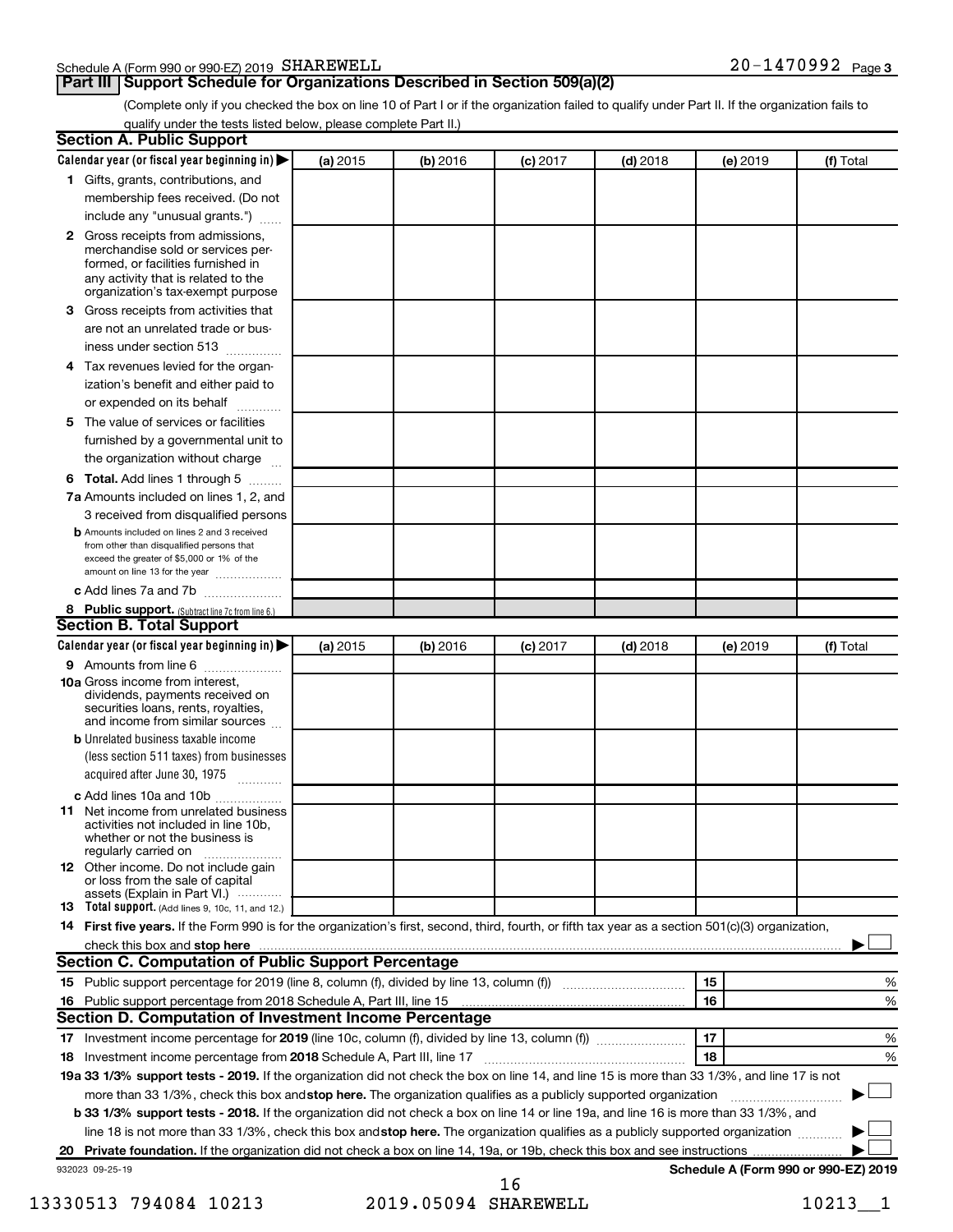### **Part IV Supporting Organizations**

(Complete only if you checked a box in line 12 on Part I. If you checked 12a of Part I, complete Sections A and B. If you checked 12b of Part I, complete Sections A and C. If you checked 12c of Part I, complete Sections A, D, and E. If you checked 12d of Part I, complete Sections A and D, and complete Part V.)

#### **Section A. All Supporting Organizations**

- **1** Are all of the organization's supported organizations listed by name in the organization's governing documents? If "No," describe in Part VI how the supported organizations are designated. If designated by *class or purpose, describe the designation. If historic and continuing relationship, explain.*
- **2** Did the organization have any supported organization that does not have an IRS determination of status under section 509(a)(1) or (2)? If "Yes," explain in Part **VI** how the organization determined that the supported *organization was described in section 509(a)(1) or (2).*
- **3a** Did the organization have a supported organization described in section 501(c)(4), (5), or (6)? If "Yes," answer *(b) and (c) below.*
- **b** Did the organization confirm that each supported organization qualified under section 501(c)(4), (5), or (6) and satisfied the public support tests under section 509(a)(2)? If "Yes," describe in Part VI when and how the *organization made the determination.*
- **c** Did the organization ensure that all support to such organizations was used exclusively for section 170(c)(2)(B) purposes? If "Yes," explain in Part VI what controls the organization put in place to ensure such use.
- **4 a** *If* Was any supported organization not organized in the United States ("foreign supported organization")? *"Yes," and if you checked 12a or 12b in Part I, answer (b) and (c) below.*
- **b** Did the organization have ultimate control and discretion in deciding whether to make grants to the foreign supported organization? If "Yes," describe in Part VI how the organization had such control and discretion *despite being controlled or supervised by or in connection with its supported organizations.*
- **c** Did the organization support any foreign supported organization that does not have an IRS determination under sections 501(c)(3) and 509(a)(1) or (2)? If "Yes," explain in Part VI what controls the organization used *to ensure that all support to the foreign supported organization was used exclusively for section 170(c)(2)(B) purposes.*
- **5a** Did the organization add, substitute, or remove any supported organizations during the tax year? If "Yes," answer (b) and (c) below (if applicable). Also, provide detail in **Part VI,** including (i) the names and EIN *numbers of the supported organizations added, substituted, or removed; (ii) the reasons for each such action; (iii) the authority under the organization's organizing document authorizing such action; and (iv) how the action was accomplished (such as by amendment to the organizing document).*
- **b** Type I or Type II only. Was any added or substituted supported organization part of a class already designated in the organization's organizing document?
- **c Substitutions only.**  Was the substitution the result of an event beyond the organization's control?
- **6** Did the organization provide support (whether in the form of grants or the provision of services or facilities) to **Part VI.** support or benefit one or more of the filing organization's supported organizations? If "Yes," provide detail in anyone other than (i) its supported organizations, (ii) individuals that are part of the charitable class benefited by one or more of its supported organizations, or (iii) other supporting organizations that also
- **7** Did the organization provide a grant, loan, compensation, or other similar payment to a substantial contributor regard to a substantial contributor? If "Yes," complete Part I of Schedule L (Form 990 or 990-EZ). (as defined in section 4958(c)(3)(C)), a family member of a substantial contributor, or a 35% controlled entity with
- **8** Did the organization make a loan to a disqualified person (as defined in section 4958) not described in line 7? *If "Yes," complete Part I of Schedule L (Form 990 or 990-EZ).*
- **9 a** Was the organization controlled directly or indirectly at any time during the tax year by one or more in section 509(a)(1) or (2))? If "Yes," provide detail in **Part VI.** disqualified persons as defined in section 4946 (other than foundation managers and organizations described
- **b** Did one or more disqualified persons (as defined in line 9a) hold a controlling interest in any entity in which the supporting organization had an interest? If "Yes," provide detail in Part VI.
- **c** Did a disqualified person (as defined in line 9a) have an ownership interest in, or derive any personal benefit from, assets in which the supporting organization also had an interest? If "Yes," provide detail in Part VI.
- **10 a** Was the organization subject to the excess business holdings rules of section 4943 because of section supporting organizations)? If "Yes," answer 10b below. 4943(f) (regarding certain Type II supporting organizations, and all Type III non-functionally integrated
	- **b** Did the organization have any excess business holdings in the tax year? (Use Schedule C, Form 4720, to *determine whether the organization had excess business holdings.)*

932024 09-25-19

17

**Yes No 1 2 3a 3b 3c 4a 4b 4c 5a 5b 5c 6 7 8 9a 9b 9c 10a 10b**

**Schedule A (Form 990 or 990-EZ) 2019**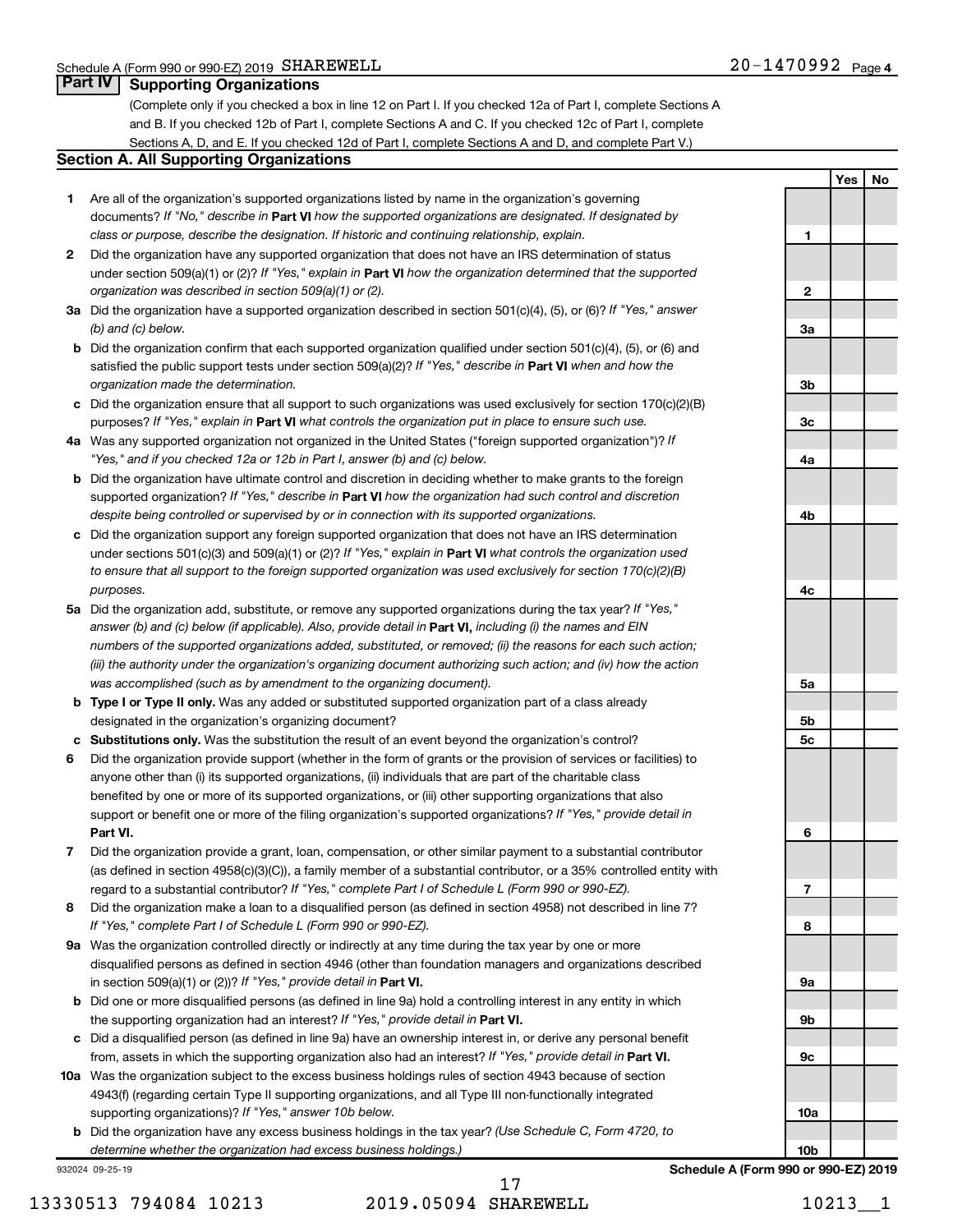|             | Part IV<br><b>Supporting Organizations (continued)</b>                                                                          |                 |     |    |
|-------------|---------------------------------------------------------------------------------------------------------------------------------|-----------------|-----|----|
|             |                                                                                                                                 |                 | Yes | No |
| 11          | Has the organization accepted a gift or contribution from any of the following persons?                                         |                 |     |    |
|             | a A person who directly or indirectly controls, either alone or together with persons described in (b) and (c)                  |                 |     |    |
|             | below, the governing body of a supported organization?                                                                          | 11a             |     |    |
|             | <b>b</b> A family member of a person described in (a) above?                                                                    | 11 <sub>b</sub> |     |    |
|             | c A 35% controlled entity of a person described in (a) or (b) above? If "Yes" to a, b, or c, provide detail in Part VI.         | 11c             |     |    |
|             | <b>Section B. Type I Supporting Organizations</b>                                                                               |                 |     |    |
|             |                                                                                                                                 |                 | Yes | No |
| 1           | Did the directors, trustees, or membership of one or more supported organizations have the power to                             |                 |     |    |
|             | regularly appoint or elect at least a majority of the organization's directors or trustees at all times during the              |                 |     |    |
|             | tax year? If "No," describe in Part VI how the supported organization(s) effectively operated, supervised, or                   |                 |     |    |
|             | controlled the organization's activities. If the organization had more than one supported organization,                         |                 |     |    |
|             | describe how the powers to appoint and/or remove directors or trustees were allocated among the supported                       |                 |     |    |
|             | organizations and what conditions or restrictions, if any, applied to such powers during the tax year.                          | 1               |     |    |
| 2           | Did the organization operate for the benefit of any supported organization other than the supported                             |                 |     |    |
|             | organization(s) that operated, supervised, or controlled the supporting organization? If "Yes," explain in                      |                 |     |    |
|             | Part VI how providing such benefit carried out the purposes of the supported organization(s) that operated,                     |                 |     |    |
|             | supervised, or controlled the supporting organization.                                                                          | 2               |     |    |
|             | <b>Section C. Type II Supporting Organizations</b>                                                                              |                 |     |    |
|             |                                                                                                                                 |                 | Yes | No |
| 1           | Were a majority of the organization's directors or trustees during the tax year also a majority of the directors                |                 |     |    |
|             | or trustees of each of the organization's supported organization(s)? If "No," describe in Part VI how control                   |                 |     |    |
|             | or management of the supporting organization was vested in the same persons that controlled or managed                          |                 |     |    |
|             | the supported organization(s).                                                                                                  | 1               |     |    |
|             | <b>Section D. All Type III Supporting Organizations</b>                                                                         |                 |     |    |
|             |                                                                                                                                 |                 | Yes | No |
| 1           | Did the organization provide to each of its supported organizations, by the last day of the fifth month of the                  |                 |     |    |
|             | organization's tax year, (i) a written notice describing the type and amount of support provided during the prior tax           |                 |     |    |
|             | year, (ii) a copy of the Form 990 that was most recently filed as of the date of notification, and (iii) copies of the          |                 |     |    |
|             | organization's governing documents in effect on the date of notification, to the extent not previously provided?                | 1               |     |    |
| 2           | Were any of the organization's officers, directors, or trustees either (i) appointed or elected by the supported                |                 |     |    |
|             | organization(s) or (ii) serving on the governing body of a supported organization? If "No," explain in Part VI how              |                 |     |    |
|             | the organization maintained a close and continuous working relationship with the supported organization(s).                     | $\mathbf{2}$    |     |    |
| 3           | By reason of the relationship described in (2), did the organization's supported organizations have a                           |                 |     |    |
|             | significant voice in the organization's investment policies and in directing the use of the organization's                      |                 |     |    |
|             | income or assets at all times during the tax year? If "Yes," describe in Part VI the role the organization's                    |                 |     |    |
|             | supported organizations played in this regard.                                                                                  | з               |     |    |
|             | Section E. Type III Functionally Integrated Supporting Organizations                                                            |                 |     |    |
| 1           | Check the box next to the method that the organization used to satisfy the Integral Part Test during the yealsee instructions). |                 |     |    |
| a           | The organization satisfied the Activities Test. Complete line 2 below.                                                          |                 |     |    |
| $\mathbf b$ | The organization is the parent of each of its supported organizations. Complete line 3 below.                                   |                 |     |    |
| c           | The organization supported a governmental entity. Describe in Part VI how you supported a government entity (see instructions). |                 |     |    |
| 2           | Activities Test. Answer (a) and (b) below.                                                                                      |                 | Yes | No |
| а           | Did substantially all of the organization's activities during the tax year directly further the exempt purposes of              |                 |     |    |
|             | the supported organization(s) to which the organization was responsive? If "Yes," then in Part VI identify                      |                 |     |    |
|             | those supported organizations and explain how these activities directly furthered their exempt purposes,                        |                 |     |    |
|             | how the organization was responsive to those supported organizations, and how the organization determined                       |                 |     |    |
|             | that these activities constituted substantially all of its activities.                                                          | 2a              |     |    |
|             | <b>b</b> Did the activities described in (a) constitute activities that, but for the organization's involvement, one or more    |                 |     |    |
|             | of the organization's supported organization(s) would have been engaged in? If "Yes," explain in Part VI the                    |                 |     |    |
|             | reasons for the organization's position that its supported organization(s) would have engaged in these                          |                 |     |    |
|             | activities but for the organization's involvement.                                                                              | 2b              |     |    |
| З           | Parent of Supported Organizations. Answer (a) and (b) below.                                                                    |                 |     |    |
|             | a Did the organization have the power to regularly appoint or elect a majority of the officers, directors, or                   |                 |     |    |
|             | trustees of each of the supported organizations? Provide details in Part VI.                                                    | За              |     |    |
|             | <b>b</b> Did the organization exercise a substantial degree of direction over the policies, programs, and activities of each    |                 |     |    |
|             | of its supported organizations? If "Yes," describe in Part VI the role played by the organization in this regard.               | 3b              |     |    |
|             | Schedule A (Form 990 or 990-EZ) 2019<br>932025 09-25-19                                                                         |                 |     |    |

13330513 794084 10213 2019.05094 SHAREWELL 10213\_1 18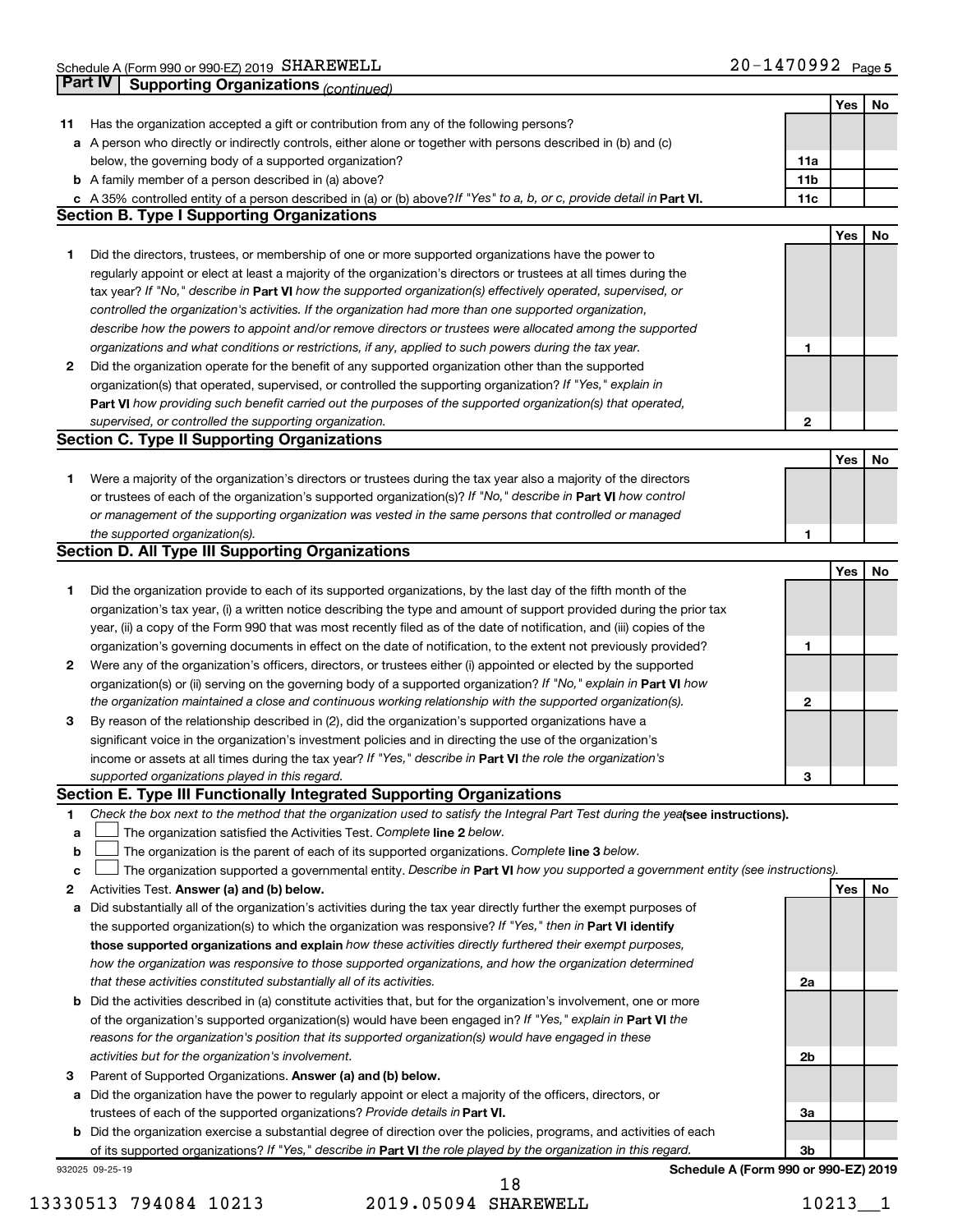Schedule A (Form 990 or 990-EZ) 2019 SHAREWELL

1 **Letter See instructions.** All Check here if the organization satisfied the Integral Part Test as a qualifying trust on Nov. 20, 1970 (explain in Part VI). See instructions. All other Type III non-functionally integrated supporting organizations must complete Sections A through E. **Part V Type III Non-Functionally Integrated 509(a)(3) Supporting Organizations** 

|                | Section A - Adjusted Net Income                                              |                | (A) Prior Year | (B) Current Year<br>(optional) |
|----------------|------------------------------------------------------------------------------|----------------|----------------|--------------------------------|
| 1.             | Net short-term capital gain                                                  | 1              |                |                                |
| 2              | Recoveries of prior-year distributions                                       | $\overline{2}$ |                |                                |
| З              | Other gross income (see instructions)                                        | 3              |                |                                |
| 4              | Add lines 1 through 3.                                                       | 4              |                |                                |
| 5              | Depreciation and depletion                                                   | 5              |                |                                |
| 6              | Portion of operating expenses paid or incurred for production or             |                |                |                                |
|                | collection of gross income or for management, conservation, or               |                |                |                                |
|                | maintenance of property held for production of income (see instructions)     | 6              |                |                                |
| 7              | Other expenses (see instructions)                                            | $\overline{7}$ |                |                                |
| 8              | Adjusted Net Income (subtract lines 5, 6, and 7 from line 4)                 | 8              |                |                                |
|                | <b>Section B - Minimum Asset Amount</b>                                      |                | (A) Prior Year | (B) Current Year<br>(optional) |
| 1              | Aggregate fair market value of all non-exempt-use assets (see                |                |                |                                |
|                | instructions for short tax year or assets held for part of year):            |                |                |                                |
|                | a Average monthly value of securities                                        | 1a             |                |                                |
|                | <b>b</b> Average monthly cash balances                                       | 1b             |                |                                |
|                | c Fair market value of other non-exempt-use assets                           | 1c             |                |                                |
|                | d Total (add lines 1a, 1b, and 1c)                                           | 1 <sub>d</sub> |                |                                |
|                | e Discount claimed for blockage or other                                     |                |                |                                |
|                | factors (explain in detail in <b>Part VI</b> ):                              |                |                |                                |
| 2              | Acquisition indebtedness applicable to non-exempt-use assets                 | $\mathbf{2}$   |                |                                |
| З              | Subtract line 2 from line 1d.                                                | 3              |                |                                |
| 4              | Cash deemed held for exempt use. Enter 1-1/2% of line 3 (for greater amount, |                |                |                                |
|                | see instructions).                                                           | 4              |                |                                |
| 5              | Net value of non-exempt-use assets (subtract line 4 from line 3)             | 5              |                |                                |
| 6              | Multiply line 5 by .035.                                                     | 6              |                |                                |
| $\overline{7}$ | Recoveries of prior-year distributions                                       | 7              |                |                                |
| 8              | <b>Minimum Asset Amount (add line 7 to line 6)</b>                           | 8              |                |                                |
|                | <b>Section C - Distributable Amount</b>                                      |                |                | <b>Current Year</b>            |
| 1              | Adjusted net income for prior year (from Section A, line 8, Column A)        | 1              |                |                                |
| $\mathbf{2}$   | Enter 85% of line 1.                                                         | $\mathbf{2}$   |                |                                |
| 3              | Minimum asset amount for prior year (from Section B, line 8, Column A)       | 3              |                |                                |
| 4              | Enter greater of line 2 or line 3.                                           | 4              |                |                                |
| 5              | Income tax imposed in prior year                                             | 5              |                |                                |
| 6              | <b>Distributable Amount.</b> Subtract line 5 from line 4, unless subject to  |                |                |                                |
|                | emergency temporary reduction (see instructions).                            | 6              |                |                                |
|                |                                                                              |                |                |                                |

**7** Check here if the current year is the organization's first as a non-functionally integrated Type III supporting organization (see † instructions).

**Schedule A (Form 990 or 990-EZ) 2019**

932026 09-25-19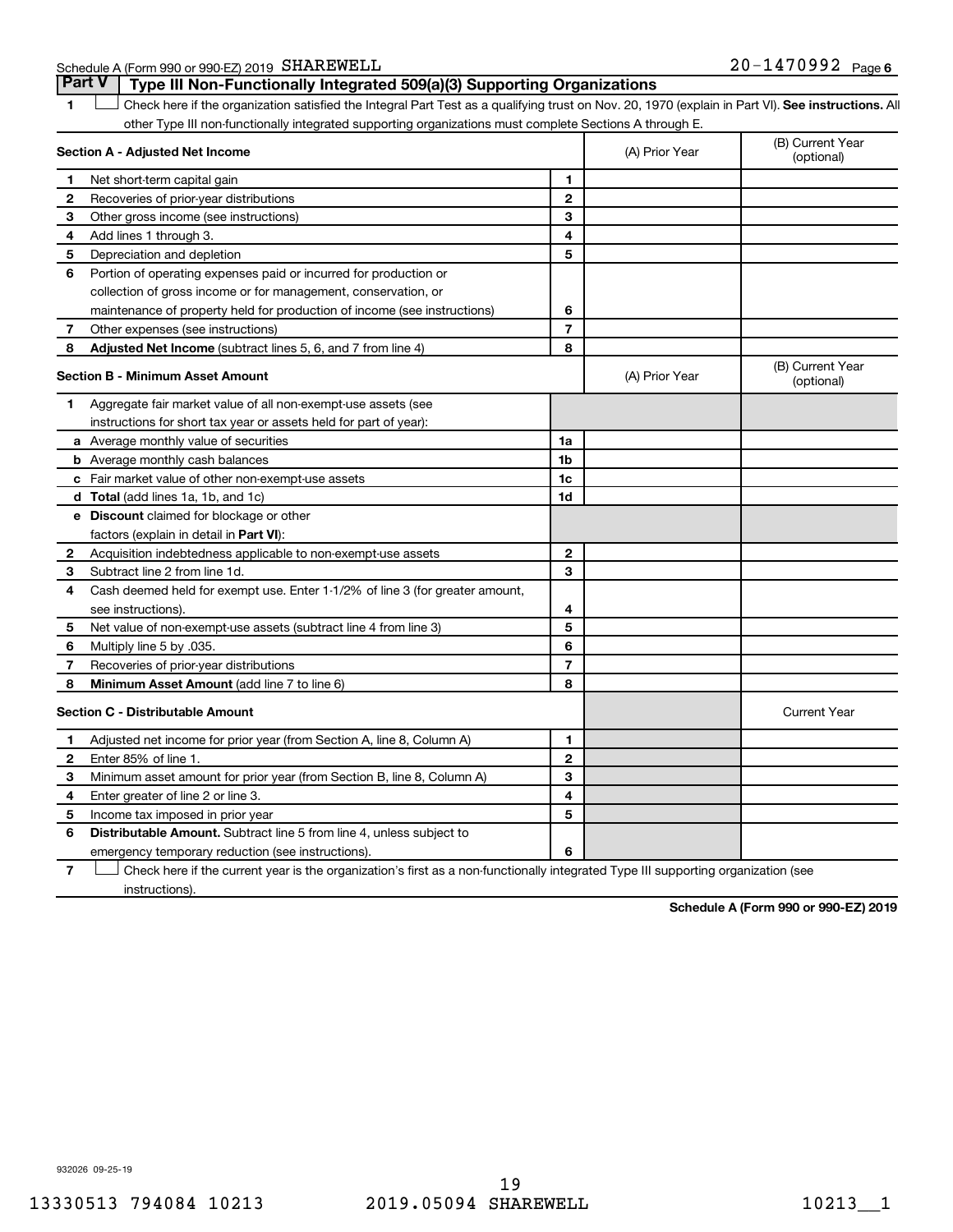| <b>Part V</b><br>Type III Non-Functionally Integrated 509(a)(3) Supporting Organizations (continued) |                                                                                            |                             |                                       |                                                |  |  |
|------------------------------------------------------------------------------------------------------|--------------------------------------------------------------------------------------------|-----------------------------|---------------------------------------|------------------------------------------------|--|--|
|                                                                                                      | <b>Current Year</b><br><b>Section D - Distributions</b>                                    |                             |                                       |                                                |  |  |
| 1                                                                                                    | Amounts paid to supported organizations to accomplish exempt purposes                      |                             |                                       |                                                |  |  |
| $\mathbf{2}$                                                                                         | Amounts paid to perform activity that directly furthers exempt purposes of supported       |                             |                                       |                                                |  |  |
|                                                                                                      | organizations, in excess of income from activity                                           |                             |                                       |                                                |  |  |
| 3                                                                                                    | Administrative expenses paid to accomplish exempt purposes of supported organizations      |                             |                                       |                                                |  |  |
| 4                                                                                                    | Amounts paid to acquire exempt-use assets                                                  |                             |                                       |                                                |  |  |
| 5                                                                                                    | Qualified set-aside amounts (prior IRS approval required)                                  |                             |                                       |                                                |  |  |
| 6                                                                                                    | Other distributions (describe in <b>Part VI</b> ). See instructions.                       |                             |                                       |                                                |  |  |
| 7                                                                                                    | Total annual distributions. Add lines 1 through 6.                                         |                             |                                       |                                                |  |  |
| 8                                                                                                    | Distributions to attentive supported organizations to which the organization is responsive |                             |                                       |                                                |  |  |
|                                                                                                      | (provide details in Part VI). See instructions.                                            |                             |                                       |                                                |  |  |
| 9                                                                                                    | Distributable amount for 2019 from Section C, line 6                                       |                             |                                       |                                                |  |  |
| 10                                                                                                   | Line 8 amount divided by line 9 amount                                                     |                             |                                       |                                                |  |  |
|                                                                                                      |                                                                                            | (i)                         | (ii)                                  | (iii)                                          |  |  |
|                                                                                                      | <b>Section E - Distribution Allocations (see instructions)</b>                             | <b>Excess Distributions</b> | <b>Underdistributions</b><br>Pre-2019 | <b>Distributable</b><br><b>Amount for 2019</b> |  |  |
| 1                                                                                                    | Distributable amount for 2019 from Section C, line 6                                       |                             |                                       |                                                |  |  |
| $\mathbf{2}$                                                                                         | Underdistributions, if any, for years prior to 2019 (reason-                               |                             |                                       |                                                |  |  |
|                                                                                                      | able cause required-explain in Part VI). See instructions.                                 |                             |                                       |                                                |  |  |
| 3                                                                                                    | Excess distributions carryover, if any, to 2019                                            |                             |                                       |                                                |  |  |
|                                                                                                      | a From 2014                                                                                |                             |                                       |                                                |  |  |
|                                                                                                      | <b>b</b> From 2015                                                                         |                             |                                       |                                                |  |  |
|                                                                                                      | c From 2016                                                                                |                             |                                       |                                                |  |  |
|                                                                                                      | <b>d</b> From 2017                                                                         |                             |                                       |                                                |  |  |
|                                                                                                      | e From 2018                                                                                |                             |                                       |                                                |  |  |
|                                                                                                      | f Total of lines 3a through e                                                              |                             |                                       |                                                |  |  |
|                                                                                                      | <b>g</b> Applied to underdistributions of prior years                                      |                             |                                       |                                                |  |  |
|                                                                                                      | h Applied to 2019 distributable amount                                                     |                             |                                       |                                                |  |  |
| Ť.                                                                                                   | Carryover from 2014 not applied (see instructions)                                         |                             |                                       |                                                |  |  |
|                                                                                                      | Remainder. Subtract lines 3g, 3h, and 3i from 3f.                                          |                             |                                       |                                                |  |  |
| 4                                                                                                    | Distributions for 2019 from Section D,                                                     |                             |                                       |                                                |  |  |
|                                                                                                      | line $7:$                                                                                  |                             |                                       |                                                |  |  |
|                                                                                                      | a Applied to underdistributions of prior years                                             |                             |                                       |                                                |  |  |
|                                                                                                      | <b>b</b> Applied to 2019 distributable amount                                              |                             |                                       |                                                |  |  |
| с                                                                                                    | Remainder. Subtract lines 4a and 4b from 4.                                                |                             |                                       |                                                |  |  |
| 5                                                                                                    | Remaining underdistributions for years prior to 2019, if                                   |                             |                                       |                                                |  |  |
|                                                                                                      | any. Subtract lines 3g and 4a from line 2. For result greater                              |                             |                                       |                                                |  |  |
|                                                                                                      | than zero, explain in Part VI. See instructions.                                           |                             |                                       |                                                |  |  |
| 6                                                                                                    | Remaining underdistributions for 2019. Subtract lines 3h                                   |                             |                                       |                                                |  |  |
|                                                                                                      | and 4b from line 1. For result greater than zero, explain in                               |                             |                                       |                                                |  |  |
|                                                                                                      | <b>Part VI.</b> See instructions.                                                          |                             |                                       |                                                |  |  |
| $\mathbf{7}$                                                                                         | Excess distributions carryover to 2020. Add lines 3j                                       |                             |                                       |                                                |  |  |
|                                                                                                      | and 4c.                                                                                    |                             |                                       |                                                |  |  |
| 8                                                                                                    | Breakdown of line 7:                                                                       |                             |                                       |                                                |  |  |
|                                                                                                      | a Excess from 2015                                                                         |                             |                                       |                                                |  |  |
|                                                                                                      | <b>b</b> Excess from 2016                                                                  |                             |                                       |                                                |  |  |
|                                                                                                      | c Excess from 2017                                                                         |                             |                                       |                                                |  |  |
|                                                                                                      | d Excess from 2018                                                                         |                             |                                       |                                                |  |  |
|                                                                                                      | e Excess from 2019                                                                         |                             |                                       |                                                |  |  |

**Schedule A (Form 990 or 990-EZ) 2019**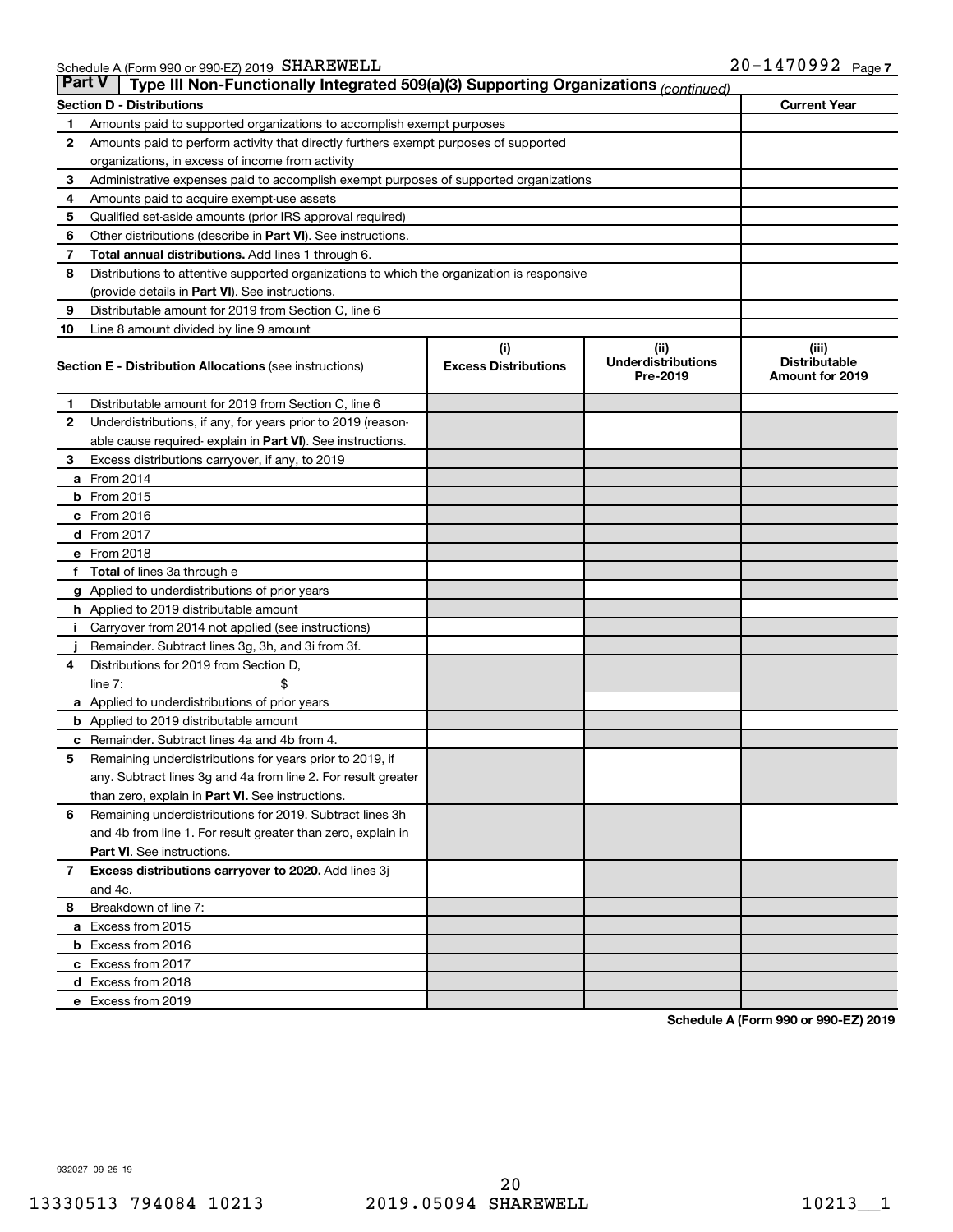# Schedule A (Form 990 or 990-EZ) 2019 SHAREWELL

| <b>Part VI</b><br>(See instructions.) |                            | <b>Supplemental Information.</b> Provide the explanations required by Part II, line 10; Part II, line 17a or 17b; Part III, line 12; Part IV, Section A, lines 1, 2, 3b, 3c, 4b, 4c, 5a, 6, 9a, 9b, 9c, 11a, 11b, and 11c; Part IV, |
|---------------------------------------|----------------------------|-------------------------------------------------------------------------------------------------------------------------------------------------------------------------------------------------------------------------------------|
|                                       |                            |                                                                                                                                                                                                                                     |
|                                       |                            |                                                                                                                                                                                                                                     |
|                                       |                            |                                                                                                                                                                                                                                     |
|                                       |                            |                                                                                                                                                                                                                                     |
|                                       |                            |                                                                                                                                                                                                                                     |
|                                       |                            |                                                                                                                                                                                                                                     |
|                                       |                            |                                                                                                                                                                                                                                     |
|                                       |                            |                                                                                                                                                                                                                                     |
|                                       |                            |                                                                                                                                                                                                                                     |
|                                       |                            |                                                                                                                                                                                                                                     |
|                                       |                            |                                                                                                                                                                                                                                     |
|                                       |                            |                                                                                                                                                                                                                                     |
|                                       |                            |                                                                                                                                                                                                                                     |
|                                       |                            |                                                                                                                                                                                                                                     |
|                                       |                            |                                                                                                                                                                                                                                     |
|                                       |                            |                                                                                                                                                                                                                                     |
|                                       |                            |                                                                                                                                                                                                                                     |
|                                       |                            |                                                                                                                                                                                                                                     |
|                                       |                            |                                                                                                                                                                                                                                     |
|                                       |                            |                                                                                                                                                                                                                                     |
|                                       |                            |                                                                                                                                                                                                                                     |
|                                       |                            |                                                                                                                                                                                                                                     |
|                                       |                            |                                                                                                                                                                                                                                     |
|                                       |                            |                                                                                                                                                                                                                                     |
|                                       |                            |                                                                                                                                                                                                                                     |
|                                       |                            |                                                                                                                                                                                                                                     |
|                                       |                            |                                                                                                                                                                                                                                     |
|                                       |                            |                                                                                                                                                                                                                                     |
|                                       |                            |                                                                                                                                                                                                                                     |
| 932028 09-25-19                       |                            | Schedule A (Form 990 or 990-EZ) 2019                                                                                                                                                                                                |
| 13330513 794084 10213                 | 21<br>2019.05094 SHAREWELL | $10213 - 1$                                                                                                                                                                                                                         |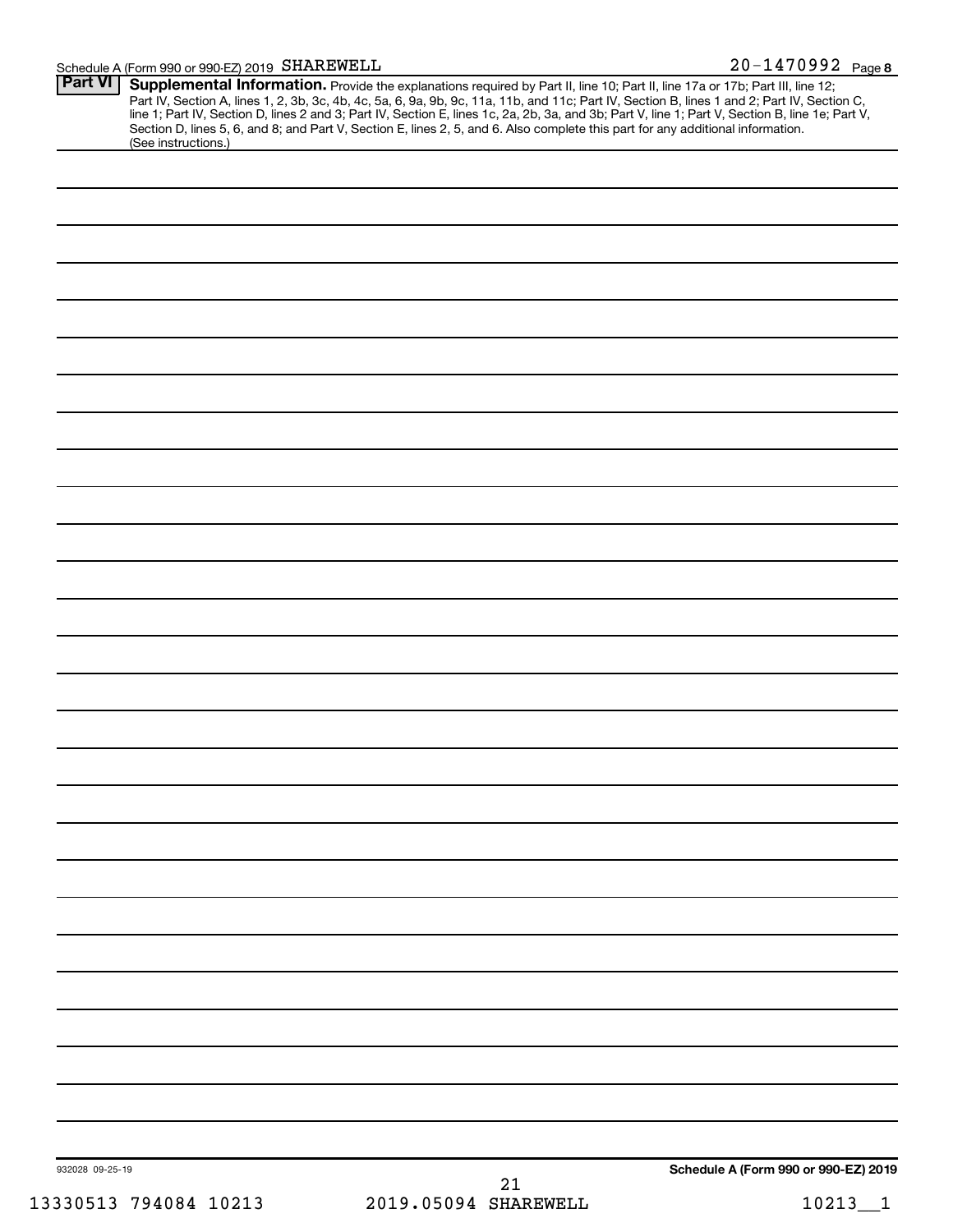# **Identification of Excess Contributions IDENTIFY Schedule A IDENTIFY Schedule A Included on Part II, Line 5 2019**

# **\*\* Do Not File \*\* \*\*\* Not Open to Public Inspection \*\*\***

| <b>Contributor's Name</b>         | <b>Total</b><br><b>Contributions</b> | <b>Excess</b><br><b>Contributions</b> |
|-----------------------------------|--------------------------------------|---------------------------------------|
| THE DERFNER FOUNDATION            | 1,150,000.                           | 664,608.                              |
| ANDREA AND BARRY CAYTON           | 6,000,000.                           | 5, 514, 608.                          |
| STACEY AND LARRY KOHL             | 534,470.                             | 49,078.                               |
| DR. GABRIEL CHIU & CHRISTINE CHIU | 1,000,000.                           | 514,608.                              |
| S. MARK TAPER FOUNDATION          | 500,000.                             | 14,608.                               |
| THE SIMMS/MANN FAMILY FOUNDATION  | 1,000,000.                           | 514,608.                              |
| VCA INC.                          | 500,000.                             | 14,608.                               |
| KEVIN & CHELSEA WASHINGTON        | 1,000,000.                           | 514,608.                              |
|                                   |                                      |                                       |
|                                   |                                      |                                       |
|                                   |                                      |                                       |
|                                   |                                      |                                       |
|                                   |                                      |                                       |
|                                   |                                      |                                       |
|                                   |                                      |                                       |
|                                   |                                      |                                       |
|                                   |                                      |                                       |
|                                   |                                      |                                       |
|                                   |                                      |                                       |
|                                   |                                      |                                       |
|                                   |                                      |                                       |
|                                   |                                      |                                       |
|                                   |                                      |                                       |
|                                   |                                      |                                       |
|                                   |                                      |                                       |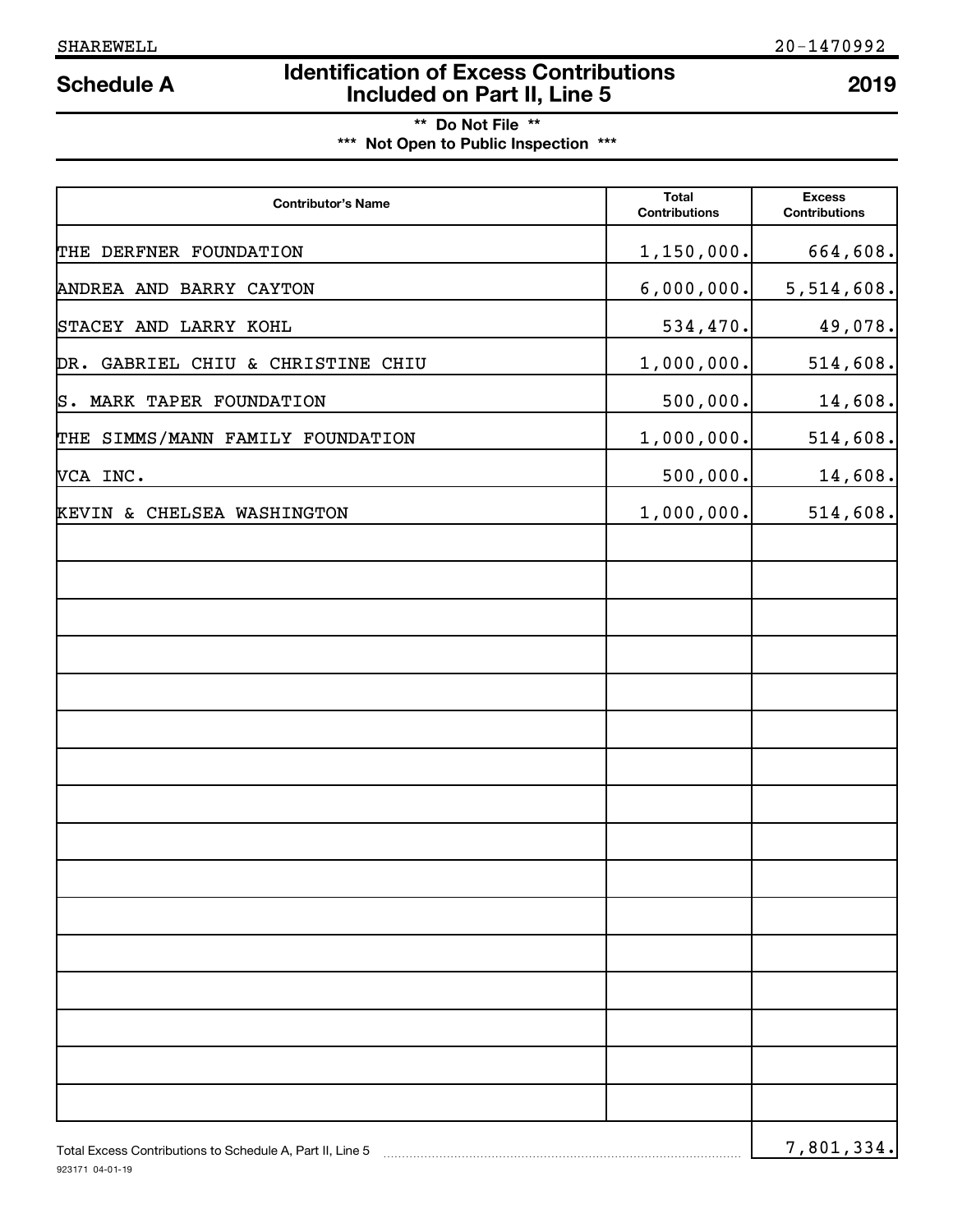Name of the organization

Internal Revenue Service

# **Schedule B Schedule of Contributors**

**or 990-PF) | Attach to Form 990, Form 990-EZ, or Form 990-PF. | Go to www.irs.gov/Form990 for the latest information.** OMB No. 1545-0047

**2019**

**Employer identification number**

| SHAREWELL | 20-1470992 |
|-----------|------------|

| <b>Organization type (check one):</b> |                                                                           |  |  |
|---------------------------------------|---------------------------------------------------------------------------|--|--|
| Filers of:                            | Section:                                                                  |  |  |
| Form 990 or 990-EZ                    | $\lfloor x \rfloor$ 501(c)( 3) (enter number) organization                |  |  |
|                                       | 4947(a)(1) nonexempt charitable trust not treated as a private foundation |  |  |
|                                       | 527 political organization                                                |  |  |
| Form 990-PF                           | 501(c)(3) exempt private foundation                                       |  |  |
|                                       | 4947(a)(1) nonexempt charitable trust treated as a private foundation     |  |  |
|                                       | 501(c)(3) taxable private foundation                                      |  |  |

Check if your organization is covered by the General Rule or a Special Rule.

**Note:**  Only a section 501(c)(7), (8), or (10) organization can check boxes for both the General Rule and a Special Rule. See instructions.

#### **General Rule**

 $\Box$ 

For an organization filing Form 990, 990-EZ, or 990-PF that received, during the year, contributions totaling \$5,000 or more (in money or property) from any one contributor. Complete Parts I and II. See instructions for determining a contributor's total contributions.

#### **Special Rules**

any one contributor, during the year, total contributions of the greater of (1) \$5,000; or (2) 2% of the amount on (i) Form 990, Part VIII, line 1h;  $\boxed{\text{X}}$  For an organization described in section 501(c)(3) filing Form 990 or 990-EZ that met the 33 1/3% support test of the regulations under sections 509(a)(1) and 170(b)(1)(A)(vi), that checked Schedule A (Form 990 or 990-EZ), Part II, line 13, 16a, or 16b, and that received from or (ii) Form 990-EZ, line 1. Complete Parts I and II.

year, total contributions of more than \$1,000 *exclusively* for religious, charitable, scientific, literary, or educational purposes, or for the For an organization described in section 501(c)(7), (8), or (10) filing Form 990 or 990-EZ that received from any one contributor, during the prevention of cruelty to children or animals. Complete Parts I, II, and III.  $\Box$ 

purpose. Don't complete any of the parts unless the General Rule applies to this organization because it received nonexclusively year, contributions exclusively for religious, charitable, etc., purposes, but no such contributions totaled more than \$1,000. If this box is checked, enter here the total contributions that were received during the year for an exclusively religious, charitable, etc., For an organization described in section 501(c)(7), (8), or (10) filing Form 990 or 990-EZ that received from any one contributor, during the religious, charitable, etc., contributions totaling \$5,000 or more during the year  $\ldots$  $\ldots$  $\ldots$  $\ldots$  $\ldots$  $\ldots$  $\Box$ 

**Caution:**  An organization that isn't covered by the General Rule and/or the Special Rules doesn't file Schedule B (Form 990, 990-EZ, or 990-PF),  **must** but it answer "No" on Part IV, line 2, of its Form 990; or check the box on line H of its Form 990-EZ or on its Form 990-PF, Part I, line 2, to certify that it doesn't meet the filing requirements of Schedule B (Form 990, 990-EZ, or 990-PF).

**For Paperwork Reduction Act Notice, see the instructions for Form 990, 990-EZ, or 990-PF. Schedule B (Form 990, 990-EZ, or 990-PF) (2019)** LHA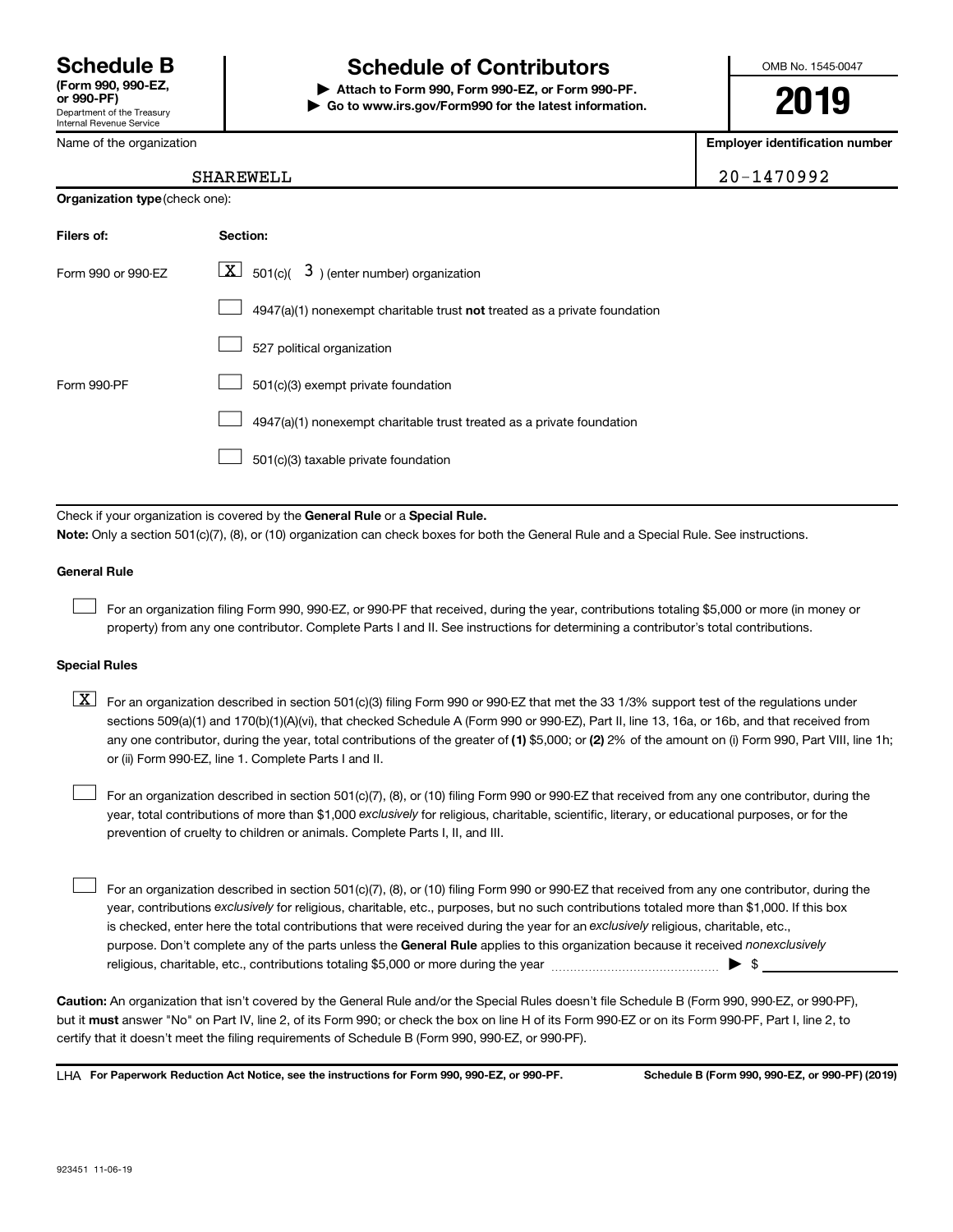#### Schedule B (Form 990, 990-EZ, or 990-PF) (2019)

Name of organization

**Employer identification number**

SHAREWELL 20-1470992

| (a)<br>No.           | (b)<br>Name, address, and ZIP + 4                                                     | (c)<br><b>Total contributions</b> | (d)<br>Type of contribution                                                                                                                            |
|----------------------|---------------------------------------------------------------------------------------|-----------------------------------|--------------------------------------------------------------------------------------------------------------------------------------------------------|
| 1                    | ART COPPOLA<br>136 GEORGINA AVE.<br>SANTA MONICA, CA 90402                            | 100,000.<br>$\frac{1}{2}$         | $\mathbf{X}$<br>Person<br>Payroll<br>Noncash<br>(Complete Part II for<br>noncash contributions.)                                                       |
| (a)<br>No.           | (b)<br>Name, address, and ZIP + 4                                                     | (c)<br><b>Total contributions</b> | (d)<br>Type of contribution                                                                                                                            |
| $\boldsymbol{2}$     | THE JIB FUND<br>2444 WILSHIRE BLVD, SUITE 622<br>SANTA MONICA, CA 90403               | 250,000.<br>$\frac{1}{2}$         | $\overline{\text{X}}$<br>Person<br>Payroll<br>Noncash<br>(Complete Part II for<br>noncash contributions.)                                              |
| (a)<br>No.           | (b)<br>Name, address, and ZIP + 4                                                     | (c)<br><b>Total contributions</b> | (d)<br>Type of contribution                                                                                                                            |
| 3                    | KEVIN & CHELSEA WASHINGTON<br>859 WOODACRES RD<br>SANTA MONICA, CA 90402              | 1,000,000.<br>$\frac{1}{2}$       | $\overline{\text{X}}$<br>Person<br>Payroll<br><b>Noncash</b><br>(Complete Part II for<br>noncash contributions.)                                       |
| (a)<br>No.           | (b)<br>Name, address, and ZIP + 4                                                     | (c)<br><b>Total contributions</b> | (d)<br>Type of contribution                                                                                                                            |
| 4                    | MARK HUGHES FOUNDATION<br>395 SANTA MONICA PLACE. SUITE 374<br>SANTA MONICA, CA 90401 | 100,000.<br>$\frac{1}{2}$         | $\overline{\text{X}}$<br>Person<br>Payroll<br><b>Noncash</b><br>(Complete Part II for<br>noncash contributions.)                                       |
| (a)<br>No.           | (b)<br>Name, address, and ZIP + 4                                                     | (c)<br><b>Total contributions</b> | (d)<br>Type of contribution                                                                                                                            |
| 5                    | ENTERTAINMENT ONE<br>150 S EL CAMINO DR, SUITE 300<br>BEVERLY HILLS, CA 90212         | 150,000.<br>\$                    | <u>x</u><br>Person<br>Payroll<br><b>Noncash</b><br>(Complete Part II for<br>noncash contributions.)                                                    |
| (a)<br>No.           | (b)<br>Name, address, and ZIP + 4                                                     | (c)<br><b>Total contributions</b> | (d)<br>Type of contribution                                                                                                                            |
| 6<br>923452 11-06-19 | MILLION DOLLAR BABY<br>8700 REX RD<br>PICO RIVERA, CA 90660                           | 150,000.<br>\$                    | <u>x</u><br>Person<br>Payroll<br><b>Noncash</b><br>(Complete Part II for<br>noncash contributions.)<br>Schedule B (Form 990, 990-EZ, or 990-PF) (2019) |

13330513 794084 10213 2019.05094 SHAREWELL 10213\_1

23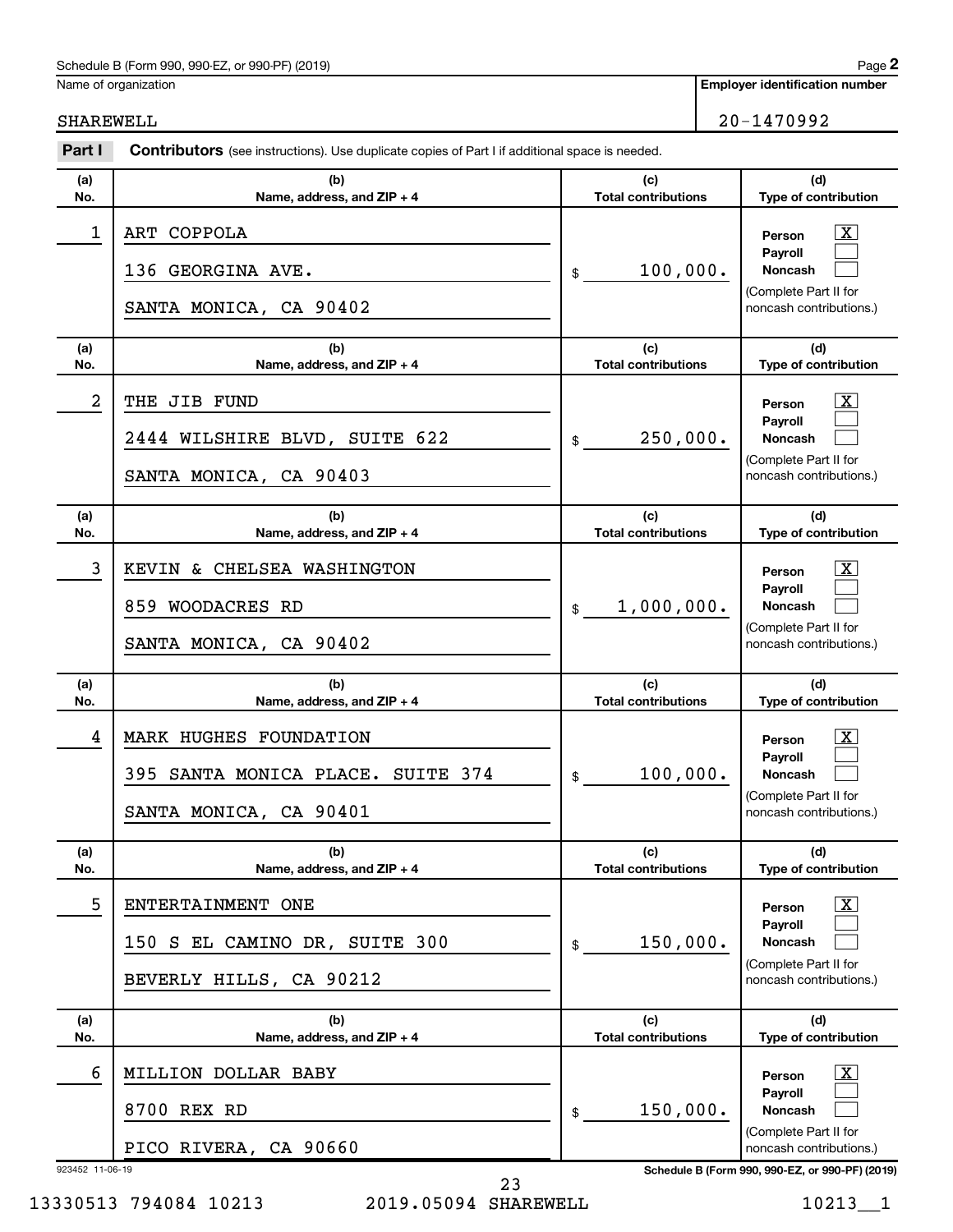### Schedule B (Form 990, 990-EZ, or 990-PF) (2019)

Name of organization

SHAREWELL 20-1470992

| Part I          | <b>Contributors</b> (see instructions). Use duplicate copies of Part I if additional space is needed. |                                   |                                                                                                                                     |
|-----------------|-------------------------------------------------------------------------------------------------------|-----------------------------------|-------------------------------------------------------------------------------------------------------------------------------------|
| (a)<br>No.      | (b)<br>Name, address, and ZIP + 4                                                                     | (c)<br><b>Total contributions</b> | (d)<br>Type of contribution                                                                                                         |
| 7               | THE CAYTON-GOLDRICH FAMILY FOUNDATION<br>2379 EARLS COURT<br>LOS ANGELES, CA 90077                    | 173,500.<br>$\$$                  | $\overline{\texttt{X}}$<br>Person<br>Payroll<br>Noncash<br>(Complete Part II for<br>noncash contributions.)                         |
| (a)<br>No.      | (b)<br>Name, address, and ZIP + 4                                                                     | (c)<br><b>Total contributions</b> | (d)<br>Type of contribution                                                                                                         |
|                 |                                                                                                       | \$                                | Person<br>Payroll<br>Noncash<br>(Complete Part II for<br>noncash contributions.)                                                    |
| (a)<br>No.      | (b)<br>Name, address, and ZIP + 4                                                                     | (c)<br><b>Total contributions</b> | (d)<br>Type of contribution                                                                                                         |
|                 |                                                                                                       | \$                                | Person<br>Payroll<br>Noncash<br>(Complete Part II for<br>noncash contributions.)                                                    |
| (a)<br>No.      | (b)<br>Name, address, and ZIP + 4                                                                     | (c)<br><b>Total contributions</b> | (d)<br>Type of contribution                                                                                                         |
|                 |                                                                                                       | \$                                | Person<br>Payroll<br>Noncash<br>(Complete Part II for<br>noncash contributions.)                                                    |
| (a)<br>No.      | (b)<br>Name, address, and ZIP + 4                                                                     | (c)<br><b>Total contributions</b> | (d)<br>Type of contribution                                                                                                         |
|                 |                                                                                                       | \$                                | Person<br>Payroll<br>Noncash<br>(Complete Part II for<br>noncash contributions.)                                                    |
| (a)<br>No.      | (b)<br>Name, address, and ZIP + 4                                                                     | (c)<br><b>Total contributions</b> | (d)<br>Type of contribution                                                                                                         |
| 923452 11-06-19 |                                                                                                       | \$                                | Person<br>Payroll<br>Noncash<br>(Complete Part II for<br>noncash contributions.)<br>Schedule B (Form 990, 990-EZ, or 990-PF) (2019) |

13330513 794084 10213 2019.05094 SHAREWELL 10213\_1 24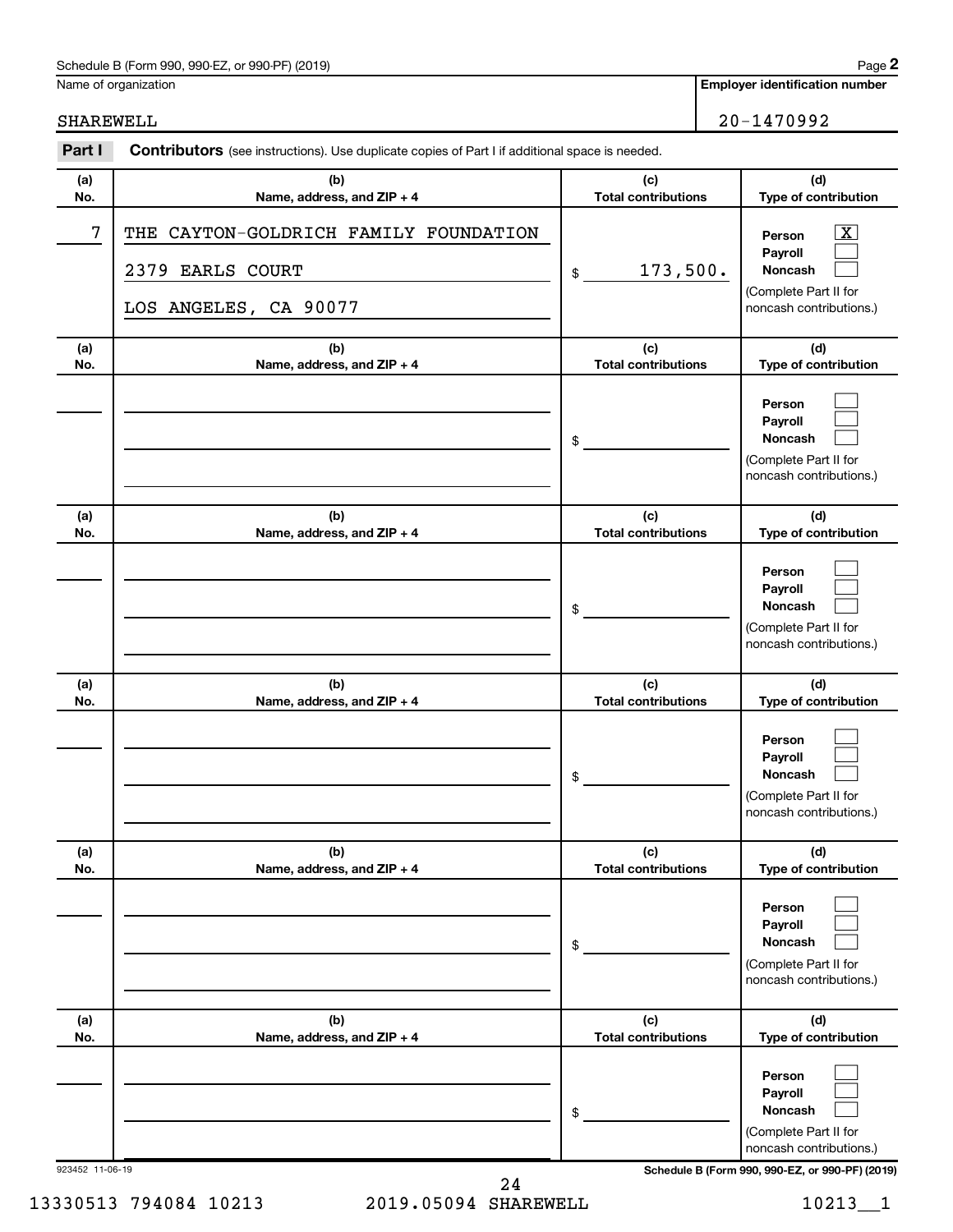| Schedule B (Form 990, 990-EZ, or 990-PF) (2019) | Page |
|-------------------------------------------------|------|
|-------------------------------------------------|------|

Name of organization

# SHAREWELL 20-1470992

Part II Noncash Property (see instructions). Use duplicate copies of Part II if additional space is needed.

| (a)<br>(c)<br>No.<br>(b)<br>(d)<br>FMV (or estimate)<br>from<br>Description of noncash property given<br>Date received<br>(See instructions.)<br>Part I<br>\$<br>(a)<br>(c)<br>No.<br>(b)<br>(d)<br>FMV (or estimate)<br>from<br>Description of noncash property given<br>Date received<br>(See instructions.)<br>Part I<br>\$<br>(a)<br>(c)<br>No.<br>(b)<br>(d)<br>FMV (or estimate)<br>from<br>Description of noncash property given<br>Date received<br>(See instructions.)<br>Part I<br>$$\mathbb{S}$$<br>(a)<br>(c)<br>No.<br>(b)<br>(d)<br>FMV (or estimate)<br>from<br>Description of noncash property given<br>Date received<br>(See instructions.)<br>Part I<br>$\$$<br>(a)<br>(c)<br>No.<br>(b)<br>(d)<br>FMV (or estimate)<br>from<br>Description of noncash property given<br>Date received<br>(See instructions.)<br>Part I<br>$\,$<br>(a)<br>(c)<br>No.<br>(b)<br>(d)<br>FMV (or estimate)<br>from<br>Description of noncash property given<br>Date received<br>(See instructions.)<br>Part I |  |    |
|--------------------------------------------------------------------------------------------------------------------------------------------------------------------------------------------------------------------------------------------------------------------------------------------------------------------------------------------------------------------------------------------------------------------------------------------------------------------------------------------------------------------------------------------------------------------------------------------------------------------------------------------------------------------------------------------------------------------------------------------------------------------------------------------------------------------------------------------------------------------------------------------------------------------------------------------------------------------------------------------------------------|--|----|
|                                                                                                                                                                                                                                                                                                                                                                                                                                                                                                                                                                                                                                                                                                                                                                                                                                                                                                                                                                                                              |  |    |
|                                                                                                                                                                                                                                                                                                                                                                                                                                                                                                                                                                                                                                                                                                                                                                                                                                                                                                                                                                                                              |  |    |
|                                                                                                                                                                                                                                                                                                                                                                                                                                                                                                                                                                                                                                                                                                                                                                                                                                                                                                                                                                                                              |  |    |
|                                                                                                                                                                                                                                                                                                                                                                                                                                                                                                                                                                                                                                                                                                                                                                                                                                                                                                                                                                                                              |  |    |
|                                                                                                                                                                                                                                                                                                                                                                                                                                                                                                                                                                                                                                                                                                                                                                                                                                                                                                                                                                                                              |  |    |
|                                                                                                                                                                                                                                                                                                                                                                                                                                                                                                                                                                                                                                                                                                                                                                                                                                                                                                                                                                                                              |  |    |
|                                                                                                                                                                                                                                                                                                                                                                                                                                                                                                                                                                                                                                                                                                                                                                                                                                                                                                                                                                                                              |  |    |
|                                                                                                                                                                                                                                                                                                                                                                                                                                                                                                                                                                                                                                                                                                                                                                                                                                                                                                                                                                                                              |  |    |
|                                                                                                                                                                                                                                                                                                                                                                                                                                                                                                                                                                                                                                                                                                                                                                                                                                                                                                                                                                                                              |  |    |
|                                                                                                                                                                                                                                                                                                                                                                                                                                                                                                                                                                                                                                                                                                                                                                                                                                                                                                                                                                                                              |  |    |
|                                                                                                                                                                                                                                                                                                                                                                                                                                                                                                                                                                                                                                                                                                                                                                                                                                                                                                                                                                                                              |  |    |
| Schedule B (Form 990, 990-EZ, or 990-PF) (2019)<br>923453 11-06-19                                                                                                                                                                                                                                                                                                                                                                                                                                                                                                                                                                                                                                                                                                                                                                                                                                                                                                                                           |  | \$ |

13330513 794084 10213 2019.05094 SHAREWELL 10213\_1 25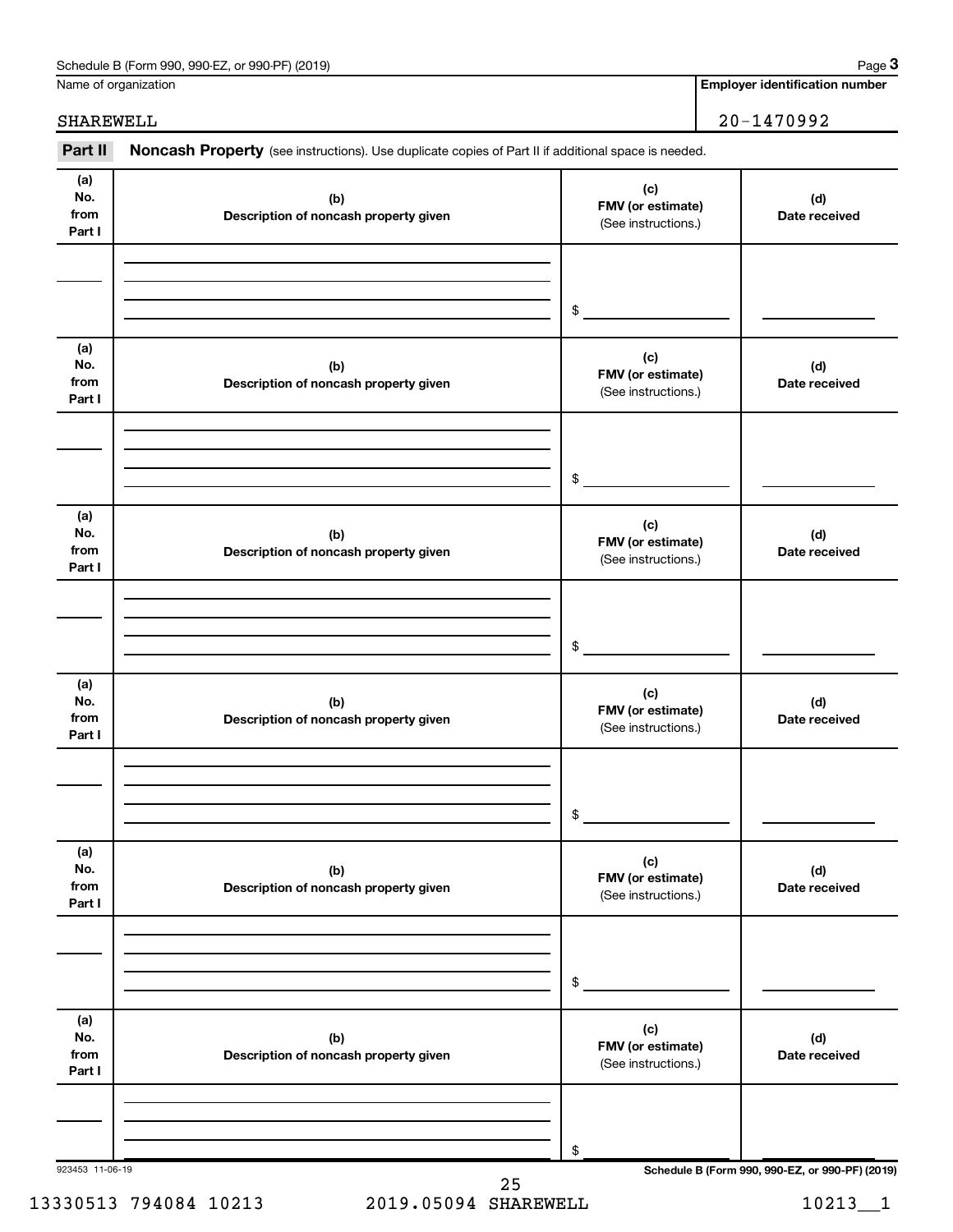| Schedule B (Form 990, 990-EZ, or 990-PF) (2019) | Page |
|-------------------------------------------------|------|
|-------------------------------------------------|------|

**4**

| Name of organization        |                                                                                                                                                                                                                                                                                                                                                                                                                                                                                                                                   |                      |                                          | <b>Employer identification number</b>           |
|-----------------------------|-----------------------------------------------------------------------------------------------------------------------------------------------------------------------------------------------------------------------------------------------------------------------------------------------------------------------------------------------------------------------------------------------------------------------------------------------------------------------------------------------------------------------------------|----------------------|------------------------------------------|-------------------------------------------------|
| SHAREWELL                   |                                                                                                                                                                                                                                                                                                                                                                                                                                                                                                                                   |                      |                                          | 20-1470992                                      |
| Part III                    | Exclusively religious, charitable, etc., contributions to organizations described in section 501(c)(7), (8), or (10) that total more than \$1,000 for the year<br>from any one contributor. Complete columns (a) through (e) and the following line entry. For organizations<br>completing Part III, enter the total of exclusively religious, charitable, etc., contributions of \$1,000 or less for the year. (Enter this info. once.) $\blacktriangleright$<br>Use duplicate copies of Part III if additional space is needed. |                      |                                          | <u> 1980 - Jan James James III, primeiran</u>   |
| $(a)$ No.<br>from<br>Part I | (b) Purpose of gift                                                                                                                                                                                                                                                                                                                                                                                                                                                                                                               | (c) Use of gift      |                                          | (d) Description of how gift is held             |
|                             |                                                                                                                                                                                                                                                                                                                                                                                                                                                                                                                                   |                      |                                          |                                                 |
|                             |                                                                                                                                                                                                                                                                                                                                                                                                                                                                                                                                   | (e) Transfer of gift |                                          |                                                 |
|                             | Transferee's name, address, and ZIP + 4                                                                                                                                                                                                                                                                                                                                                                                                                                                                                           |                      |                                          | Relationship of transferor to transferee        |
| $(a)$ No.<br>from           | (b) Purpose of gift                                                                                                                                                                                                                                                                                                                                                                                                                                                                                                               | (c) Use of gift      |                                          | (d) Description of how gift is held             |
| Part I                      |                                                                                                                                                                                                                                                                                                                                                                                                                                                                                                                                   |                      |                                          |                                                 |
|                             |                                                                                                                                                                                                                                                                                                                                                                                                                                                                                                                                   | (e) Transfer of gift |                                          |                                                 |
|                             | Transferee's name, address, and ZIP + 4                                                                                                                                                                                                                                                                                                                                                                                                                                                                                           |                      |                                          | Relationship of transferor to transferee        |
| $(a)$ No.                   |                                                                                                                                                                                                                                                                                                                                                                                                                                                                                                                                   |                      |                                          |                                                 |
| from<br>Part I              | (b) Purpose of gift                                                                                                                                                                                                                                                                                                                                                                                                                                                                                                               | (c) Use of gift      |                                          | (d) Description of how gift is held             |
|                             |                                                                                                                                                                                                                                                                                                                                                                                                                                                                                                                                   | (e) Transfer of gift |                                          |                                                 |
|                             | Transferee's name, address, and ZIP + 4                                                                                                                                                                                                                                                                                                                                                                                                                                                                                           |                      | Relationship of transferor to transferee |                                                 |
|                             |                                                                                                                                                                                                                                                                                                                                                                                                                                                                                                                                   |                      |                                          |                                                 |
| (a) No.<br>from<br>Part I   | (b) Purpose of gift                                                                                                                                                                                                                                                                                                                                                                                                                                                                                                               | (c) Use of gift      |                                          | (d) Description of how gift is held             |
|                             |                                                                                                                                                                                                                                                                                                                                                                                                                                                                                                                                   |                      |                                          |                                                 |
|                             | (e) Transfer of gift                                                                                                                                                                                                                                                                                                                                                                                                                                                                                                              |                      |                                          |                                                 |
|                             | Transferee's name, address, and ZIP + 4                                                                                                                                                                                                                                                                                                                                                                                                                                                                                           |                      |                                          | Relationship of transferor to transferee        |
|                             |                                                                                                                                                                                                                                                                                                                                                                                                                                                                                                                                   |                      |                                          |                                                 |
| 923454 11-06-19             |                                                                                                                                                                                                                                                                                                                                                                                                                                                                                                                                   | 26                   |                                          | Schedule B (Form 990, 990-EZ, or 990-PF) (2019) |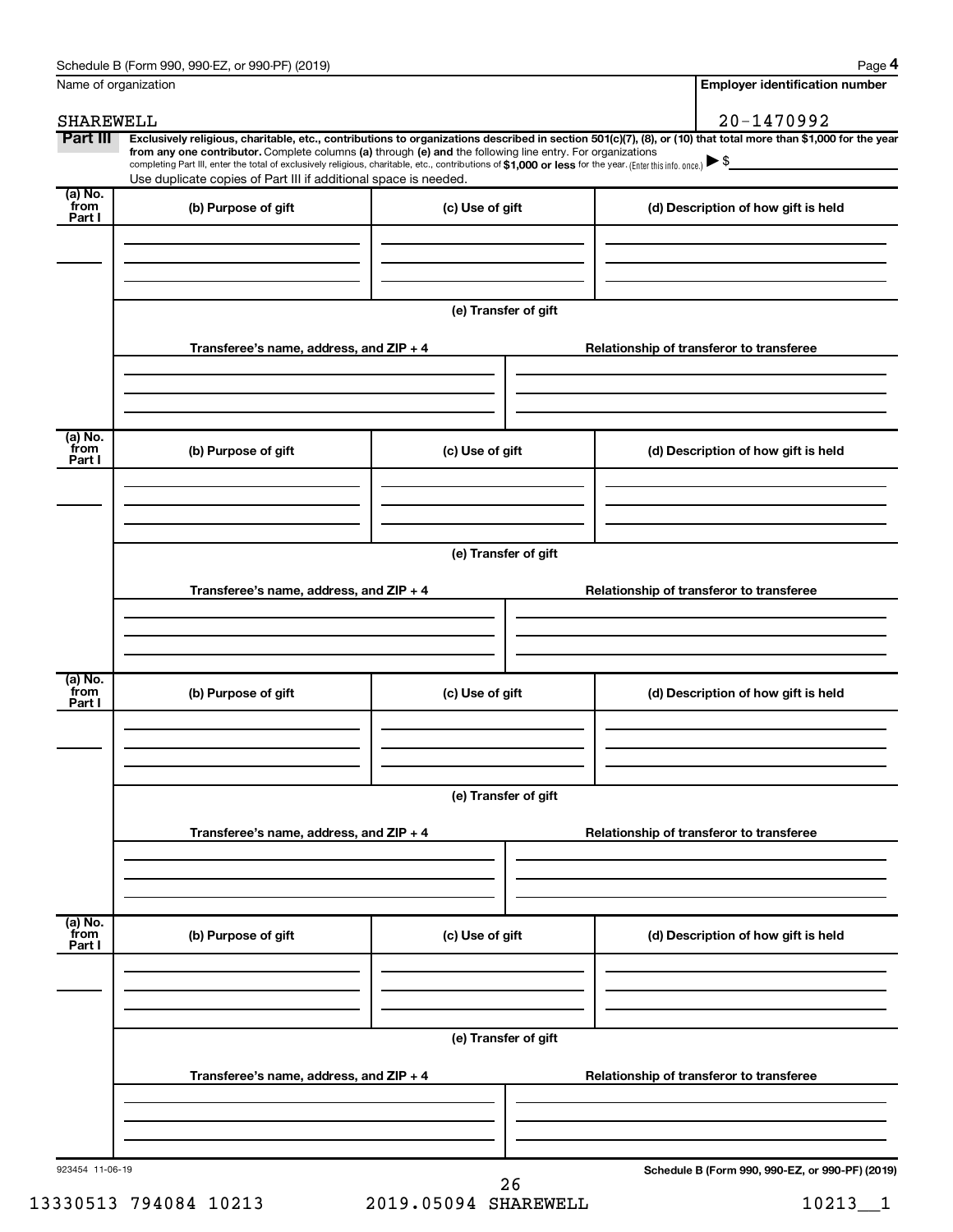Department of the Treasury Internal Revenue Service

| (Form 990) |  |
|------------|--|
|------------|--|

# **SCHEDULE D Supplemental Financial Statements**<br> **Form 990 2019**<br> **Part IV** line 6.7.8.9.10, 11a, 11b, 11d, 11d, 11d, 11d, 11d, 12a, 0r, 12b

**(Form 990) | Complete if the organization answered "Yes" on Form 990, Part IV, line 6, 7, 8, 9, 10, 11a, 11b, 11c, 11d, 11e, 11f, 12a, or 12b.**

**| Attach to Form 990. |Go to www.irs.gov/Form990 for instructions and the latest information.**



| Name of the organizatio |  |  |
|-------------------------|--|--|
|                         |  |  |

SHAREWELL 20-1470992

| Name of the organization | <b>Emplover identification number</b> |
|--------------------------|---------------------------------------|
| ATI2DHTI1                | 1170000<br>ົົ                         |

| Part I  | Organizations Maintaining Donor Advised Funds or Other Similar Funds or Accounts. Complete if the                                              |                         |                                                    |
|---------|------------------------------------------------------------------------------------------------------------------------------------------------|-------------------------|----------------------------------------------------|
|         | organization answered "Yes" on Form 990, Part IV, line 6.                                                                                      |                         |                                                    |
|         |                                                                                                                                                | (a) Donor advised funds | (b) Funds and other accounts                       |
| 1       |                                                                                                                                                |                         |                                                    |
| 2       | Aggregate value of contributions to (during year)                                                                                              |                         |                                                    |
| з       | Aggregate value of grants from (during year)                                                                                                   |                         |                                                    |
| 4       |                                                                                                                                                |                         |                                                    |
| 5       | Did the organization inform all donors and donor advisors in writing that the assets held in donor advised funds                               |                         |                                                    |
|         |                                                                                                                                                |                         | Yes<br>No                                          |
| 6       | Did the organization inform all grantees, donors, and donor advisors in writing that grant funds can be used only                              |                         |                                                    |
|         | for charitable purposes and not for the benefit of the donor or donor advisor, or for any other purpose conferring                             |                         |                                                    |
|         | impermissible private benefit?                                                                                                                 |                         | Yes<br>No                                          |
| Part II | Conservation Easements. Complete if the organization answered "Yes" on Form 990, Part IV, line 7.                                              |                         |                                                    |
| 1.      | Purpose(s) of conservation easements held by the organization (check all that apply).                                                          |                         |                                                    |
|         | Preservation of land for public use (for example, recreation or education)                                                                     |                         | Preservation of a historically important land area |
|         | Protection of natural habitat                                                                                                                  |                         | Preservation of a certified historic structure     |
|         | Preservation of open space                                                                                                                     |                         |                                                    |
| 2       | Complete lines 2a through 2d if the organization held a qualified conservation contribution in the form of a conservation easement on the last |                         |                                                    |
|         | day of the tax year.                                                                                                                           |                         | Held at the End of the Tax Year                    |
|         |                                                                                                                                                |                         | 2a                                                 |
|         | Total acreage restricted by conservation easements                                                                                             |                         | 2 <sub>b</sub>                                     |
|         |                                                                                                                                                |                         | 2c                                                 |
|         | d Number of conservation easements included in (c) acquired after 7/25/06, and not on a historic structure                                     |                         |                                                    |
|         | listed in the National Register [111] [12] The Marian Marian Marian Marian Marian Marian Marian Marian Marian M                                |                         | 2d                                                 |
| 3       | Number of conservation easements modified, transferred, released, extinguished, or terminated by the organization during the tax               |                         |                                                    |
|         | $year \triangleright$                                                                                                                          |                         |                                                    |
| 4       | Number of states where property subject to conservation easement is located >                                                                  |                         |                                                    |
| 5       | Does the organization have a written policy regarding the periodic monitoring, inspection, handling of                                         |                         |                                                    |
|         | violations, and enforcement of the conservation easements it holds?                                                                            |                         | <b>No</b><br>Yes                                   |
| 6       | Staff and volunteer hours devoted to monitoring, inspecting, handling of violations, and enforcing conservation easements during the year      |                         |                                                    |
|         | Amount of expenses incurred in monitoring, inspecting, handling of violations, and enforcing conservation easements during the year            |                         |                                                    |
| 7       | ► \$                                                                                                                                           |                         |                                                    |
| 8       | Does each conservation easement reported on line 2(d) above satisfy the requirements of section 170(h)(4)(B)(i)                                |                         |                                                    |
|         |                                                                                                                                                |                         | Yes<br><b>No</b>                                   |
| 9       | In Part XIII, describe how the organization reports conservation easements in its revenue and expense statement and                            |                         |                                                    |
|         | balance sheet, and include, if applicable, the text of the footnote to the organization's financial statements that describes the              |                         |                                                    |
|         | organization's accounting for conservation easements.                                                                                          |                         |                                                    |
|         | Organizations Maintaining Collections of Art, Historical Treasures, or Other Similar Assets.<br><b>Part III</b>                                |                         |                                                    |
|         | Complete if the organization answered "Yes" on Form 990, Part IV, line 8.                                                                      |                         |                                                    |
|         | 1a If the organization elected, as permitted under FASB ASC 958, not to report in its revenue statement and balance sheet works                |                         |                                                    |
|         | of art, historical treasures, or other similar assets held for public exhibition, education, or research in furtherance of public              |                         |                                                    |
|         | service, provide in Part XIII the text of the footnote to its financial statements that describes these items.                                 |                         |                                                    |
|         | <b>b</b> If the organization elected, as permitted under FASB ASC 958, to report in its revenue statement and balance sheet works of           |                         |                                                    |
|         | art, historical treasures, or other similar assets held for public exhibition, education, or research in furtherance of public service,        |                         |                                                    |
|         | provide the following amounts relating to these items:                                                                                         |                         |                                                    |
|         |                                                                                                                                                |                         | \$<br>▶                                            |
|         | (ii) Assets included in Form 990, Part X                                                                                                       |                         | $\blacktriangleright$ s                            |
| 2       | If the organization received or held works of art, historical treasures, or other similar assets for financial gain, provide                   |                         |                                                    |
|         | the following amounts required to be reported under FASB ASC 958 relating to these items:                                                      |                         |                                                    |
|         |                                                                                                                                                |                         | \$<br>▶                                            |
|         |                                                                                                                                                |                         | $\blacktriangleright$ \$                           |
|         | LHA For Paperwork Reduction Act Notice, see the Instructions for Form 990.                                                                     |                         | Schedule D (Form 990) 2019                         |
|         | 932051 10-02-19                                                                                                                                |                         |                                                    |

| 13330513 794084 10213 | 2019.05094 SHAREWELL | 10213 |  |
|-----------------------|----------------------|-------|--|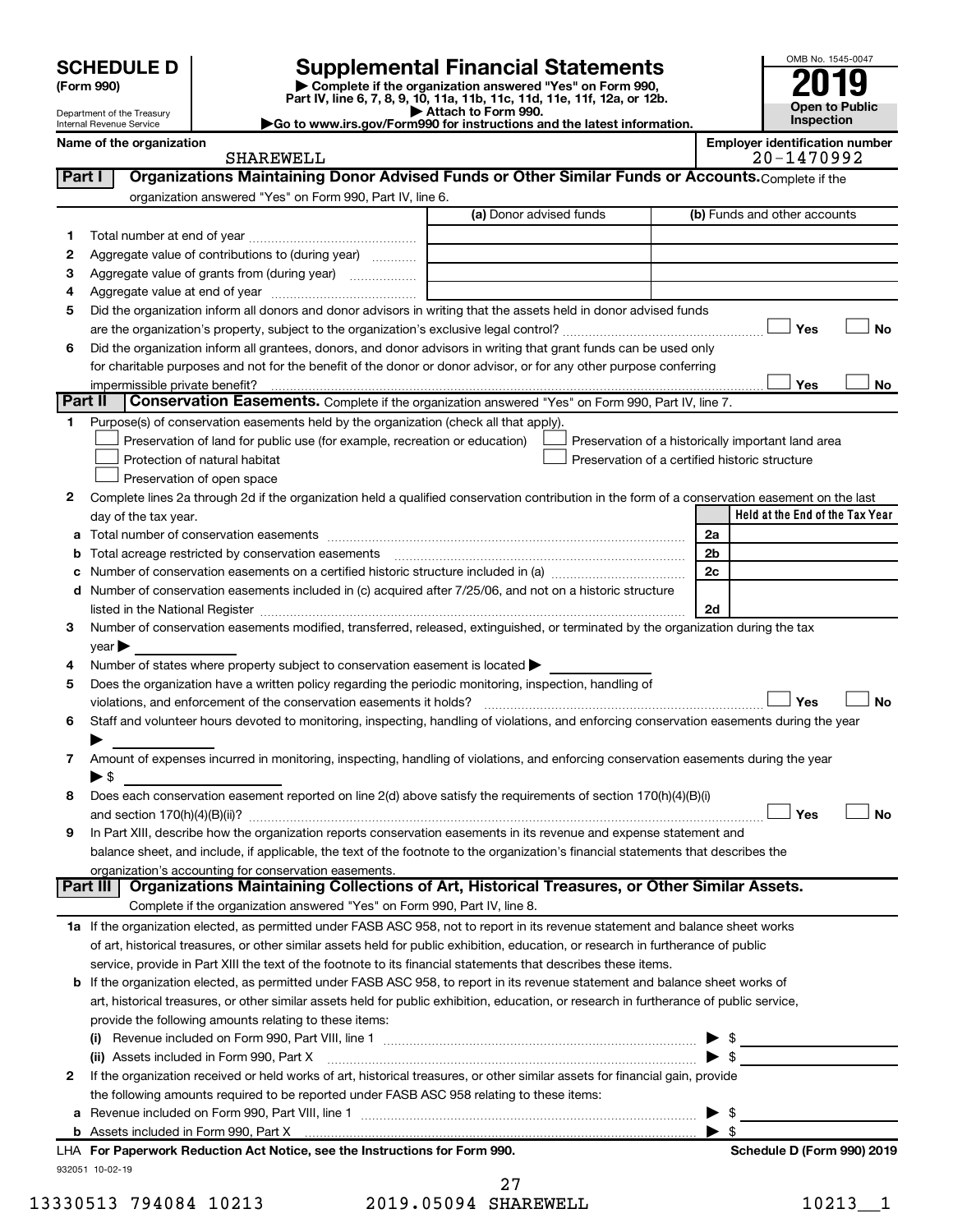|               | <b>SHAREWELL</b><br>Schedule D (Form 990) 2019                                                                                                                                                                                 |                                         |   |                |                                                                             |  |                                 | 20-1470992 Page 2 |                |          |    |
|---------------|--------------------------------------------------------------------------------------------------------------------------------------------------------------------------------------------------------------------------------|-----------------------------------------|---|----------------|-----------------------------------------------------------------------------|--|---------------------------------|-------------------|----------------|----------|----|
|               | Part III<br>Organizations Maintaining Collections of Art, Historical Treasures, or Other Similar Assets (continued)                                                                                                            |                                         |   |                |                                                                             |  |                                 |                   |                |          |    |
| 3             | Using the organization's acquisition, accession, and other records, check any of the following that make significant use of its                                                                                                |                                         |   |                |                                                                             |  |                                 |                   |                |          |    |
|               | collection items (check all that apply):                                                                                                                                                                                       |                                         |   |                |                                                                             |  |                                 |                   |                |          |    |
| a             | Public exhibition                                                                                                                                                                                                              | d                                       |   |                | Loan or exchange program                                                    |  |                                 |                   |                |          |    |
| b             | Scholarly research                                                                                                                                                                                                             |                                         |   | Other          |                                                                             |  |                                 |                   |                |          |    |
| с             | Preservation for future generations                                                                                                                                                                                            |                                         |   |                |                                                                             |  |                                 |                   |                |          |    |
| 4             | Provide a description of the organization's collections and explain how they further the organization's exempt purpose in Part XIII.                                                                                           |                                         |   |                |                                                                             |  |                                 |                   |                |          |    |
| 5             | During the year, did the organization solicit or receive donations of art, historical treasures, or other similar assets                                                                                                       |                                         |   |                |                                                                             |  |                                 |                   |                |          |    |
|               |                                                                                                                                                                                                                                |                                         |   |                |                                                                             |  |                                 |                   | Yes            |          | No |
|               | Part IV I<br><b>Escrow and Custodial Arrangements.</b> Complete if the organization answered "Yes" on Form 990, Part IV, line 9, or<br>reported an amount on Form 990, Part X, line 21.                                        |                                         |   |                |                                                                             |  |                                 |                   |                |          |    |
|               |                                                                                                                                                                                                                                |                                         |   |                |                                                                             |  |                                 |                   |                |          |    |
|               | 1a Is the organization an agent, trustee, custodian or other intermediary for contributions or other assets not included                                                                                                       |                                         |   |                |                                                                             |  |                                 |                   | Yes            |          | No |
|               | b If "Yes," explain the arrangement in Part XIII and complete the following table:                                                                                                                                             |                                         |   |                |                                                                             |  |                                 |                   |                |          |    |
|               |                                                                                                                                                                                                                                |                                         |   |                |                                                                             |  |                                 |                   | Amount         |          |    |
|               |                                                                                                                                                                                                                                |                                         |   |                |                                                                             |  | 1c                              |                   |                |          |    |
|               |                                                                                                                                                                                                                                |                                         |   |                |                                                                             |  | 1d                              |                   |                |          |    |
|               | e Distributions during the year measurement contained and all the control of the set of the set of the set of the set of the set of the set of the set of the set of the set of the set of the set of the set of the set of th |                                         |   |                |                                                                             |  | 1e                              |                   |                |          |    |
|               |                                                                                                                                                                                                                                |                                         |   |                |                                                                             |  | 1f                              |                   |                |          |    |
|               | 2a Did the organization include an amount on Form 990, Part X, line 21, for escrow or custodial account liability?                                                                                                             |                                         |   |                |                                                                             |  |                                 |                   | Yes            |          | No |
|               | <b>b</b> If "Yes," explain the arrangement in Part XIII. Check here if the explanation has been provided on Part XIII                                                                                                          |                                         |   |                |                                                                             |  |                                 |                   |                |          |    |
| <b>Part V</b> | Endowment Funds. Complete if the organization answered "Yes" on Form 990, Part IV, line 10.                                                                                                                                    |                                         |   |                |                                                                             |  |                                 |                   |                |          |    |
|               |                                                                                                                                                                                                                                | (a) Current year                        |   | (b) Prior year | (c) Two years back $\vert$ (d) Three years back $\vert$ (e) Four years back |  |                                 |                   |                |          |    |
|               | 1a Beginning of year balance                                                                                                                                                                                                   |                                         |   |                |                                                                             |  |                                 |                   |                |          |    |
| b             |                                                                                                                                                                                                                                |                                         |   |                |                                                                             |  |                                 |                   |                |          |    |
| с             | Net investment earnings, gains, and losses                                                                                                                                                                                     |                                         |   |                |                                                                             |  |                                 |                   |                |          |    |
|               |                                                                                                                                                                                                                                |                                         |   |                |                                                                             |  |                                 |                   |                |          |    |
|               | e Other expenditures for facilities                                                                                                                                                                                            |                                         |   |                |                                                                             |  |                                 |                   |                |          |    |
|               | and programs                                                                                                                                                                                                                   |                                         |   |                |                                                                             |  |                                 |                   |                |          |    |
|               |                                                                                                                                                                                                                                |                                         |   |                |                                                                             |  |                                 |                   |                |          |    |
| g             |                                                                                                                                                                                                                                |                                         |   |                |                                                                             |  |                                 |                   |                |          |    |
| 2             | Provide the estimated percentage of the current year end balance (line 1g, column (a)) held as:                                                                                                                                |                                         |   |                |                                                                             |  |                                 |                   |                |          |    |
| а             | Board designated or quasi-endowment                                                                                                                                                                                            |                                         | % |                |                                                                             |  |                                 |                   |                |          |    |
| b             | Permanent endowment                                                                                                                                                                                                            | %                                       |   |                |                                                                             |  |                                 |                   |                |          |    |
|               | <b>c</b> Term endowment $\blacktriangleright$                                                                                                                                                                                  | $\frac{0}{0}$                           |   |                |                                                                             |  |                                 |                   |                |          |    |
|               | The percentages on lines 2a, 2b, and 2c should equal 100%.                                                                                                                                                                     |                                         |   |                |                                                                             |  |                                 |                   |                |          |    |
|               | 3a Are there endowment funds not in the possession of the organization that are held and administered for the organization                                                                                                     |                                         |   |                |                                                                             |  |                                 |                   |                |          |    |
|               | by:                                                                                                                                                                                                                            |                                         |   |                |                                                                             |  |                                 |                   |                | Yes      | No |
|               | (i)                                                                                                                                                                                                                            |                                         |   |                |                                                                             |  |                                 |                   | 3a(i)          |          |    |
|               |                                                                                                                                                                                                                                |                                         |   |                |                                                                             |  |                                 |                   | 3a(ii)         |          |    |
|               |                                                                                                                                                                                                                                |                                         |   |                |                                                                             |  |                                 |                   | 3b             |          |    |
| 4             | Describe in Part XIII the intended uses of the organization's endowment funds.                                                                                                                                                 |                                         |   |                |                                                                             |  |                                 |                   |                |          |    |
|               | <b>Land, Buildings, and Equipment.</b><br><b>Part VI</b>                                                                                                                                                                       |                                         |   |                |                                                                             |  |                                 |                   |                |          |    |
|               | Complete if the organization answered "Yes" on Form 990, Part IV, line 11a. See Form 990, Part X, line 10.                                                                                                                     |                                         |   |                |                                                                             |  |                                 |                   |                |          |    |
|               | Description of property                                                                                                                                                                                                        | (a) Cost or other<br>basis (investment) |   | basis (other)  | (b) Cost or other                                                           |  | (c) Accumulated<br>depreciation |                   | (d) Book value |          |    |
|               |                                                                                                                                                                                                                                |                                         |   |                |                                                                             |  |                                 |                   |                |          |    |
|               |                                                                                                                                                                                                                                |                                         |   |                |                                                                             |  |                                 |                   |                |          |    |
|               |                                                                                                                                                                                                                                |                                         |   |                | 8, 219, 102.                                                                |  | 584,798.                        |                   | 7,634,304.     |          |    |
|               |                                                                                                                                                                                                                                |                                         |   |                | 362,603.                                                                    |  | 129, 134.                       |                   |                | 233,469. |    |
|               |                                                                                                                                                                                                                                |                                         |   |                | 3,850,569.                                                                  |  | 545,477.                        |                   | 3,305,092.     |          |    |
|               | Total. Add lines 1a through 1e. (Column (d) must equal Form 990, Part X, column (B), line 10c.)                                                                                                                                |                                         |   |                |                                                                             |  |                                 |                   | 11, 172, 865.  |          |    |

**Schedule D (Form 990) 2019**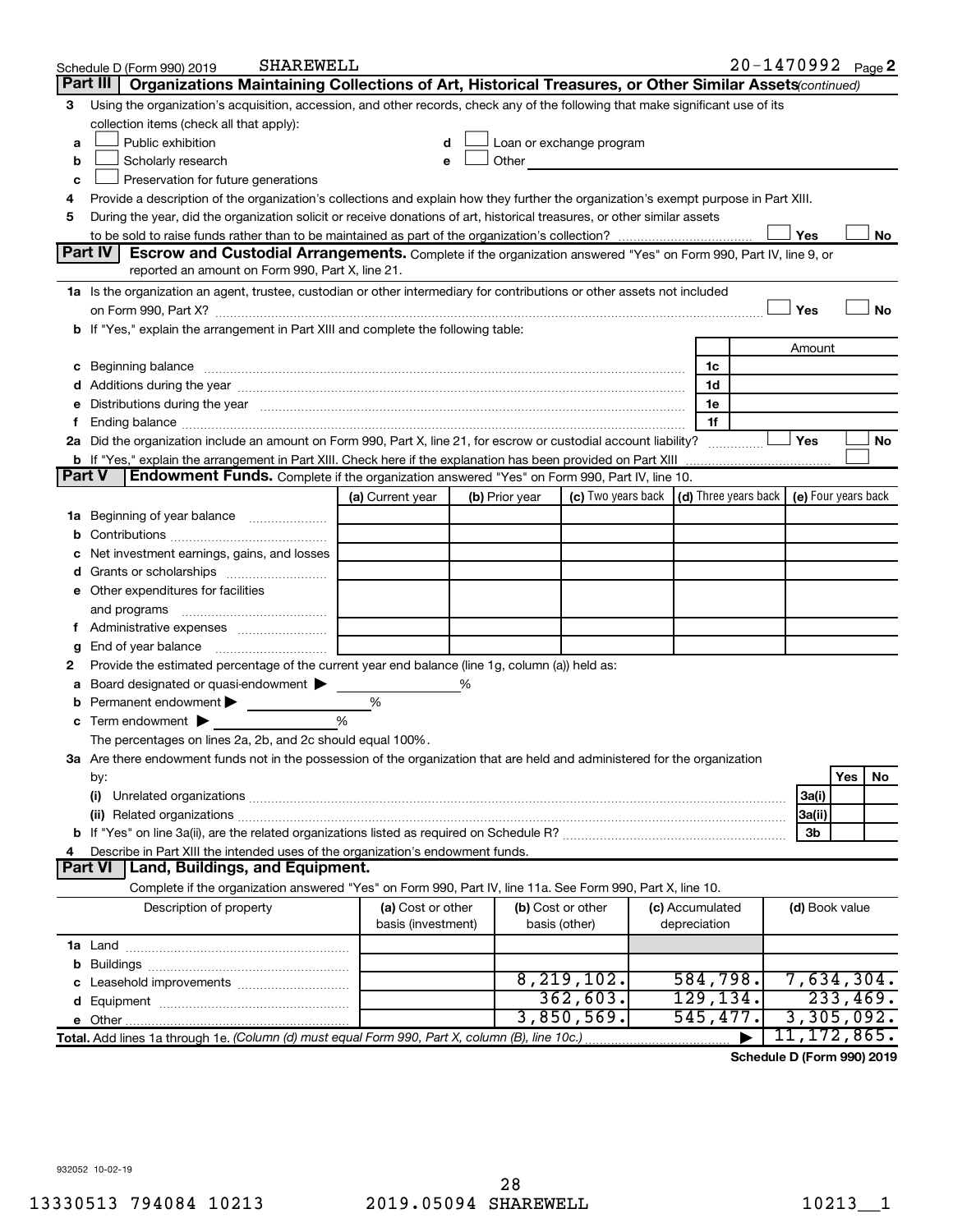**Part VII Investments - Other Securities.**

|             | Complete if the organization answered "Yes" on Form 990, Part IV, line 11b. See Form 990, Part X, line 12.        |                 |                                                           |                     |
|-------------|-------------------------------------------------------------------------------------------------------------------|-----------------|-----------------------------------------------------------|---------------------|
|             | (a) Description of security or category (including name of security)                                              | (b) Book value  | (c) Method of valuation: Cost or end-of-year market value |                     |
|             | (1) Financial derivatives                                                                                         |                 |                                                           |                     |
|             |                                                                                                                   |                 |                                                           |                     |
| $(3)$ Other |                                                                                                                   |                 |                                                           |                     |
| (A)         |                                                                                                                   |                 |                                                           |                     |
| (B)         |                                                                                                                   |                 |                                                           |                     |
| (C)         |                                                                                                                   |                 |                                                           |                     |
| (D)         |                                                                                                                   |                 |                                                           |                     |
| (E)         |                                                                                                                   |                 |                                                           |                     |
| (F)         |                                                                                                                   |                 |                                                           |                     |
|             |                                                                                                                   |                 |                                                           |                     |
| (G)         |                                                                                                                   |                 |                                                           |                     |
| (H)         |                                                                                                                   |                 |                                                           |                     |
|             | Total. (Col. (b) must equal Form 990, Part X, col. (B) line 12.)                                                  |                 |                                                           |                     |
|             | Part VIII Investments - Program Related.                                                                          |                 |                                                           |                     |
|             | Complete if the organization answered "Yes" on Form 990, Part IV, line 11c. See Form 990, Part X, line 13.        |                 |                                                           |                     |
|             | (a) Description of investment                                                                                     | (b) Book value  | (c) Method of valuation: Cost or end-of-year market value |                     |
| (1)         |                                                                                                                   |                 |                                                           |                     |
| (2)         |                                                                                                                   |                 |                                                           |                     |
| (3)         |                                                                                                                   |                 |                                                           |                     |
| (4)         |                                                                                                                   |                 |                                                           |                     |
| (5)         |                                                                                                                   |                 |                                                           |                     |
| (6)         |                                                                                                                   |                 |                                                           |                     |
| (7)         |                                                                                                                   |                 |                                                           |                     |
| (8)         |                                                                                                                   |                 |                                                           |                     |
| (9)         |                                                                                                                   |                 |                                                           |                     |
|             | Total. (Col. (b) must equal Form 990, Part X, col. (B) line 13.)                                                  |                 |                                                           |                     |
| Part IX     | <b>Other Assets.</b>                                                                                              |                 |                                                           |                     |
|             | Complete if the organization answered "Yes" on Form 990, Part IV, line 11d. See Form 990, Part X, line 15.        |                 |                                                           |                     |
|             |                                                                                                                   | (a) Description |                                                           | (b) Book value      |
|             |                                                                                                                   |                 |                                                           |                     |
| (1)         |                                                                                                                   |                 |                                                           |                     |
| (2)         |                                                                                                                   |                 |                                                           |                     |
| (3)         |                                                                                                                   |                 |                                                           |                     |
| (4)         |                                                                                                                   |                 |                                                           |                     |
| (5)         |                                                                                                                   |                 |                                                           |                     |
| (6)         |                                                                                                                   |                 |                                                           |                     |
| (7)         |                                                                                                                   |                 |                                                           |                     |
| (8)         |                                                                                                                   |                 |                                                           |                     |
| (9)         |                                                                                                                   |                 |                                                           |                     |
|             | Total. (Column (b) must equal Form 990, Part X, col. (B) line 15.)                                                |                 |                                                           |                     |
| Part X      | <b>Other Liabilities.</b>                                                                                         |                 |                                                           |                     |
|             |                                                                                                                   |                 |                                                           |                     |
|             |                                                                                                                   |                 |                                                           |                     |
|             | Complete if the organization answered "Yes" on Form 990, Part IV, line 11e or 11f. See Form 990, Part X, line 25. |                 |                                                           |                     |
| 1.          | (a) Description of liability                                                                                      |                 |                                                           | (b) Book value      |
| (1)         | Federal income taxes                                                                                              |                 |                                                           |                     |
| (2)         | LINE OF CREDIT                                                                                                    |                 |                                                           |                     |
| (3)         | <b>DEFERRED RENT</b>                                                                                              |                 |                                                           |                     |
| (4)         |                                                                                                                   |                 |                                                           |                     |
| (5)         |                                                                                                                   |                 |                                                           |                     |
| (6)         |                                                                                                                   |                 |                                                           |                     |
| (7)         |                                                                                                                   |                 |                                                           |                     |
|             |                                                                                                                   |                 |                                                           | 75,000.<br>838,868. |
| (8)<br>(9)  |                                                                                                                   |                 |                                                           |                     |

**2.** Liability for uncertain tax positions. In Part XIII, provide the text of the footnote to the organization's financial statements that reports the organization's liability for uncertain tax positions under FASB ASC 740. Check here if the text of the footnote has been provided in Part XIII…  $\boxed{\mathrm{X}}$ 

**Schedule D (Form 990) 2019**

932053 10-02-19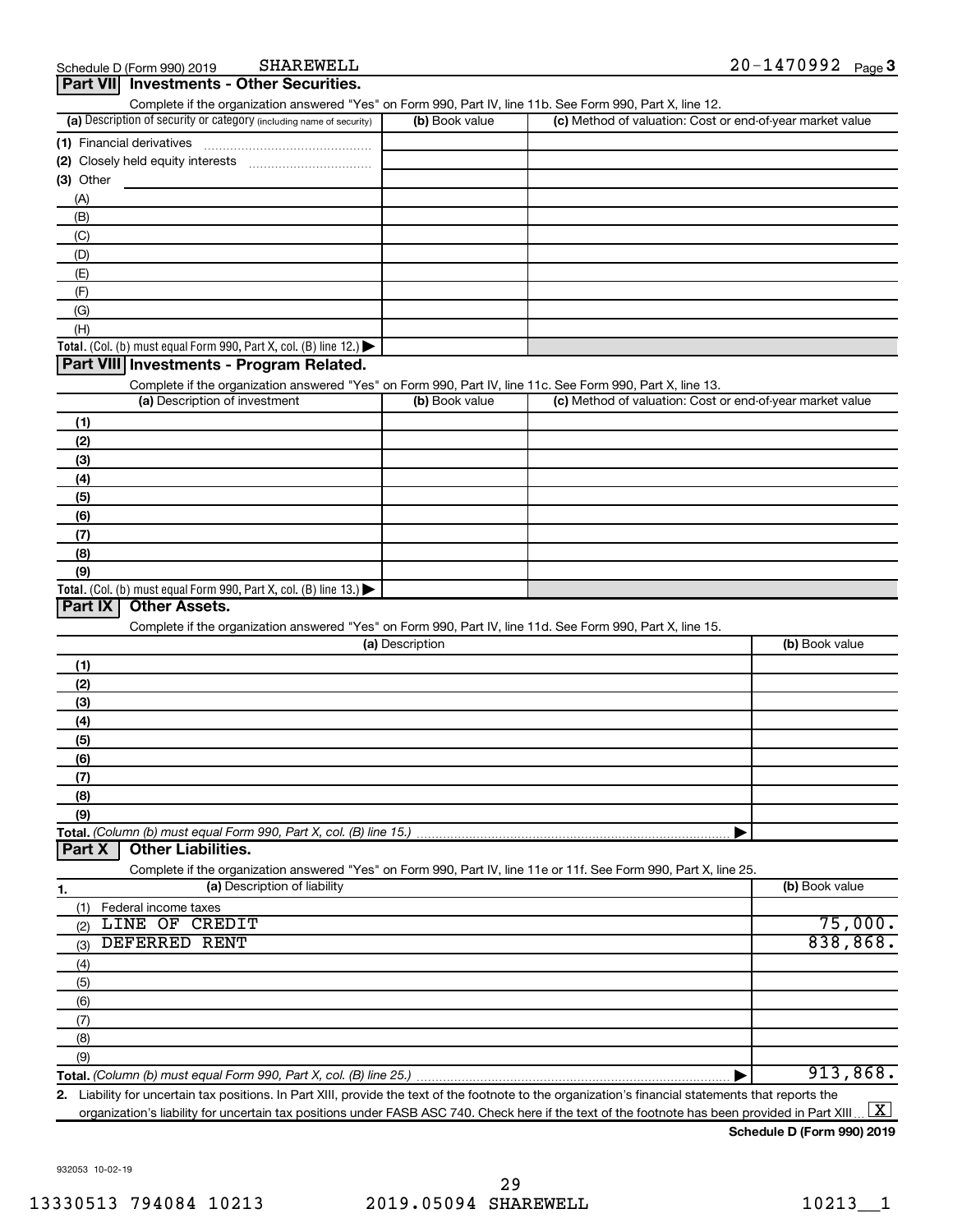|    | <b>SHAREWELL</b><br>Schedule D (Form 990) 2019                                                                                                                       |                |             |                | 20-1470992 Page 4 |
|----|----------------------------------------------------------------------------------------------------------------------------------------------------------------------|----------------|-------------|----------------|-------------------|
|    | Reconciliation of Revenue per Audited Financial Statements With Revenue per Return.<br><b>Part XI</b>                                                                |                |             |                |                   |
|    | Complete if the organization answered "Yes" on Form 990, Part IV, line 12a.                                                                                          |                |             |                |                   |
| 1  | Total revenue, gains, and other support per audited financial statements [11] [11] Total revenue, [21] Total revenue of the support per audited financial statements |                |             |                | 4,734,591.        |
| 2  | Amounts included on line 1 but not on Form 990, Part VIII, line 12:                                                                                                  |                |             |                |                   |
| a  | Net unrealized gains (losses) on investments [111] [12] matter and all the unrealized gains (losses) on investments                                                  | 2a             | $-8,330.$   |                |                   |
| b  |                                                                                                                                                                      | 2 <sub>b</sub> | 355, 347.   |                |                   |
| c  |                                                                                                                                                                      | 2c             |             |                |                   |
| d  | Other (Describe in Part XIII.) <b>Construction Contract Construction</b> Chemistry Chemistry Chemistry Chemistry Chemistry                                           | 2d             | $-600,000.$ |                |                   |
|    | e Add lines 2a through 2d                                                                                                                                            |                |             | 2e             | $-252,983.$       |
| 3  |                                                                                                                                                                      |                |             | 3              | 4,987,574.        |
| 4  | Amounts included on Form 990, Part VIII, line 12, but not on line 1:                                                                                                 |                |             |                |                   |
| a  |                                                                                                                                                                      |                | 5,023.      |                |                   |
|    |                                                                                                                                                                      | 4 <sub>h</sub> |             |                |                   |
| C. | Add lines 4a and 4b                                                                                                                                                  |                |             | 4c             | 5,023.            |
| 5  |                                                                                                                                                                      |                |             | 5              | 4,992,597.        |
|    |                                                                                                                                                                      |                |             |                |                   |
|    | Part XII   Reconciliation of Expenses per Audited Financial Statements With Expenses per Return.                                                                     |                |             |                |                   |
|    | Complete if the organization answered "Yes" on Form 990, Part IV, line 12a.                                                                                          |                |             |                |                   |
| 1  |                                                                                                                                                                      |                |             | $\blacksquare$ | 6, 276, 815.      |
| 2  | Amounts included on line 1 but not on Form 990, Part IX, line 25:                                                                                                    |                |             |                |                   |
| a  |                                                                                                                                                                      | 2a             | 355, 347.   |                |                   |
| b  | Prior year adjustments material contracts and a state of the material contracts and prior year adjustments                                                           | 2 <sub>b</sub> |             |                |                   |
|    |                                                                                                                                                                      | 2 <sub>c</sub> |             |                |                   |
|    |                                                                                                                                                                      | 2d             |             |                |                   |
|    |                                                                                                                                                                      |                |             | 2e             | 355, 347.         |
| 3  |                                                                                                                                                                      |                |             | 3              | 5,921,468.        |
| 4  | Amounts included on Form 990, Part IX, line 25, but not on line 1:                                                                                                   |                |             |                |                   |
| a  |                                                                                                                                                                      |                | 5,023.      |                |                   |
|    |                                                                                                                                                                      | 4 <sub>b</sub> | 600,000.    |                |                   |
|    | c Add lines 4a and 4b                                                                                                                                                |                |             | 4c             | 605,023.          |
|    | Part XIII Supplemental Information.                                                                                                                                  |                |             | 5              | 6,526,491.        |

Provide the descriptions required for Part II, lines 3, 5, and 9; Part III, lines 1a and 4; Part IV, lines 1b and 2b; Part V, line 4; Part X, line 2; Part XI, lines 2d and 4b; and Part XII, lines 2d and 4b. Also complete this part to provide any additional information.

#### PART X, LINE 2:

| THE ORGANIZATION RECOGNIZES THE FINANCIAL STATEMENT BENEFIT OF TAX         |
|----------------------------------------------------------------------------|
| POSITIONS, SUCH AS THE FILING STATUS OF TAX-EXEMPT, ONLY AFTER DETERMINING |
| THAT THE RELEVANT TAX AUTHORITY WOULD MORE LIKELY THAN NOT SUSTAIN THE     |
| POSITION FOLLOWING AN AUDIT. THE ORGANIZATION IS SUBJECT TO POTENTIAL      |
| INCOME TAX AUDITS ON OPEN TAX YEARS BY ANY TAXING JURISDICTION IN WHICH IT |
| OPERATES. THE STATUTE OF LIMITATIONS FOR FEDERAL AND CALIFORNIA STATE      |
| PURPOSES IS GENERALLY THREE AND FOUR YEARS, RESPECTIVELY.                  |
|                                                                            |

#### PART XI, LINE 2D - OTHER ADJUSTMENTS:

LOSS ON CONTRIBUTION RECEIVABLE  $-600,000$ .

932054 10-02-19

**Schedule D (Form 990) 2019**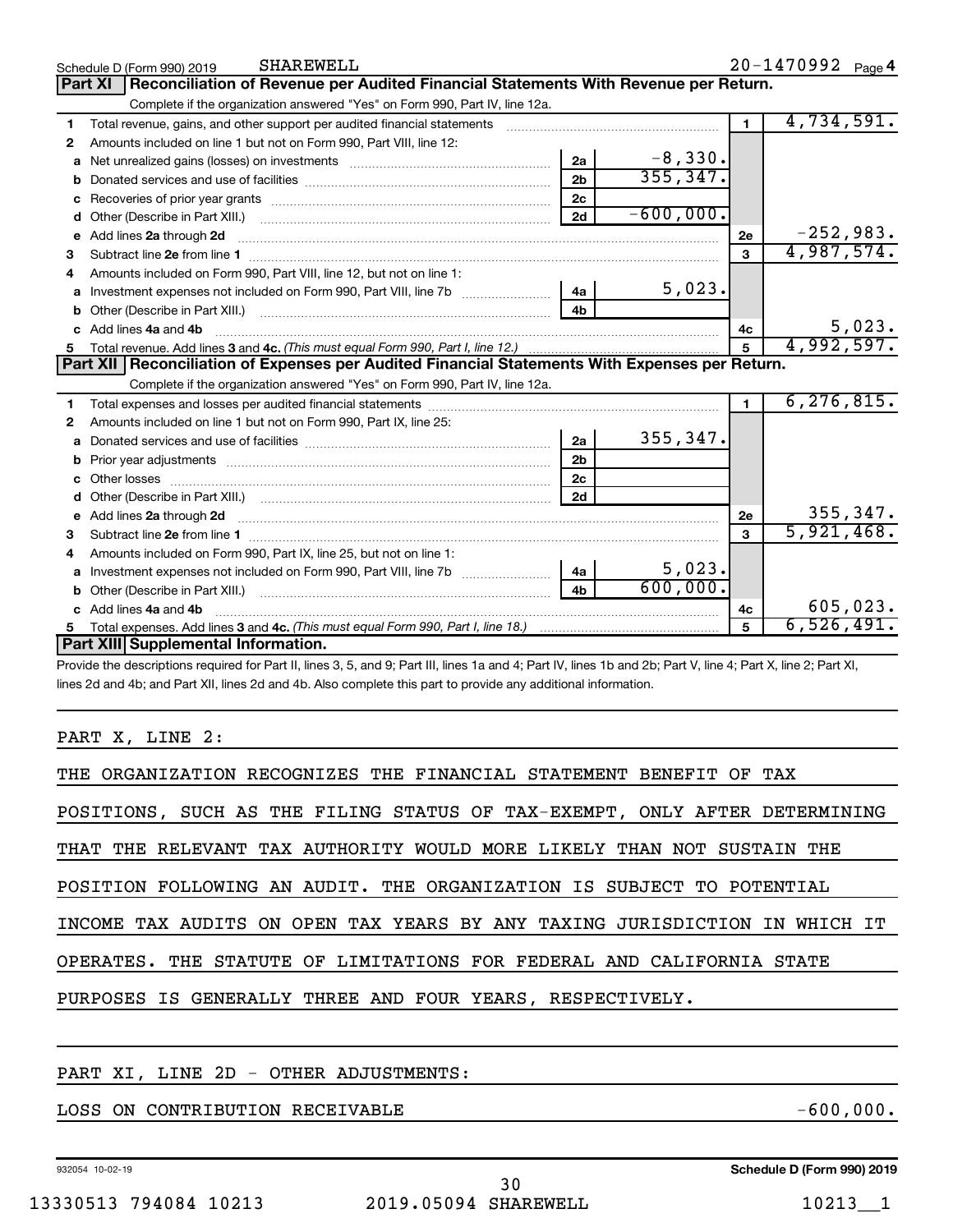| PART XII, LINE 4B - OTHER ADJUSTMENTS: |          |
|----------------------------------------|----------|
| LOSS ON CONTRIBUTION RECEIVABLE        | 600,000. |
|                                        |          |
|                                        |          |
|                                        |          |
|                                        |          |
|                                        |          |
|                                        |          |
|                                        |          |
|                                        |          |
|                                        |          |
|                                        |          |
|                                        |          |
|                                        |          |
|                                        |          |
|                                        |          |
|                                        |          |
|                                        |          |
|                                        |          |
|                                        |          |
|                                        |          |
|                                        |          |
|                                        |          |
|                                        |          |
|                                        |          |
|                                        |          |
|                                        |          |
|                                        |          |
|                                        |          |

**SHAREWELL** 20-1470992 <sub>Page 5</sub>

**Schedule D (Form 990) 2019**

932055 10-02-19

*(continued)* **Part XIII Supplemental Information**  Schedule D (Form 990) 2019 SHAREWELL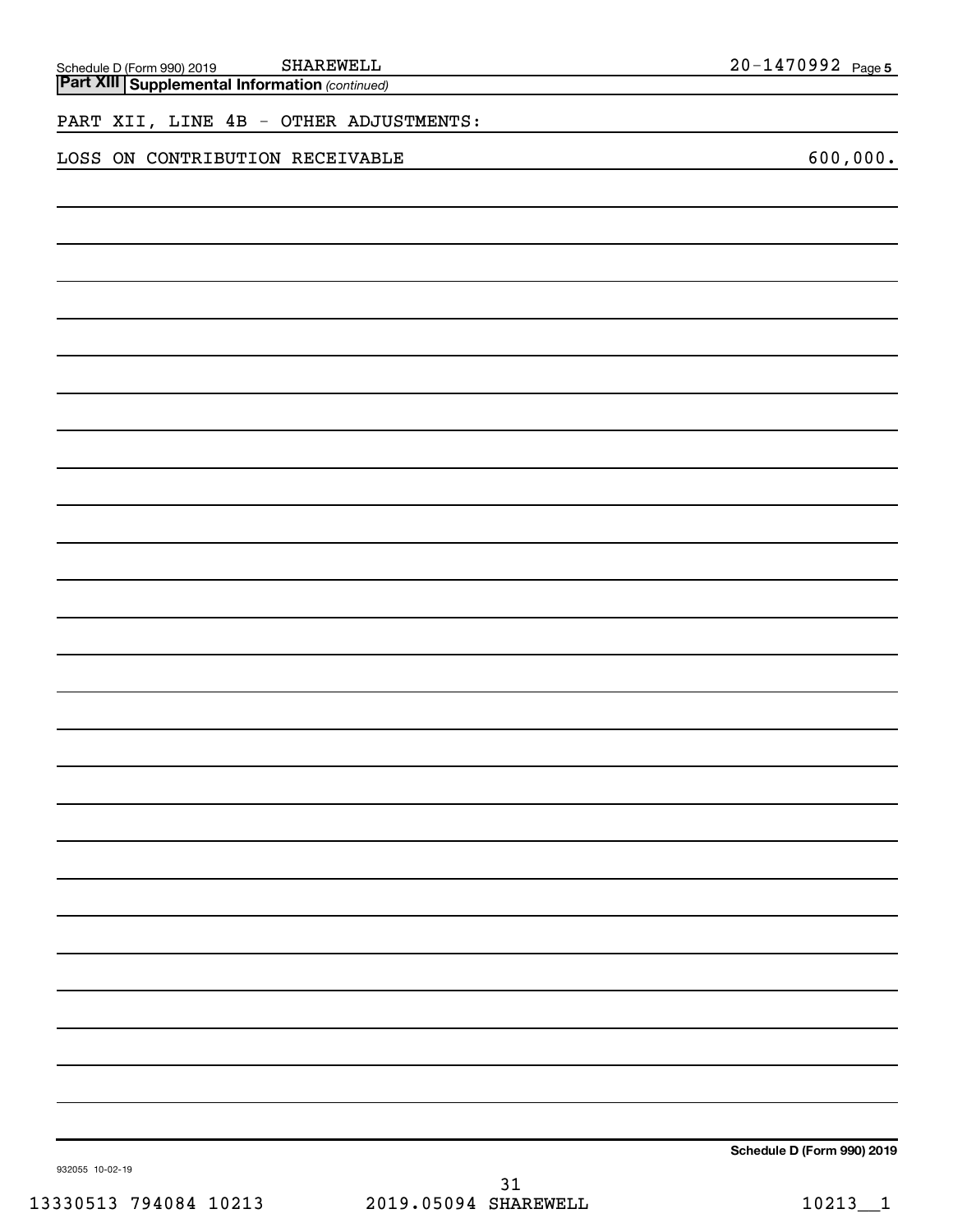| <b>SCHEDULE G</b>                                                                                                                                                                            |                                                                                                                                                                     | <b>Supplemental Information Regarding Fundraising or Gaming Activities</b>                                                                                                                                                                                                                                                                                                                                                                                                                                                                                                                |                                                          |                |                                                       |  |                                                                            | OMB No. 1545-0047                                       |  |
|----------------------------------------------------------------------------------------------------------------------------------------------------------------------------------------------|---------------------------------------------------------------------------------------------------------------------------------------------------------------------|-------------------------------------------------------------------------------------------------------------------------------------------------------------------------------------------------------------------------------------------------------------------------------------------------------------------------------------------------------------------------------------------------------------------------------------------------------------------------------------------------------------------------------------------------------------------------------------------|----------------------------------------------------------|----------------|-------------------------------------------------------|--|----------------------------------------------------------------------------|---------------------------------------------------------|--|
| (Form 990 or 990-EZ)                                                                                                                                                                         | Complete if the organization answered "Yes" on Form 990, Part IV, line 17, 18, or 19, or if the<br>organization entered more than \$15,000 on Form 990-EZ, line 6a. |                                                                                                                                                                                                                                                                                                                                                                                                                                                                                                                                                                                           |                                                          |                |                                                       |  |                                                                            |                                                         |  |
| Department of the Treasury                                                                                                                                                                   | Attach to Form 990 or Form 990-EZ.                                                                                                                                  |                                                                                                                                                                                                                                                                                                                                                                                                                                                                                                                                                                                           |                                                          |                |                                                       |  |                                                                            | <b>Open to Public</b>                                   |  |
| Internal Revenue Service                                                                                                                                                                     |                                                                                                                                                                     | ► Go to www.irs.gov/Form990 for instructions and the latest information.                                                                                                                                                                                                                                                                                                                                                                                                                                                                                                                  |                                                          |                |                                                       |  |                                                                            | Inspection                                              |  |
| Name of the organization                                                                                                                                                                     | <b>SHAREWELL</b>                                                                                                                                                    |                                                                                                                                                                                                                                                                                                                                                                                                                                                                                                                                                                                           |                                                          |                |                                                       |  | 20-1470992                                                                 | <b>Employer identification number</b>                   |  |
| Part I                                                                                                                                                                                       | required to complete this part.                                                                                                                                     | Fundraising Activities. Complete if the organization answered "Yes" on Form 990, Part IV, line 17. Form 990-EZ filers are not                                                                                                                                                                                                                                                                                                                                                                                                                                                             |                                                          |                |                                                       |  |                                                                            |                                                         |  |
| $ \mathbf{X} $ Mail solicitations<br>$\mathbf{a}$<br>b<br>Phone solicitations<br>C<br>$\boxed{\textbf{X}}$ In-person solicitations<br>d<br>compensated at least \$5,000 by the organization. | $\boxed{\text{X}}$ Internet and email solicitations                                                                                                                 | 1 Indicate whether the organization raised funds through any of the following activities. Check all that apply.<br>$f[X]$ Solicitation of government grants<br>$g\mid X$ Special fundraising events<br>2 a Did the organization have a written or oral agreement with any individual (including officers, directors, trustees, or<br>key employees listed in Form 990, Part VII) or entity in connection with professional fundraising services?<br>b If "Yes," list the 10 highest paid individuals or entities (fundraisers) pursuant to agreements under which the fundraiser is to be |                                                          |                | $e$ $\boxed{X}$ Solicitation of non-government grants |  | $X$ Yes                                                                    | <b>No</b>                                               |  |
| (i) Name and address of individual<br>or entity (fundraiser)                                                                                                                                 |                                                                                                                                                                     | (ii) Activity                                                                                                                                                                                                                                                                                                                                                                                                                                                                                                                                                                             | (iii) Did<br>fundraiser<br>have custody<br>or control of | contributions? | (iv) Gross receipts<br>from activity                  |  | (v) Amount paid<br>to (or retained by)<br>fundraiser<br>listed in col. (i) | (vi) Amount paid<br>to (or retained by)<br>organization |  |
| FIREFLY INC. - 2205 MORENO                                                                                                                                                                   |                                                                                                                                                                     |                                                                                                                                                                                                                                                                                                                                                                                                                                                                                                                                                                                           | Yes                                                      | No             |                                                       |  |                                                                            |                                                         |  |
| DR., LOS ANGELES, CA 90039                                                                                                                                                                   |                                                                                                                                                                     | FUNDRAISING SERVICE S                                                                                                                                                                                                                                                                                                                                                                                                                                                                                                                                                                     |                                                          | x              | 0                                                     |  | 19,567.                                                                    | $-19,567.$                                              |  |
|                                                                                                                                                                                              |                                                                                                                                                                     |                                                                                                                                                                                                                                                                                                                                                                                                                                                                                                                                                                                           |                                                          |                |                                                       |  |                                                                            |                                                         |  |
|                                                                                                                                                                                              |                                                                                                                                                                     |                                                                                                                                                                                                                                                                                                                                                                                                                                                                                                                                                                                           |                                                          |                |                                                       |  |                                                                            |                                                         |  |
|                                                                                                                                                                                              |                                                                                                                                                                     |                                                                                                                                                                                                                                                                                                                                                                                                                                                                                                                                                                                           |                                                          |                |                                                       |  |                                                                            |                                                         |  |
|                                                                                                                                                                                              |                                                                                                                                                                     |                                                                                                                                                                                                                                                                                                                                                                                                                                                                                                                                                                                           |                                                          |                |                                                       |  |                                                                            |                                                         |  |
|                                                                                                                                                                                              |                                                                                                                                                                     |                                                                                                                                                                                                                                                                                                                                                                                                                                                                                                                                                                                           |                                                          |                |                                                       |  |                                                                            |                                                         |  |
|                                                                                                                                                                                              |                                                                                                                                                                     |                                                                                                                                                                                                                                                                                                                                                                                                                                                                                                                                                                                           |                                                          |                |                                                       |  |                                                                            |                                                         |  |
|                                                                                                                                                                                              |                                                                                                                                                                     |                                                                                                                                                                                                                                                                                                                                                                                                                                                                                                                                                                                           |                                                          |                |                                                       |  |                                                                            |                                                         |  |
|                                                                                                                                                                                              |                                                                                                                                                                     |                                                                                                                                                                                                                                                                                                                                                                                                                                                                                                                                                                                           |                                                          |                |                                                       |  |                                                                            |                                                         |  |
|                                                                                                                                                                                              |                                                                                                                                                                     |                                                                                                                                                                                                                                                                                                                                                                                                                                                                                                                                                                                           |                                                          |                |                                                       |  |                                                                            |                                                         |  |
|                                                                                                                                                                                              |                                                                                                                                                                     |                                                                                                                                                                                                                                                                                                                                                                                                                                                                                                                                                                                           |                                                          |                |                                                       |  |                                                                            |                                                         |  |
|                                                                                                                                                                                              |                                                                                                                                                                     |                                                                                                                                                                                                                                                                                                                                                                                                                                                                                                                                                                                           |                                                          |                |                                                       |  |                                                                            |                                                         |  |
|                                                                                                                                                                                              |                                                                                                                                                                     |                                                                                                                                                                                                                                                                                                                                                                                                                                                                                                                                                                                           |                                                          |                |                                                       |  |                                                                            |                                                         |  |
|                                                                                                                                                                                              |                                                                                                                                                                     |                                                                                                                                                                                                                                                                                                                                                                                                                                                                                                                                                                                           |                                                          |                |                                                       |  |                                                                            |                                                         |  |
| Total                                                                                                                                                                                        |                                                                                                                                                                     |                                                                                                                                                                                                                                                                                                                                                                                                                                                                                                                                                                                           |                                                          |                |                                                       |  | 19,567                                                                     | $-19,567.$                                              |  |
|                                                                                                                                                                                              |                                                                                                                                                                     | 3 List all states in which the organization is registered or licensed to solicit contributions or has been notified it is exempt from registration                                                                                                                                                                                                                                                                                                                                                                                                                                        |                                                          |                |                                                       |  |                                                                            |                                                         |  |
| or licensing.<br>CA                                                                                                                                                                          |                                                                                                                                                                     |                                                                                                                                                                                                                                                                                                                                                                                                                                                                                                                                                                                           |                                                          |                |                                                       |  |                                                                            |                                                         |  |
|                                                                                                                                                                                              |                                                                                                                                                                     |                                                                                                                                                                                                                                                                                                                                                                                                                                                                                                                                                                                           |                                                          |                |                                                       |  |                                                                            |                                                         |  |
|                                                                                                                                                                                              |                                                                                                                                                                     |                                                                                                                                                                                                                                                                                                                                                                                                                                                                                                                                                                                           |                                                          |                |                                                       |  |                                                                            |                                                         |  |
|                                                                                                                                                                                              |                                                                                                                                                                     |                                                                                                                                                                                                                                                                                                                                                                                                                                                                                                                                                                                           |                                                          |                |                                                       |  |                                                                            |                                                         |  |
|                                                                                                                                                                                              |                                                                                                                                                                     |                                                                                                                                                                                                                                                                                                                                                                                                                                                                                                                                                                                           |                                                          |                |                                                       |  |                                                                            |                                                         |  |
|                                                                                                                                                                                              |                                                                                                                                                                     |                                                                                                                                                                                                                                                                                                                                                                                                                                                                                                                                                                                           |                                                          |                |                                                       |  |                                                                            |                                                         |  |
|                                                                                                                                                                                              |                                                                                                                                                                     |                                                                                                                                                                                                                                                                                                                                                                                                                                                                                                                                                                                           |                                                          |                |                                                       |  |                                                                            |                                                         |  |
|                                                                                                                                                                                              |                                                                                                                                                                     |                                                                                                                                                                                                                                                                                                                                                                                                                                                                                                                                                                                           |                                                          |                |                                                       |  |                                                                            |                                                         |  |
|                                                                                                                                                                                              |                                                                                                                                                                     |                                                                                                                                                                                                                                                                                                                                                                                                                                                                                                                                                                                           |                                                          |                |                                                       |  |                                                                            |                                                         |  |

**For Paperwork Reduction Act Notice, see the Instructions for Form 990 or 990-EZ. Schedule G (Form 990 or 990-EZ) 2019** LHA

932081 09-11-19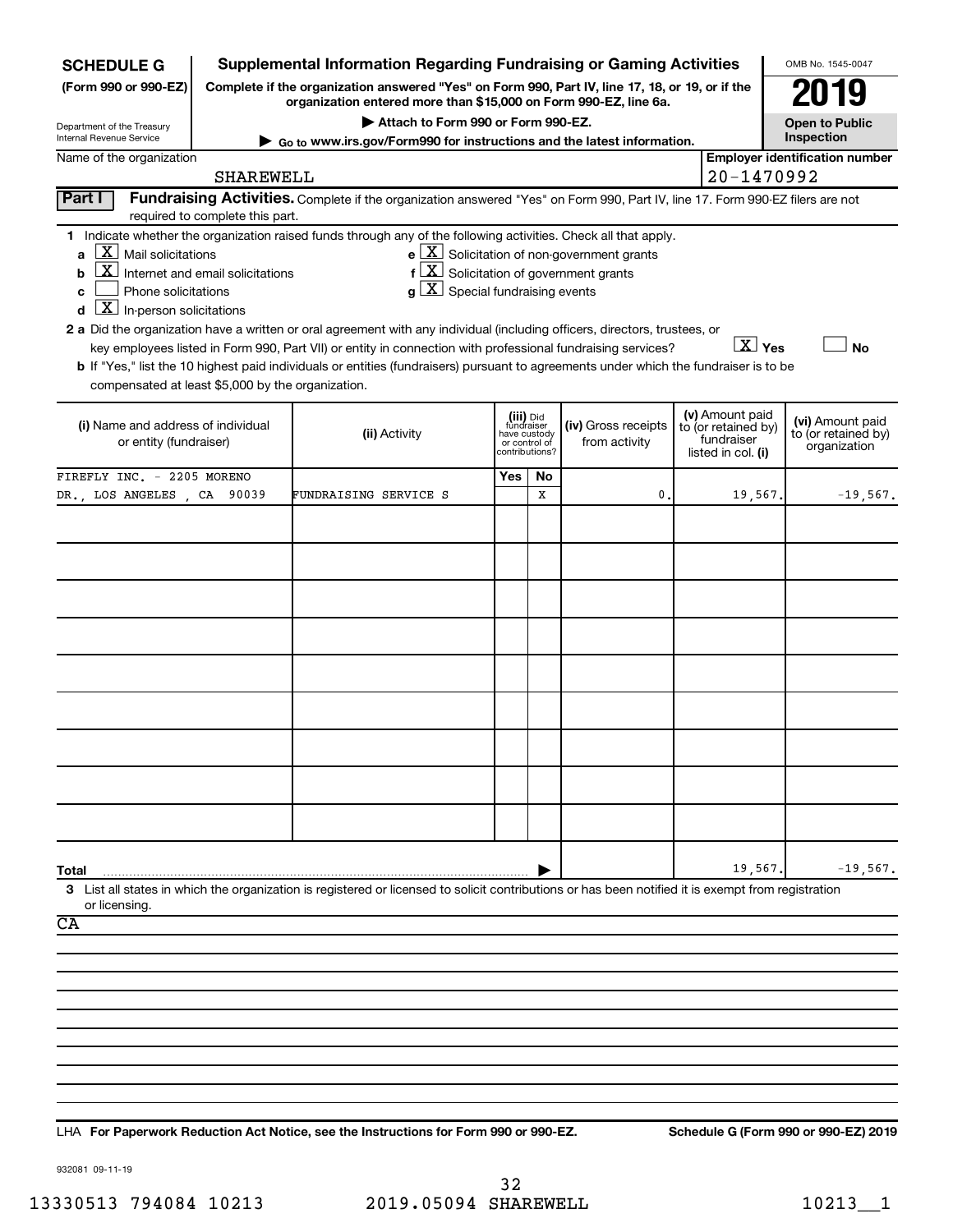### Schedule G (Form 990 or 990-EZ) 2019 SHAREWELL

#### **2** SHAREWELL 20-1470992

Part II | Fundraising Events. Complete if the organization answered "Yes" on Form 990, Part IV, line 18, or reported more than \$15,000

|                 |          | 932082 09-11-19                                                                                                                               |                                         |                                                  |                  | Schedule G (Form 990 or 990-EZ) 2019                |
|-----------------|----------|-----------------------------------------------------------------------------------------------------------------------------------------------|-----------------------------------------|--------------------------------------------------|------------------|-----------------------------------------------------|
|                 |          |                                                                                                                                               |                                         |                                                  |                  | Yes<br>No                                           |
| 9               |          | Enter the state(s) in which the organization conducts gaming activities:                                                                      |                                         |                                                  |                  | Yes<br><b>No</b>                                    |
|                 | 8        |                                                                                                                                               |                                         |                                                  |                  |                                                     |
|                 | 7        | Direct expense summary. Add lines 2 through 5 in column (d)                                                                                   |                                         |                                                  |                  |                                                     |
|                 | 6.       | Volunteer labor                                                                                                                               | %<br>Yes<br>No                          | Yes<br>%<br>No                                   | Yes<br>%<br>No   |                                                     |
|                 |          |                                                                                                                                               |                                         |                                                  |                  |                                                     |
|                 | 4        |                                                                                                                                               |                                         |                                                  |                  |                                                     |
| Direct Expenses | 3        |                                                                                                                                               |                                         |                                                  |                  |                                                     |
|                 |          |                                                                                                                                               |                                         |                                                  |                  |                                                     |
| Revenue         |          |                                                                                                                                               |                                         |                                                  |                  |                                                     |
|                 |          |                                                                                                                                               | (a) Bingo                               | (b) Pull tabs/instant<br>bingo/progressive bingo | (c) Other gaming | (d) Total gaming (add<br>col. (a) through col. (c)) |
|                 | Part III | Gaming. Complete if the organization answered "Yes" on Form 990, Part IV, line 19, or reported more than<br>\$15,000 on Form 990-EZ, line 6a. |                                         |                                                  |                  |                                                     |
|                 | 10<br>11 | Direct expense summary. Add lines 4 through 9 in column (d)<br>Net income summary. Subtract line 10 from line 3, column (d)                   |                                         |                                                  |                  | 0.                                                  |
|                 | 8<br>9   |                                                                                                                                               | 49,887.                                 |                                                  |                  | 49,887.<br>118,383.                                 |
| Direct Expenses | 7        |                                                                                                                                               | 42,764.                                 |                                                  |                  | 42,764.                                             |
|                 | 6        |                                                                                                                                               | 25,732.                                 |                                                  |                  | 25,732.                                             |
|                 | 5        |                                                                                                                                               |                                         |                                                  |                  |                                                     |
|                 | 4        |                                                                                                                                               |                                         |                                                  |                  |                                                     |
|                 | 3        | Gross income (line 1 minus line 2)                                                                                                            | 106,347.                                |                                                  | 12,036.          | 118,383.                                            |
|                 |          |                                                                                                                                               | 626,703.                                |                                                  |                  | 626,703.                                            |
| Revenue         | 1.       |                                                                                                                                               | 733,050.                                |                                                  | 12,036.          | 745,086.                                            |
|                 |          |                                                                                                                                               | (event type)                            | (event type)                                     | (total number)   | col. (c)                                            |
|                 |          |                                                                                                                                               | <b>DISCOVERY</b><br><b>AWARD DINNER</b> |                                                  | 2                | (add col. (a) through                               |
|                 |          | of fundraising event contributions and gross income on Form 990-EZ, lines 1 and 6b. List events with gross receipts greater than \$5,000.     | (a) Event $#1$                          | (b) Event #2                                     | (c) Other events | (d) Total events                                    |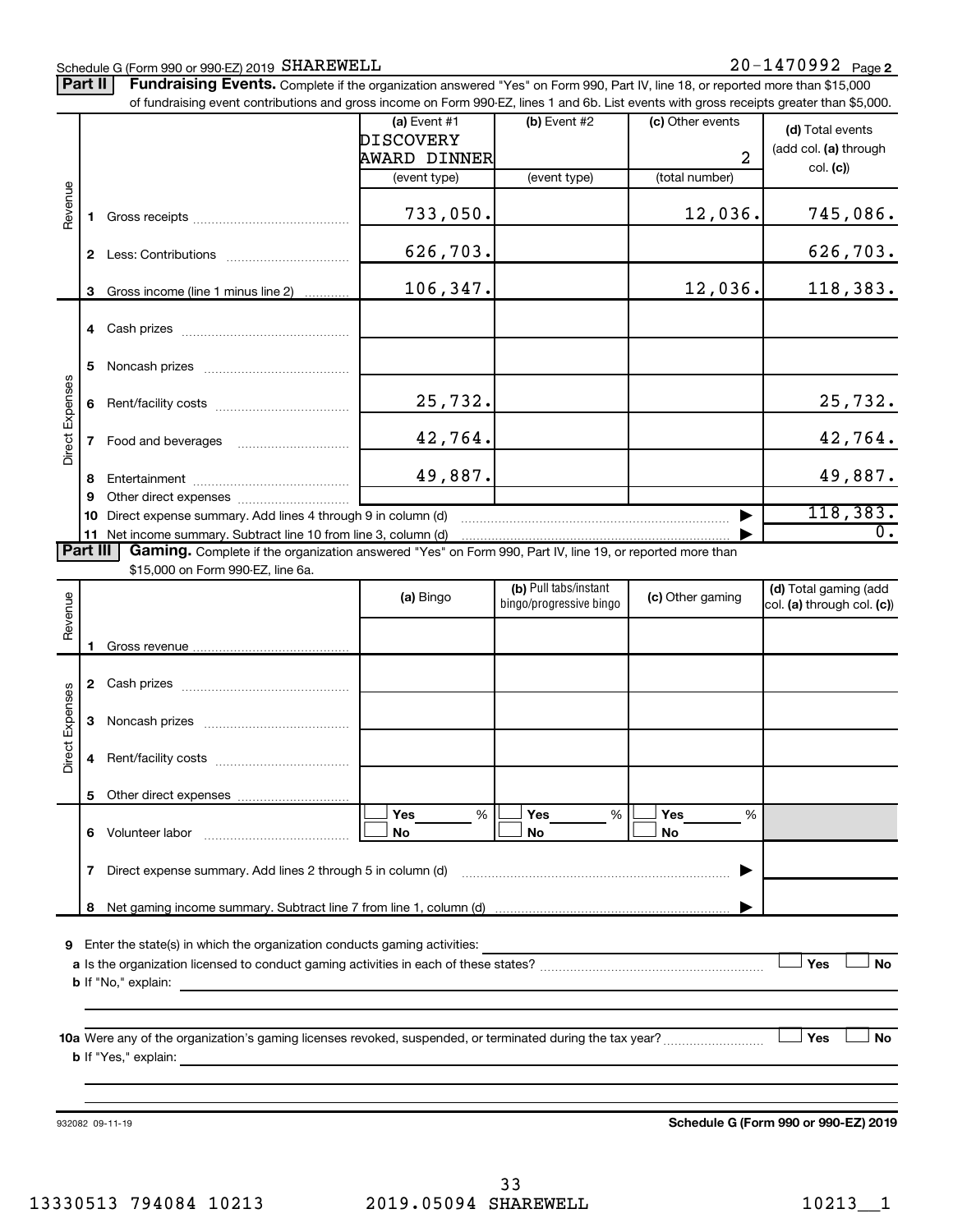| Schedule G (Form 990 or 990-EZ) 2019 SHAREWELL                                                                                                                                                                                                               | 20-1470992      |     | Page 3               |
|--------------------------------------------------------------------------------------------------------------------------------------------------------------------------------------------------------------------------------------------------------------|-----------------|-----|----------------------|
|                                                                                                                                                                                                                                                              |                 | Yes | No                   |
| 12 Is the organization a grantor, beneficiary or trustee of a trust, or a member of a partnership or other entity formed                                                                                                                                     |                 | Yes | <b>No</b>            |
| 13 Indicate the percentage of gaming activity conducted in:                                                                                                                                                                                                  |                 |     |                      |
|                                                                                                                                                                                                                                                              | 13a             |     | %                    |
|                                                                                                                                                                                                                                                              | 13 <sub>b</sub> |     | %                    |
| 14 Enter the name and address of the person who prepares the organization's gaming/special events books and records:                                                                                                                                         |                 |     |                      |
| Name $\blacktriangleright$ $\blacksquare$                                                                                                                                                                                                                    |                 |     |                      |
|                                                                                                                                                                                                                                                              |                 |     |                      |
| 15a Does the organization have a contract with a third party from whom the organization receives gaming revenue?                                                                                                                                             |                 | Yes | <b>No</b>            |
| of gaming revenue retained by the third party $\triangleright$ \$                                                                                                                                                                                            |                 |     |                      |
| c If "Yes," enter name and address of the third party:                                                                                                                                                                                                       |                 |     |                      |
| Name $\blacktriangleright$                                                                                                                                                                                                                                   |                 |     |                      |
|                                                                                                                                                                                                                                                              |                 |     |                      |
| <b>16</b> Gaming manager information:                                                                                                                                                                                                                        |                 |     |                      |
| Name $\blacktriangleright$                                                                                                                                                                                                                                   |                 |     |                      |
| Gaming manager compensation > \$                                                                                                                                                                                                                             |                 |     |                      |
|                                                                                                                                                                                                                                                              |                 |     |                      |
|                                                                                                                                                                                                                                                              |                 |     |                      |
| Director/officer<br>$\perp$ Employee<br>Independent contractor                                                                                                                                                                                               |                 |     |                      |
| <b>17</b> Mandatory distributions:                                                                                                                                                                                                                           |                 |     |                      |
| a Is the organization required under state law to make charitable distributions from the gaming proceeds to                                                                                                                                                  |                 |     | $\Box$ Yes $\Box$ No |
| <b>b</b> Enter the amount of distributions required under state law to be distributed to other exempt organizations or spent in the                                                                                                                          |                 |     |                      |
| organization's own exempt activities during the tax year $\triangleright$ \$                                                                                                                                                                                 |                 |     |                      |
| <b>Part IV</b><br>Supplemental Information. Provide the explanations required by Part I, line 2b, columns (iii) and (v); and Part III, lines 9, 9b, 10b,<br>15b, 15c, 16, and 17b, as applicable. Also provide any additional information. See instructions. |                 |     |                      |
|                                                                                                                                                                                                                                                              |                 |     |                      |
|                                                                                                                                                                                                                                                              |                 |     |                      |
|                                                                                                                                                                                                                                                              |                 |     |                      |
|                                                                                                                                                                                                                                                              |                 |     |                      |
|                                                                                                                                                                                                                                                              |                 |     |                      |
|                                                                                                                                                                                                                                                              |                 |     |                      |
|                                                                                                                                                                                                                                                              |                 |     |                      |
|                                                                                                                                                                                                                                                              |                 |     |                      |
|                                                                                                                                                                                                                                                              |                 |     |                      |
| Schedule G (Form 990 or 990-F7) 2019<br>032083 00-11-10                                                                                                                                                                                                      |                 |     |                      |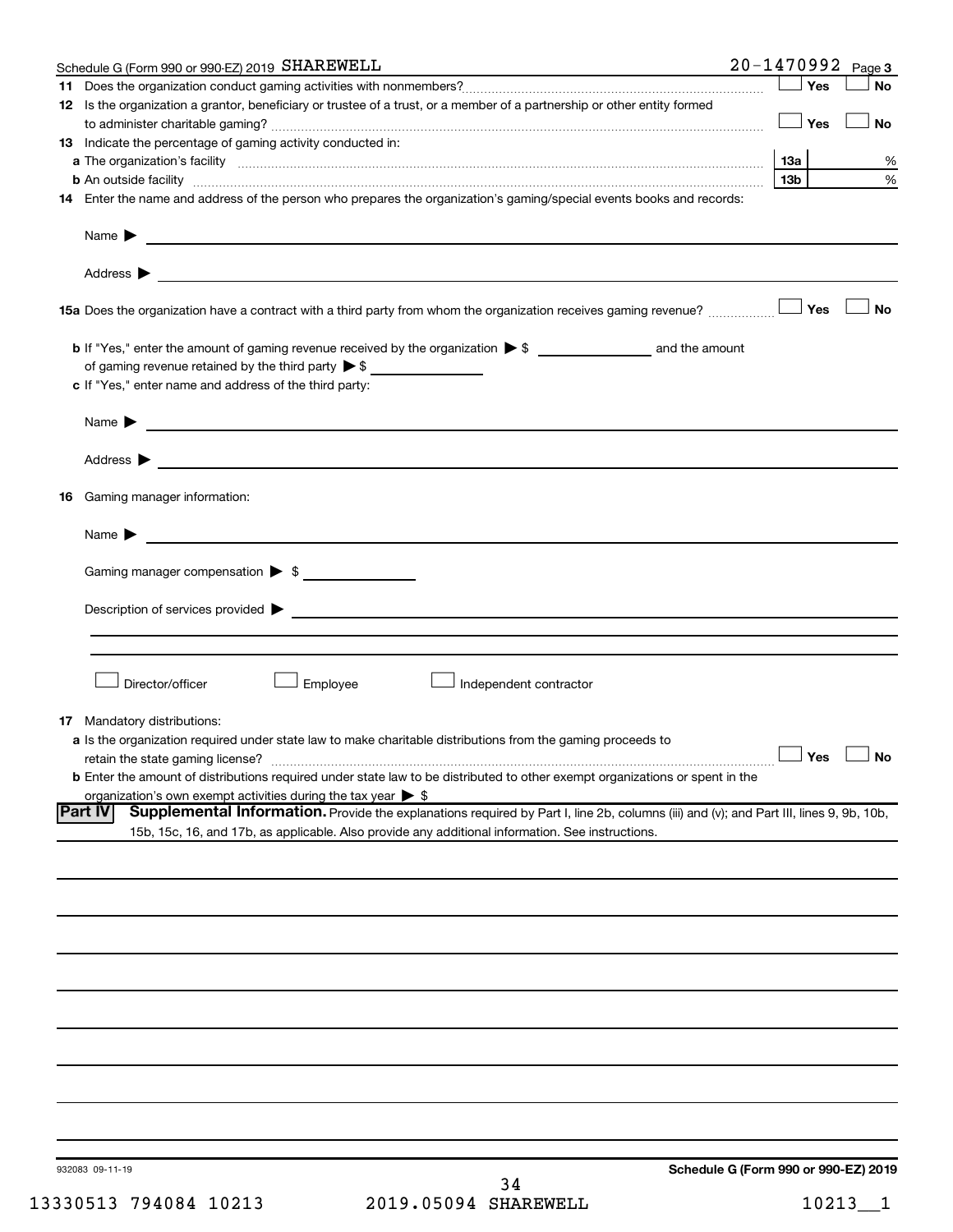**Schedule G (Form 990 or 990-EZ)**

932084 04-01-19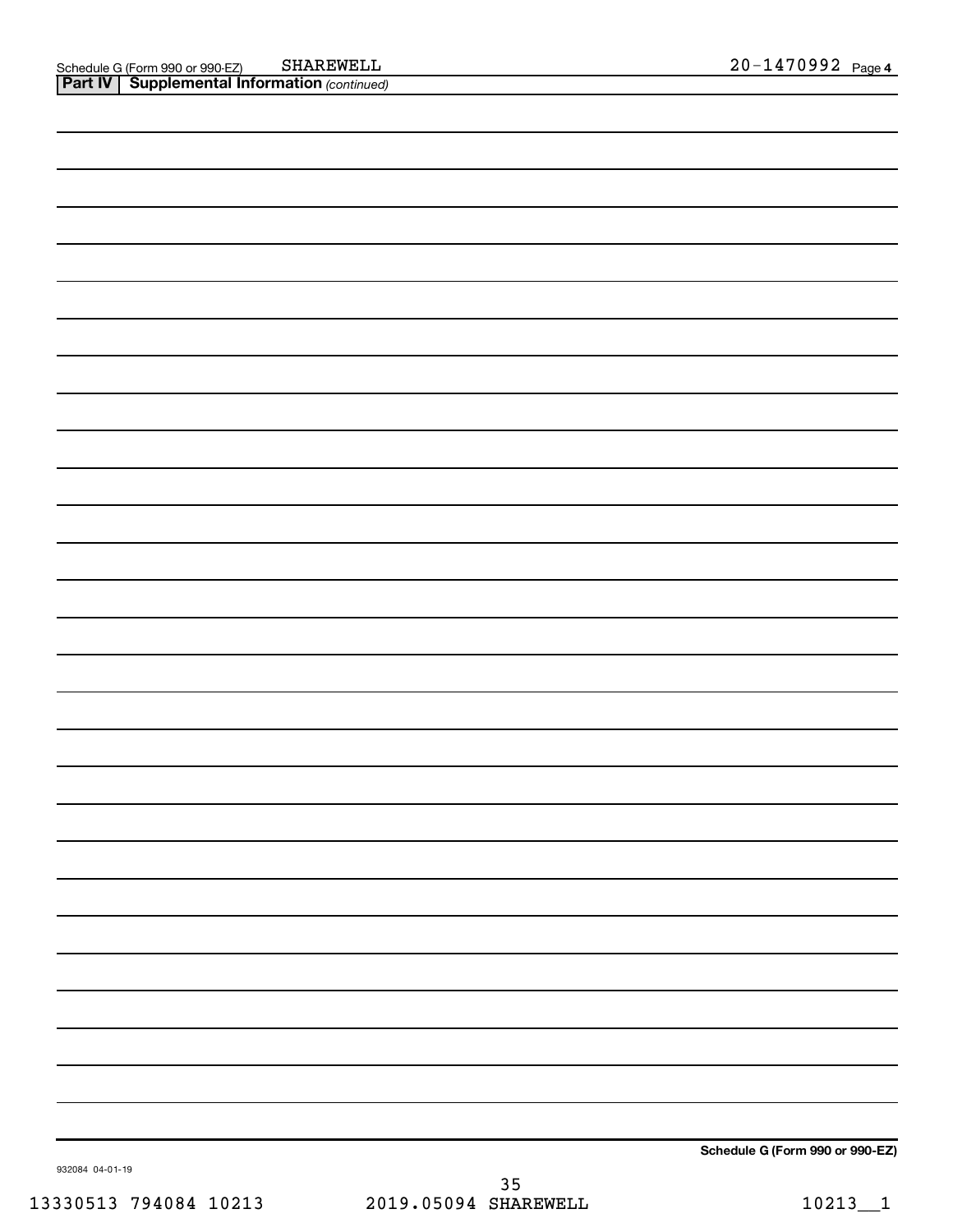|              | <b>SCHEDULE J</b>                       | <b>Compensation Information</b>                                                                                                  |                                       | OMB No. 1545-0047          |            |                         |
|--------------|-----------------------------------------|----------------------------------------------------------------------------------------------------------------------------------|---------------------------------------|----------------------------|------------|-------------------------|
|              | (Form 990)                              | For certain Officers, Directors, Trustees, Key Employees, and Highest                                                            |                                       | 2019                       |            |                         |
|              |                                         | <b>Compensated Employees</b>                                                                                                     |                                       |                            |            |                         |
|              | Department of the Treasury              | Complete if the organization answered "Yes" on Form 990, Part IV, line 23.<br>Attach to Form 990.                                |                                       | <b>Open to Public</b>      |            |                         |
|              | Internal Revenue Service                | Go to www.irs.gov/Form990 for instructions and the latest information.                                                           |                                       | Inspection                 |            |                         |
|              | Name of the organization                |                                                                                                                                  | <b>Employer identification number</b> |                            |            |                         |
|              |                                         | <b>SHAREWELL</b>                                                                                                                 |                                       | 20-1470992                 |            |                         |
|              | Part I                                  | <b>Questions Regarding Compensation</b>                                                                                          |                                       |                            |            |                         |
|              |                                         |                                                                                                                                  |                                       |                            | <b>Yes</b> | No                      |
|              |                                         | <b>1a</b> Check the appropriate box(es) if the organization provided any of the following to or for a person listed on Form 990, |                                       |                            |            |                         |
|              |                                         | Part VII, Section A, line 1a. Complete Part III to provide any relevant information regarding these items.                       |                                       |                            |            |                         |
|              | First-class or charter travel           | Housing allowance or residence for personal use                                                                                  |                                       |                            |            |                         |
|              | Travel for companions                   | Payments for business use of personal residence                                                                                  |                                       |                            |            |                         |
|              |                                         | Health or social club dues or initiation fees<br>Tax indemnification and gross-up payments                                       |                                       |                            |            |                         |
|              |                                         | Discretionary spending account<br>Personal services (such as maid, chauffeur, chef)                                              |                                       |                            |            |                         |
|              |                                         |                                                                                                                                  |                                       |                            |            |                         |
|              |                                         | <b>b</b> If any of the boxes on line 1a are checked, did the organization follow a written policy regarding payment or           |                                       |                            |            |                         |
|              |                                         |                                                                                                                                  |                                       | 1b                         |            |                         |
| $\mathbf{2}$ |                                         | Did the organization require substantiation prior to reimbursing or allowing expenses incurred by all directors,                 |                                       |                            |            |                         |
|              |                                         |                                                                                                                                  |                                       | $\mathbf{2}$               |            |                         |
|              |                                         |                                                                                                                                  |                                       |                            |            |                         |
| 3            |                                         | Indicate which, if any, of the following the organization used to establish the compensation of the organization's               |                                       |                            |            |                         |
|              |                                         | CEO/Executive Director. Check all that apply. Do not check any boxes for methods used by a related organization to               |                                       |                            |            |                         |
|              |                                         | establish compensation of the CEO/Executive Director, but explain in Part III.                                                   |                                       |                            |            |                         |
|              | $X$ Compensation committee              | $\underline{\mathbf{X}}$ Written employment contract                                                                             |                                       |                            |            |                         |
|              |                                         | Compensation survey or study<br>Independent compensation consultant                                                              |                                       |                            |            |                         |
|              |                                         | $ \mathbf{X} $ Approval by the board or compensation committee<br>Form 990 of other organizations                                |                                       |                            |            |                         |
| 4            |                                         | During the year, did any person listed on Form 990, Part VII, Section A, line 1a, with respect to the filing                     |                                       |                            |            |                         |
|              | organization or a related organization: |                                                                                                                                  |                                       |                            |            |                         |
| а            |                                         | Receive a severance payment or change-of-control payment?                                                                        |                                       | 4a                         |            | х                       |
| b            |                                         |                                                                                                                                  |                                       | 4b                         |            | $\overline{\mathbf{X}}$ |
| с            |                                         |                                                                                                                                  |                                       | 4c                         |            | X                       |
|              |                                         | If "Yes" to any of lines 4a-c, list the persons and provide the applicable amounts for each item in Part III.                    |                                       |                            |            |                         |
|              |                                         |                                                                                                                                  |                                       |                            |            |                         |
|              |                                         | Only section 501(c)(3), 501(c)(4), and 501(c)(29) organizations must complete lines 5-9.                                         |                                       |                            |            |                         |
|              |                                         | For persons listed on Form 990, Part VII, Section A, line 1a, did the organization pay or accrue any compensation                |                                       |                            |            |                         |
|              | contingent on the revenues of:          |                                                                                                                                  |                                       |                            |            |                         |
|              |                                         |                                                                                                                                  |                                       | 5а                         |            | х                       |
|              |                                         |                                                                                                                                  |                                       | 5b                         |            | X                       |
|              |                                         | If "Yes" on line 5a or 5b, describe in Part III.                                                                                 |                                       |                            |            |                         |
| 6.           |                                         | For persons listed on Form 990, Part VII, Section A, line 1a, did the organization pay or accrue any compensation                |                                       |                            |            |                         |
|              | contingent on the net earnings of:      |                                                                                                                                  |                                       |                            |            |                         |
|              |                                         |                                                                                                                                  |                                       | 6a                         |            | х                       |
|              |                                         |                                                                                                                                  |                                       | 6b                         |            | X                       |
|              |                                         | If "Yes" on line 6a or 6b, describe in Part III.                                                                                 |                                       |                            |            |                         |
|              |                                         | 7 For persons listed on Form 990, Part VII, Section A, line 1a, did the organization provide any nonfixed payments               |                                       |                            |            |                         |
|              |                                         |                                                                                                                                  |                                       | 7                          |            | x                       |
|              |                                         | 8 Were any amounts reported on Form 990, Part VII, paid or accrued pursuant to a contract that was subject to the                |                                       |                            |            |                         |
|              |                                         |                                                                                                                                  |                                       | 8                          |            | x                       |
| 9            |                                         | If "Yes" on line 8, did the organization also follow the rebuttable presumption procedure described in                           |                                       |                            |            |                         |
|              |                                         |                                                                                                                                  |                                       | 9                          |            |                         |
|              |                                         | LHA For Paperwork Reduction Act Notice, see the Instructions for Form 990.                                                       |                                       | Schedule J (Form 990) 2019 |            |                         |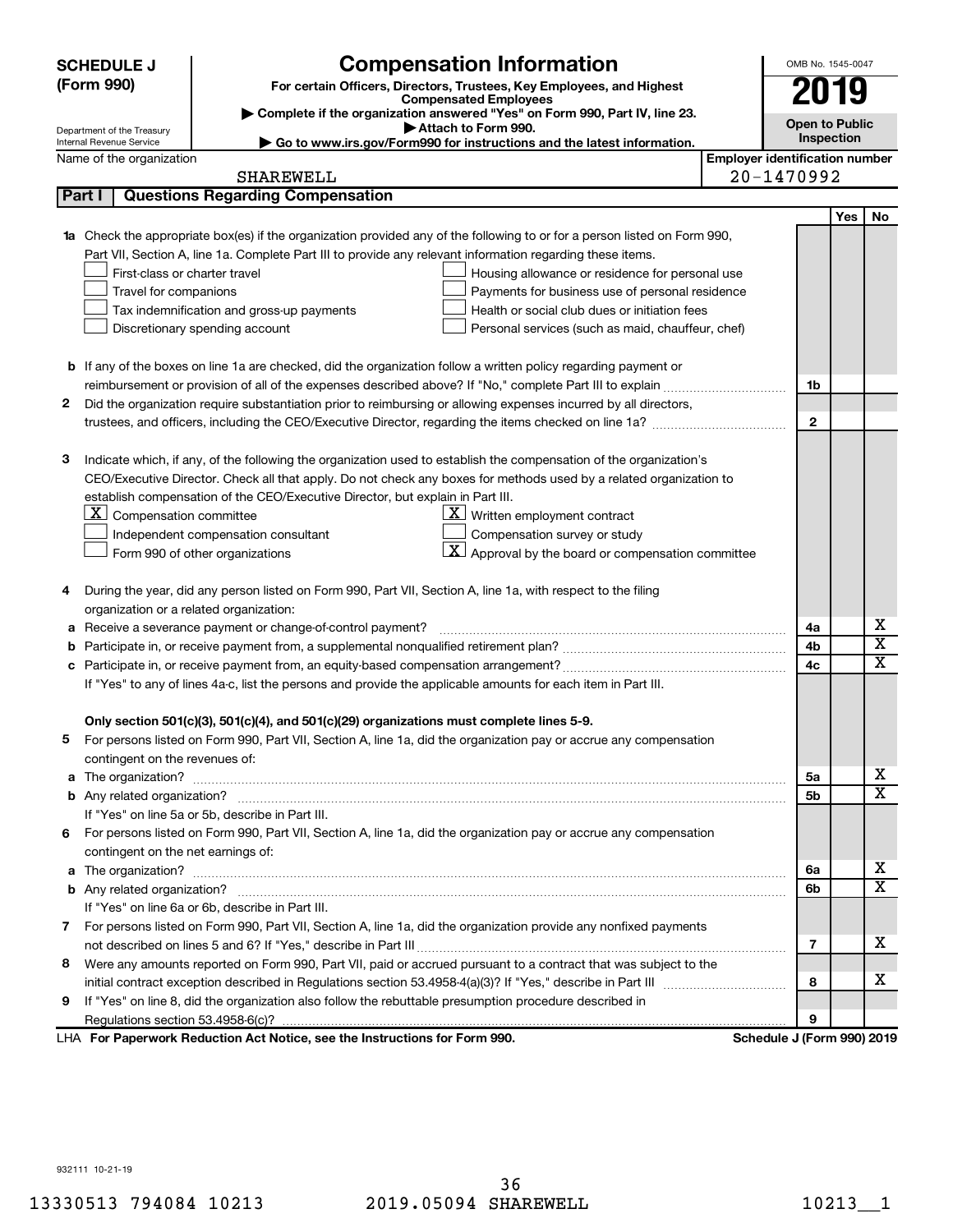Schedule J (Form 990) 2019 SHAREWELL

#### SHAREWELL 20-1470992

**2**

Part II | Officers, Directors, Trustees, Key Employees, and Highest Compensated Employees. Use duplicate copies if additional space is needed.

For each individual whose compensation must be reported on Schedule J, report compensation from the organization on row (i) and from related organizations, described in the instructions, on row (ii). Do not list any individuals that aren't listed on Form 990, Part VII.

Note: The sum of columns (B)(i)-(iii) for each listed individual must equal the total amount of Form 990, Part VII, Section A, line 1a, applicable column (D) and (E) amounts for that individual.

|                                   |                          | (B) Breakdown of W-2 and/or 1099-MISC compensation |                                           | (C) Retirement and<br>(D) Nontaxable<br>other deferred<br>benefits |                  | $\left  \textbf{(E)} \right $ Total of columns | (F) Compensation                                           |
|-----------------------------------|--------------------------|----------------------------------------------------|-------------------------------------------|--------------------------------------------------------------------|------------------|------------------------------------------------|------------------------------------------------------------|
| (A) Name and Title                | (i) Base<br>compensation | (ii) Bonus &<br>incentive<br>compensation          | (iii) Other<br>reportable<br>compensation | compensation                                                       |                  | $(B)(i)-(D)$                                   | in column (B)<br>reported as deferred<br>on prior Form 990 |
| ESTHER NETTER<br>(1)<br>(i)       | 259,647.                 | $\overline{0}$ .                                   | $\overline{0}$ .                          | 78,046.                                                            | 13,837.          | 351,530.                                       | $\overline{0}$ .                                           |
| ${\tt FOURN/CEO}$<br>$\vert$ (ii) | $\overline{0}$ .         | $\overline{0}$ .                                   | $\overline{\mathfrak{o}}$ .               | $\overline{0}$ .                                                   | $\overline{0}$ . | $\overline{0}$ .                               | $\overline{0}$ .                                           |
| (i)                               |                          |                                                    |                                           |                                                                    |                  |                                                |                                                            |
| (ii)                              |                          |                                                    |                                           |                                                                    |                  |                                                |                                                            |
| (i)                               |                          |                                                    |                                           |                                                                    |                  |                                                |                                                            |
| (ii)                              |                          |                                                    |                                           |                                                                    |                  |                                                |                                                            |
| (i)                               |                          |                                                    |                                           |                                                                    |                  |                                                |                                                            |
| (ii)                              |                          |                                                    |                                           |                                                                    |                  |                                                |                                                            |
| (i)                               |                          |                                                    |                                           |                                                                    |                  |                                                |                                                            |
| (ii)                              |                          |                                                    |                                           |                                                                    |                  |                                                |                                                            |
| (i)                               |                          |                                                    |                                           |                                                                    |                  |                                                |                                                            |
| (ii)                              |                          |                                                    |                                           |                                                                    |                  |                                                |                                                            |
| (i)                               |                          |                                                    |                                           |                                                                    |                  |                                                |                                                            |
| (ii)                              |                          |                                                    |                                           |                                                                    |                  |                                                |                                                            |
| (i)                               |                          |                                                    |                                           |                                                                    |                  |                                                |                                                            |
| (ii)                              |                          |                                                    |                                           |                                                                    |                  |                                                |                                                            |
| (i)<br>(ii)                       |                          |                                                    |                                           |                                                                    |                  |                                                |                                                            |
| (i)                               |                          |                                                    |                                           |                                                                    |                  |                                                |                                                            |
| (ii)                              |                          |                                                    |                                           |                                                                    |                  |                                                |                                                            |
| (i)                               |                          |                                                    |                                           |                                                                    |                  |                                                |                                                            |
| (ii)                              |                          |                                                    |                                           |                                                                    |                  |                                                |                                                            |
| (i)                               |                          |                                                    |                                           |                                                                    |                  |                                                |                                                            |
| (ii)                              |                          |                                                    |                                           |                                                                    |                  |                                                |                                                            |
| (i)                               |                          |                                                    |                                           |                                                                    |                  |                                                |                                                            |
| (ii)                              |                          |                                                    |                                           |                                                                    |                  |                                                |                                                            |
| (i)                               |                          |                                                    |                                           |                                                                    |                  |                                                |                                                            |
| (ii)                              |                          |                                                    |                                           |                                                                    |                  |                                                |                                                            |
| (i)                               |                          |                                                    |                                           |                                                                    |                  |                                                |                                                            |
| (ii)                              |                          |                                                    |                                           |                                                                    |                  |                                                |                                                            |
| (i)                               |                          |                                                    |                                           |                                                                    |                  |                                                |                                                            |
| (ii)                              |                          |                                                    |                                           |                                                                    |                  |                                                |                                                            |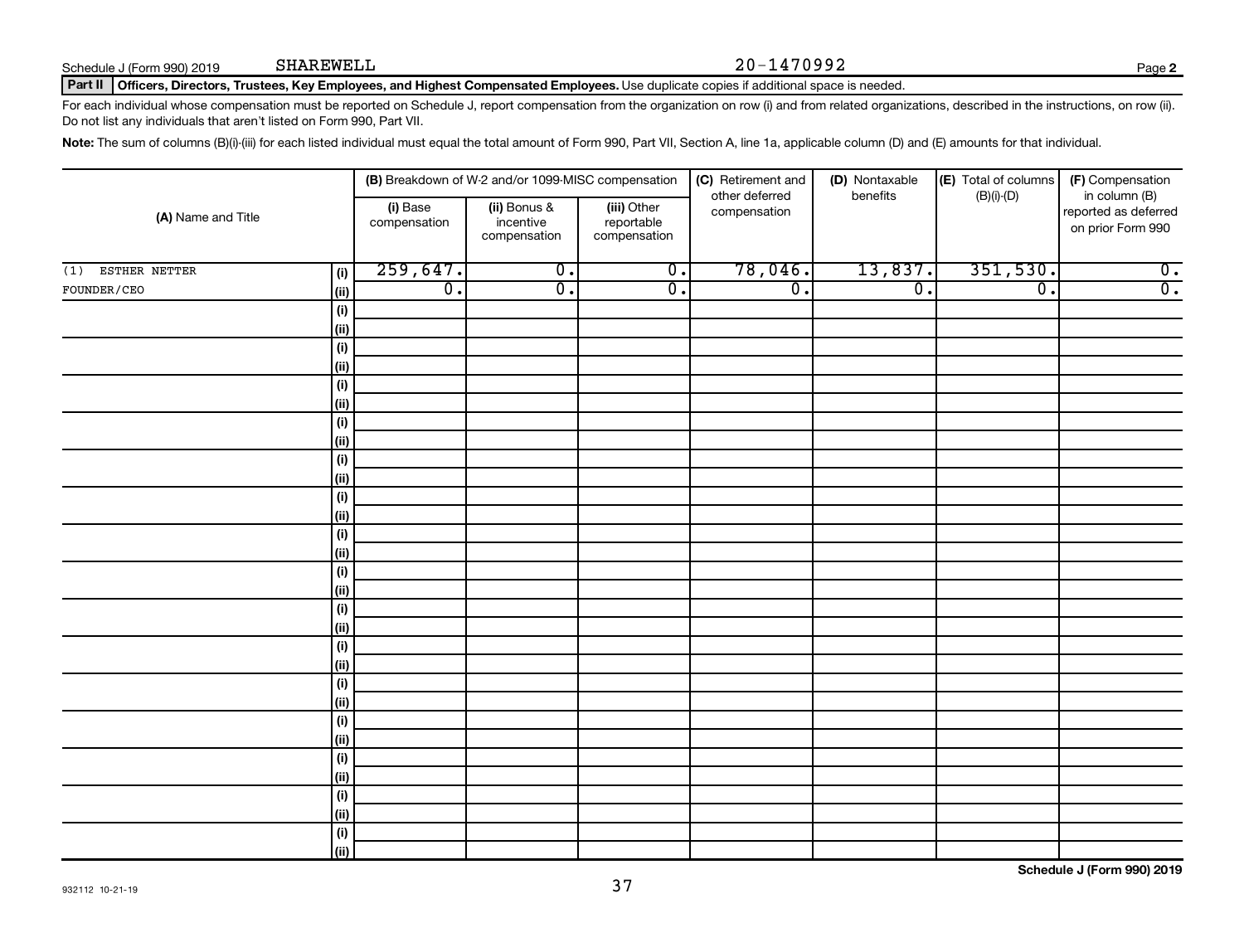**Part III Supplemental Information**

Provide the information, explanation, or descriptions required for Part I, lines 1a, 1b, 3, 4a, 4b, 4c, 5a, 5b, 6a, 6b, 7, and 8, and for Part II. Also complete this part for any additional information.

**Schedule J (Form 990) 2019**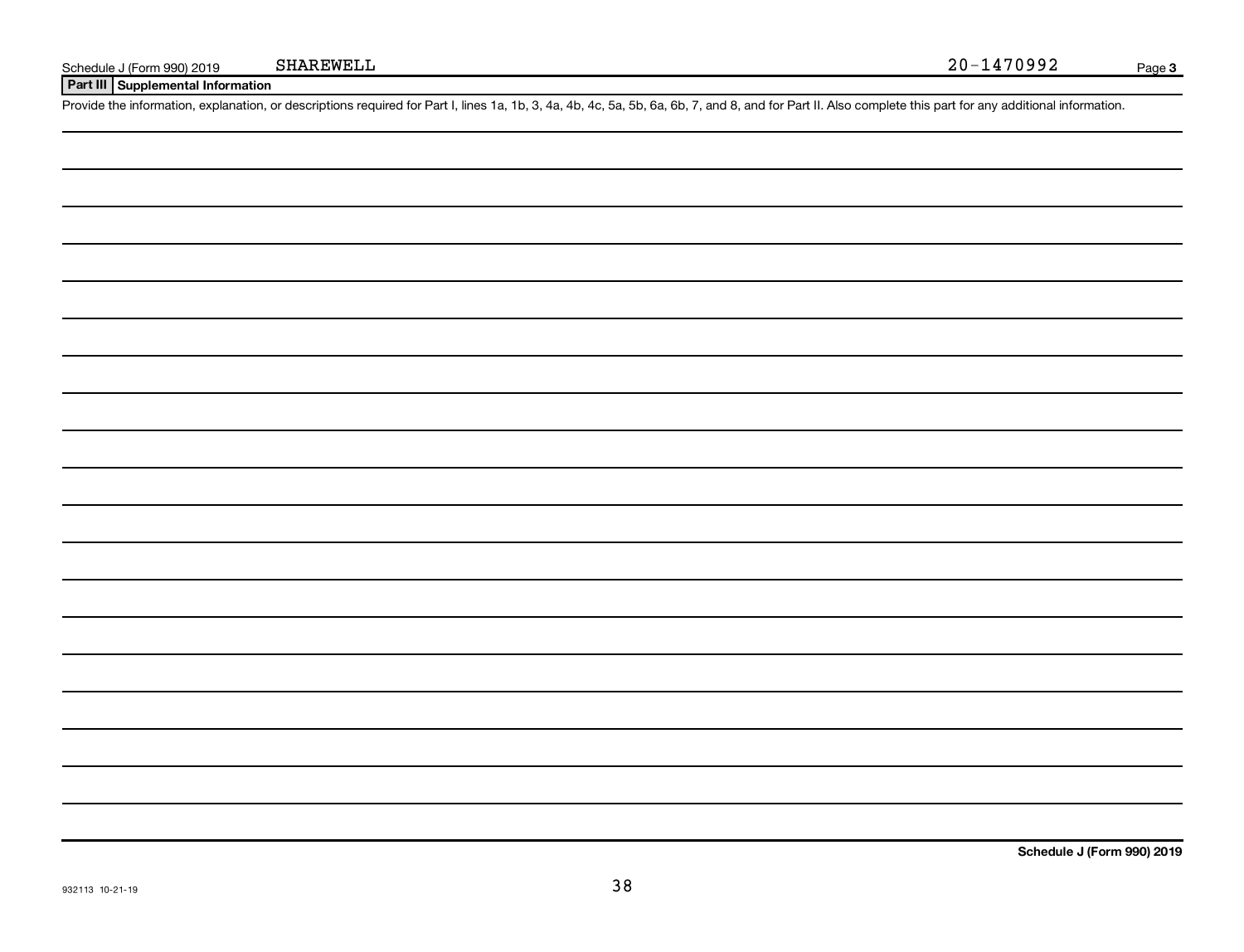| <b>SCHEDULE L</b><br>(Form 990 or 990-EZ)              |                                 |                   | <b>Transactions With Interested Persons</b><br>▶ Complete if the organization answered "Yes" on Form 990, Part IV, line 25a, 25b, 26, 27, 28a, |    |                           | 28b, or 28c, or Form 990-EZ, Part V, line 38a or 40b.<br>Attach to Form 990 or Form 990-EZ. |                                |     |          |                                       |            | OMB No. 1545-0047<br>2019<br><b>Open To Public</b> |                      |
|--------------------------------------------------------|---------------------------------|-------------------|------------------------------------------------------------------------------------------------------------------------------------------------|----|---------------------------|---------------------------------------------------------------------------------------------|--------------------------------|-----|----------|---------------------------------------|------------|----------------------------------------------------|----------------------|
| Department of the Treasury<br>Internal Revenue Service |                                 |                   | Go to www.irs.gov/Form990 for instructions and the latest information.                                                                         |    |                           |                                                                                             |                                |     |          |                                       | Inspection |                                                    |                      |
| Name of the organization                               |                                 |                   |                                                                                                                                                |    |                           |                                                                                             |                                |     |          | <b>Employer identification number</b> |            |                                                    |                      |
|                                                        |                                 | <b>SHAREWELL</b>  |                                                                                                                                                |    |                           |                                                                                             |                                |     |          | 20-1470992                            |            |                                                    |                      |
| <b>Part I</b>                                          |                                 |                   | <b>Excess Benefit Transactions</b> (section 501(c)(3), section 501(c)(4), and section 501(c)(29) organizations only).                          |    |                           |                                                                                             |                                |     |          |                                       |            |                                                    |                      |
|                                                        |                                 |                   | Complete if the organization answered "Yes" on Form 990, Part IV, line 25a or 25b, or Form 990-EZ, Part V, line 40b.                           |    |                           |                                                                                             |                                |     |          |                                       |            |                                                    |                      |
| 1                                                      | (a) Name of disqualified person |                   | (b) Relationship between disqualified<br>person and organization                                                                               |    |                           |                                                                                             | (c) Description of transaction |     |          |                                       |            | Yes                                                | (d) Corrected?<br>No |
|                                                        |                                 |                   |                                                                                                                                                |    |                           |                                                                                             |                                |     |          |                                       |            |                                                    |                      |
|                                                        |                                 |                   |                                                                                                                                                |    |                           |                                                                                             |                                |     |          |                                       |            |                                                    |                      |
|                                                        |                                 |                   |                                                                                                                                                |    |                           |                                                                                             |                                |     |          |                                       |            |                                                    |                      |
|                                                        |                                 |                   |                                                                                                                                                |    |                           |                                                                                             |                                |     |          |                                       |            |                                                    |                      |
|                                                        |                                 |                   |                                                                                                                                                |    |                           |                                                                                             |                                |     |          |                                       |            |                                                    |                      |
|                                                        |                                 |                   | 2 Enter the amount of tax incurred by the organization managers or disqualified persons during the year under                                  |    |                           |                                                                                             |                                |     |          |                                       |            |                                                    |                      |
| section 4958                                           |                                 |                   |                                                                                                                                                |    |                           |                                                                                             |                                |     |          | $\triangleright$ \$                   |            |                                                    |                      |
|                                                        |                                 |                   |                                                                                                                                                |    |                           |                                                                                             |                                |     |          | $\blacktriangleright$ \$              |            |                                                    |                      |
|                                                        |                                 |                   |                                                                                                                                                |    |                           |                                                                                             |                                |     |          |                                       |            |                                                    |                      |
| <b>Part II</b>                                         |                                 |                   | Loans to and/or From Interested Persons.                                                                                                       |    |                           |                                                                                             |                                |     |          |                                       |            |                                                    |                      |
|                                                        |                                 |                   | Complete if the organization answered "Yes" on Form 990-EZ, Part V, line 38a or Form 990, Part IV, line 26; or if the organization             |    |                           |                                                                                             |                                |     |          |                                       |            |                                                    |                      |
|                                                        | (a) Name of                     | (b) Relationship  | reported an amount on Form 990, Part X, line 5, 6, or 22.<br>(c) Purpose                                                                       |    | (d) Loan to or            | (e) Original                                                                                | (f) Balance due                |     | (g) In   | <b>(h)</b> Approved                   |            |                                                    | (i) Written          |
|                                                        | interested person               | with organization | of loan                                                                                                                                        |    | from the<br>organization? | principal amount                                                                            |                                |     | default? | `bv board or<br>committee?            |            |                                                    | agreement?           |
|                                                        |                                 |                   |                                                                                                                                                | To | From                      |                                                                                             |                                | Yes | No       | Yes                                   | No.        | Yes                                                | No                   |
| <b>ESTHER NETTER</b>                                   |                                 | <b>CEO</b>        | TO DEFER                                                                                                                                       | x  |                           | 18, 292.                                                                                    | 18, 292.                       |     | x        | x                                     |            |                                                    | х                    |
|                                                        |                                 |                   |                                                                                                                                                |    |                           |                                                                                             |                                |     |          |                                       |            |                                                    |                      |
|                                                        |                                 |                   |                                                                                                                                                |    |                           |                                                                                             |                                |     |          |                                       |            |                                                    |                      |
|                                                        |                                 |                   |                                                                                                                                                |    |                           |                                                                                             |                                |     |          |                                       |            |                                                    |                      |
|                                                        |                                 |                   |                                                                                                                                                |    |                           |                                                                                             |                                |     |          |                                       |            |                                                    |                      |
|                                                        |                                 |                   |                                                                                                                                                |    |                           |                                                                                             |                                |     |          |                                       |            |                                                    |                      |
|                                                        |                                 |                   |                                                                                                                                                |    |                           |                                                                                             |                                |     |          |                                       |            |                                                    |                      |
|                                                        |                                 |                   |                                                                                                                                                |    |                           |                                                                                             |                                |     |          |                                       |            |                                                    |                      |
|                                                        |                                 |                   |                                                                                                                                                |    |                           |                                                                                             |                                |     |          |                                       |            |                                                    |                      |
| Total<br>Part II                                       |                                 |                   | <b>Grants or Assistance Benefiting Interested Persons.</b>                                                                                     |    |                           | $\blacktriangleright$ \$                                                                    | 18,292.                        |     |          |                                       |            |                                                    |                      |
|                                                        |                                 |                   |                                                                                                                                                |    |                           |                                                                                             |                                |     |          |                                       |            |                                                    |                      |
|                                                        | (a) Name of interested person   |                   | Complete if the organization answered "Yes" on Form 990, Part IV, line 27.<br>(b) Relationship between                                         |    |                           | <b>(c)</b> Amount of                                                                        | (d) Type of                    |     |          |                                       |            | (e) Purpose of                                     |                      |
|                                                        |                                 |                   | interested person and                                                                                                                          |    |                           | assistance                                                                                  | assistance                     |     |          |                                       | assistance |                                                    |                      |
|                                                        |                                 |                   | the organization                                                                                                                               |    |                           |                                                                                             |                                |     |          |                                       |            |                                                    |                      |
|                                                        |                                 |                   |                                                                                                                                                |    |                           |                                                                                             |                                |     |          |                                       |            |                                                    |                      |
|                                                        |                                 |                   |                                                                                                                                                |    |                           |                                                                                             |                                |     |          |                                       |            |                                                    |                      |
|                                                        |                                 |                   |                                                                                                                                                |    |                           |                                                                                             |                                |     |          |                                       |            |                                                    |                      |
|                                                        |                                 |                   |                                                                                                                                                |    |                           |                                                                                             |                                |     |          |                                       |            |                                                    |                      |
|                                                        |                                 |                   |                                                                                                                                                |    |                           |                                                                                             |                                |     |          |                                       |            |                                                    |                      |
|                                                        |                                 |                   |                                                                                                                                                |    |                           |                                                                                             |                                |     |          |                                       |            |                                                    |                      |
|                                                        |                                 |                   |                                                                                                                                                |    |                           |                                                                                             |                                |     |          |                                       |            |                                                    |                      |
|                                                        |                                 |                   |                                                                                                                                                |    |                           |                                                                                             |                                |     |          |                                       |            |                                                    |                      |
|                                                        |                                 |                   |                                                                                                                                                |    |                           |                                                                                             |                                |     |          |                                       |            |                                                    |                      |

SEE PART V FOR CONTINUATIONS

932131 10-21-19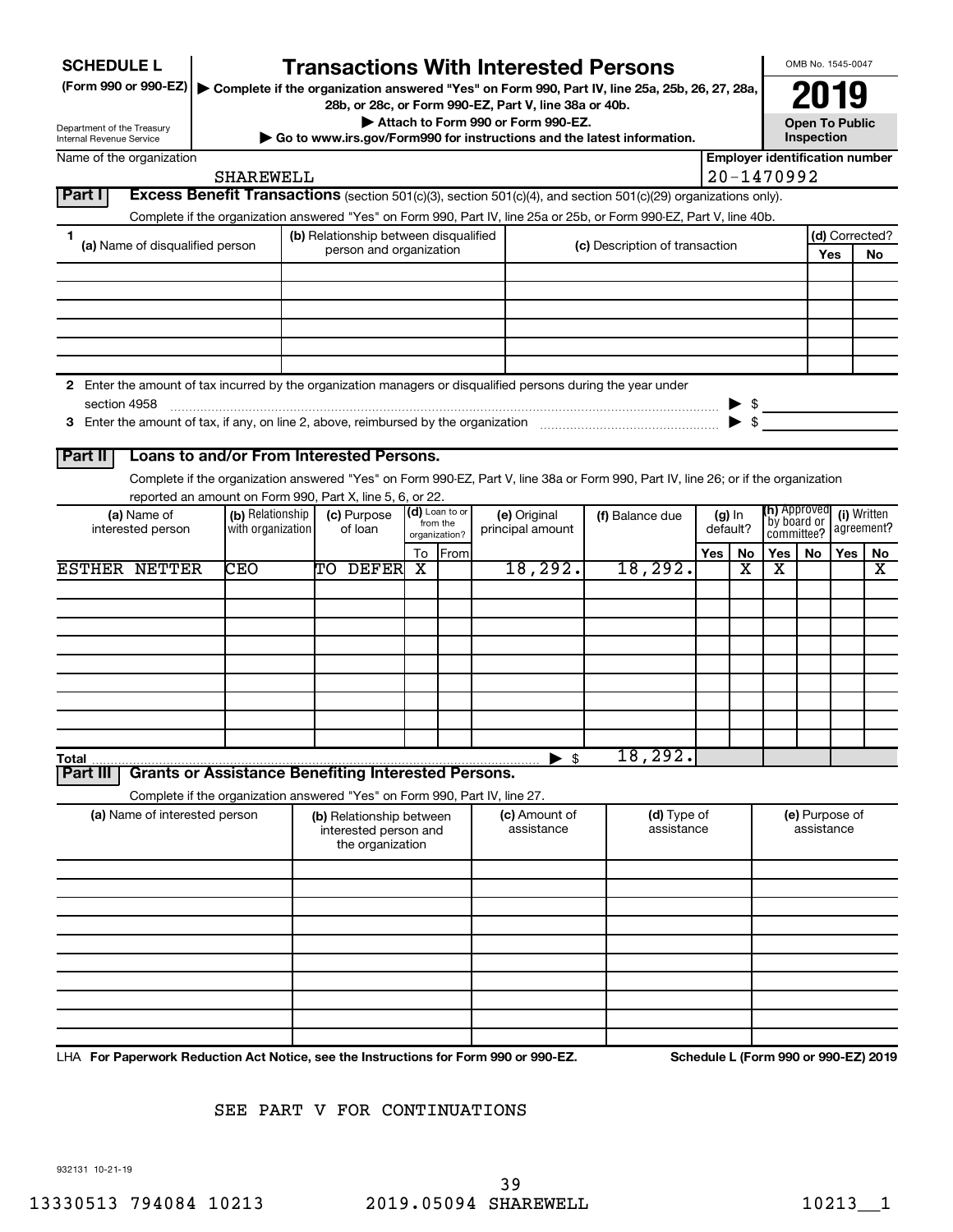| $20 - 1470992$ Page 2<br>Schedule L (Form 990 or 990-EZ) 2019 $\,$ SHAREWELL |  |
|------------------------------------------------------------------------------|--|
|------------------------------------------------------------------------------|--|

|                                                            | Complete if the organization answered "Yes" on Form 990, Part IV, line 28a, 28b, or 28c.    |                              |                                   | (e) Sharing of              |    |
|------------------------------------------------------------|---------------------------------------------------------------------------------------------|------------------------------|-----------------------------------|-----------------------------|----|
| (a) Name of interested person                              | (b) Relationship between interested<br>person and the organization                          | (c) Amount of<br>transaction | (d) Description of<br>transaction | organization's<br>revenues? |    |
|                                                            |                                                                                             |                              |                                   | Yes                         | No |
|                                                            |                                                                                             |                              |                                   |                             |    |
|                                                            |                                                                                             |                              |                                   |                             |    |
|                                                            |                                                                                             |                              |                                   |                             |    |
|                                                            |                                                                                             |                              |                                   |                             |    |
|                                                            |                                                                                             |                              |                                   |                             |    |
|                                                            |                                                                                             |                              |                                   |                             |    |
|                                                            |                                                                                             |                              |                                   |                             |    |
|                                                            |                                                                                             |                              |                                   |                             |    |
|                                                            |                                                                                             |                              |                                   |                             |    |
| Part V<br>Supplemental Information.                        |                                                                                             |                              |                                   |                             |    |
|                                                            | Provide additional information for responses to questions on Schedule L (see instructions). |                              |                                   |                             |    |
|                                                            |                                                                                             |                              |                                   |                             |    |
| SCHEDULE L, PART II, LOANS TO AND FROM INTERESTED PERSONS: |                                                                                             |                              |                                   |                             |    |
|                                                            |                                                                                             |                              |                                   |                             |    |
| NAME OF PERSON:<br>(A)                                     | <b>ESTHER NETTER</b>                                                                        |                              |                                   |                             |    |
|                                                            |                                                                                             |                              |                                   |                             |    |
| (C)<br>PURPOSE OF LOAN: TO DEFER PART OF HER SALARY        |                                                                                             |                              |                                   |                             |    |
|                                                            |                                                                                             |                              |                                   |                             |    |
|                                                            |                                                                                             |                              |                                   |                             |    |
|                                                            |                                                                                             |                              |                                   |                             |    |
|                                                            |                                                                                             |                              |                                   |                             |    |
|                                                            |                                                                                             |                              |                                   |                             |    |
|                                                            |                                                                                             |                              |                                   |                             |    |
|                                                            |                                                                                             |                              |                                   |                             |    |
|                                                            |                                                                                             |                              |                                   |                             |    |
|                                                            |                                                                                             |                              |                                   |                             |    |
|                                                            |                                                                                             |                              |                                   |                             |    |
|                                                            |                                                                                             |                              |                                   |                             |    |
|                                                            |                                                                                             |                              |                                   |                             |    |
|                                                            |                                                                                             |                              |                                   |                             |    |
|                                                            |                                                                                             |                              |                                   |                             |    |
|                                                            |                                                                                             |                              |                                   |                             |    |

**Schedule L (Form 990 or 990-EZ) 2019**

932132 10-21-19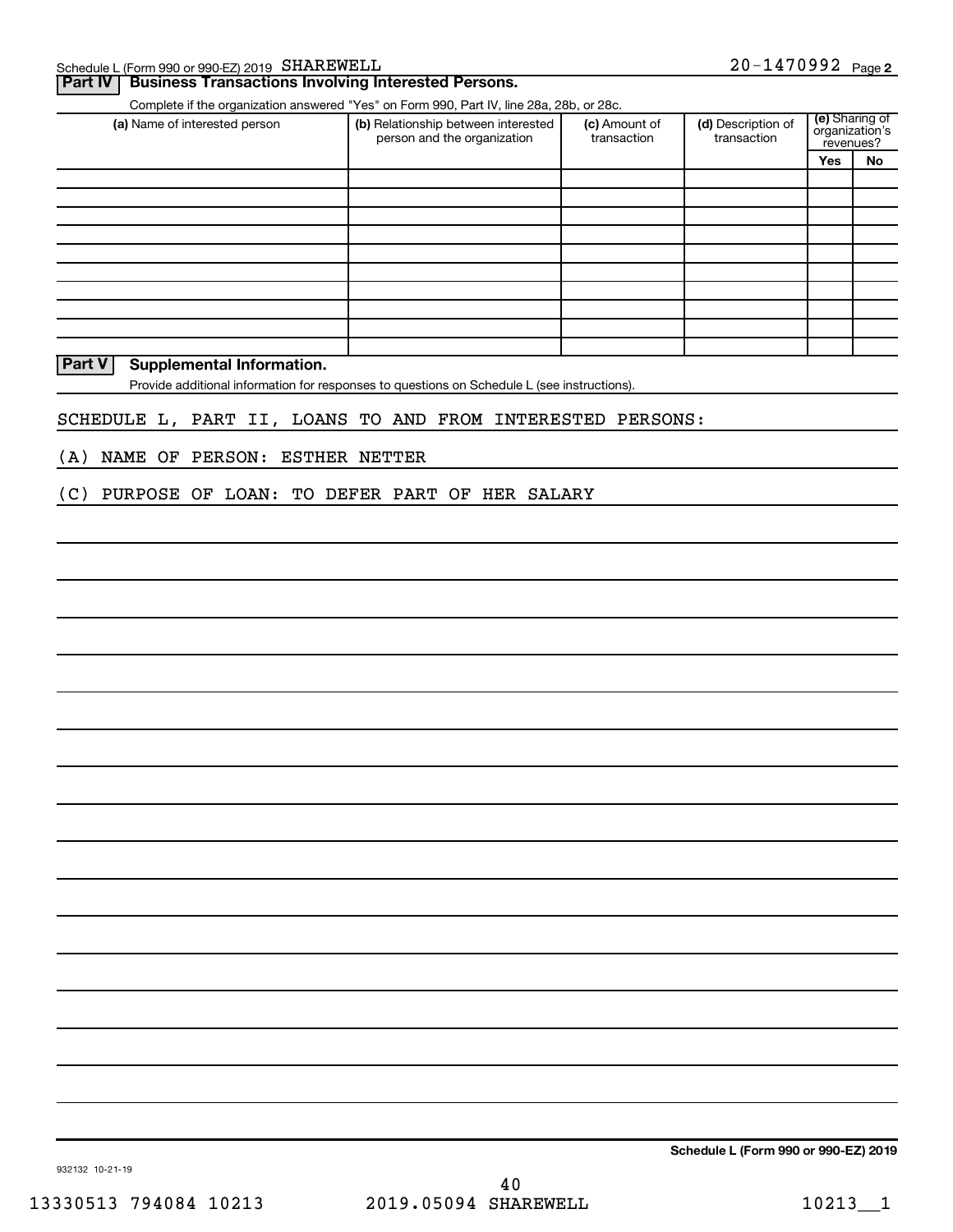Department of the Treasury **(Form 990 or 990-EZ)**

Name of the organization

Internal Revenue Service

**Complete to provide information for responses to specific questions on SCHEDULE O Supplemental Information to Form 990 or 990-EZ 2019** 

**Form 990 or 990-EZ or to provide any additional information. | Attach to Form 990 or 990-EZ. | Go to www.irs.gov/Form990 for the latest information.**

OMB No. 1545-0047 **Open to Public Inspection**

**Employer identification number** SHAREWELL 20-1470992

FORM 990, PART VI, SECTION B, LINE 11B:

THE FORM 990 IS REVIEWED BY SENIOR MANAGEMENT AND THEN SENT TO ALL BOARD

MEMBERS PRIOR TO FILING.

FORM 990, PART VI, SECTION B, LINE 12C:

COMPLIANCE WITH THE CONFLICT OF INTEREST POLICY IS MONITORED THROUGH AN

ANNUAL QUESTIONNAIRE THAT IS GIVEN TO ALL BOARD MEMBERS, WHICH IS REVIEWED

BY THE BOARD GOVERNANCE COMMITTEE. THE CEO AND COO ENFORCE THE STAFF

POLICY.

FORM 990, PART VI, SECTION B, LINE 15A:

COMPENSATION COMMITTEE IS AUTHORIZED BY THE BOARD OF DIRECTORS TO REVIEW AND APPROVE THE CEO'S COMPENSATION, BASED ON COMPARATIVE RESEARCH. THE CENTER FOR NON PROFIT MANAGEMENT'S COMPENSATION SURVEY IS USED IN THE DETERMINATION OF THE COMPENSATION OF THE CEO, INDEPENDENTLY, WITHOUT THE PARTICIPATION OF INTERESTED PERSONS.

FORM 990, PART VI, SECTION C, LINE 19:

THE GOVERNING DOCUMENTS, CONFLICT OF INTEREST POLICY, AND FINANCIAL

STATEMENTS ARE AVAILABLE UPON REQUEST.

FORM 990, PART X, LINE 25: OTHER LIABILITIES

IN MARCH 2020, CONGRESS PASSED THE PAYCHECK PROTECTION PROGRAM,

AUTHORIZING LOANS TO SMALL BUSINESSES FOR USE IN PAYING EMPLOYEES THAT

THEY CONTINUE TO EMPLOY THROUGHOUT THE COVID-19 PANDEMIC AND FOR RENT,

UTILITIES AND INTEREST ON MORTGAGES. IN APRIL 2020, THE ORGANIZATION

932211 09-06-19 LHA For Paperwork Reduction Act Notice, see the Instructions for Form 990 or 990-EZ. Schedule O (Form 990 or 990-EZ) (2019)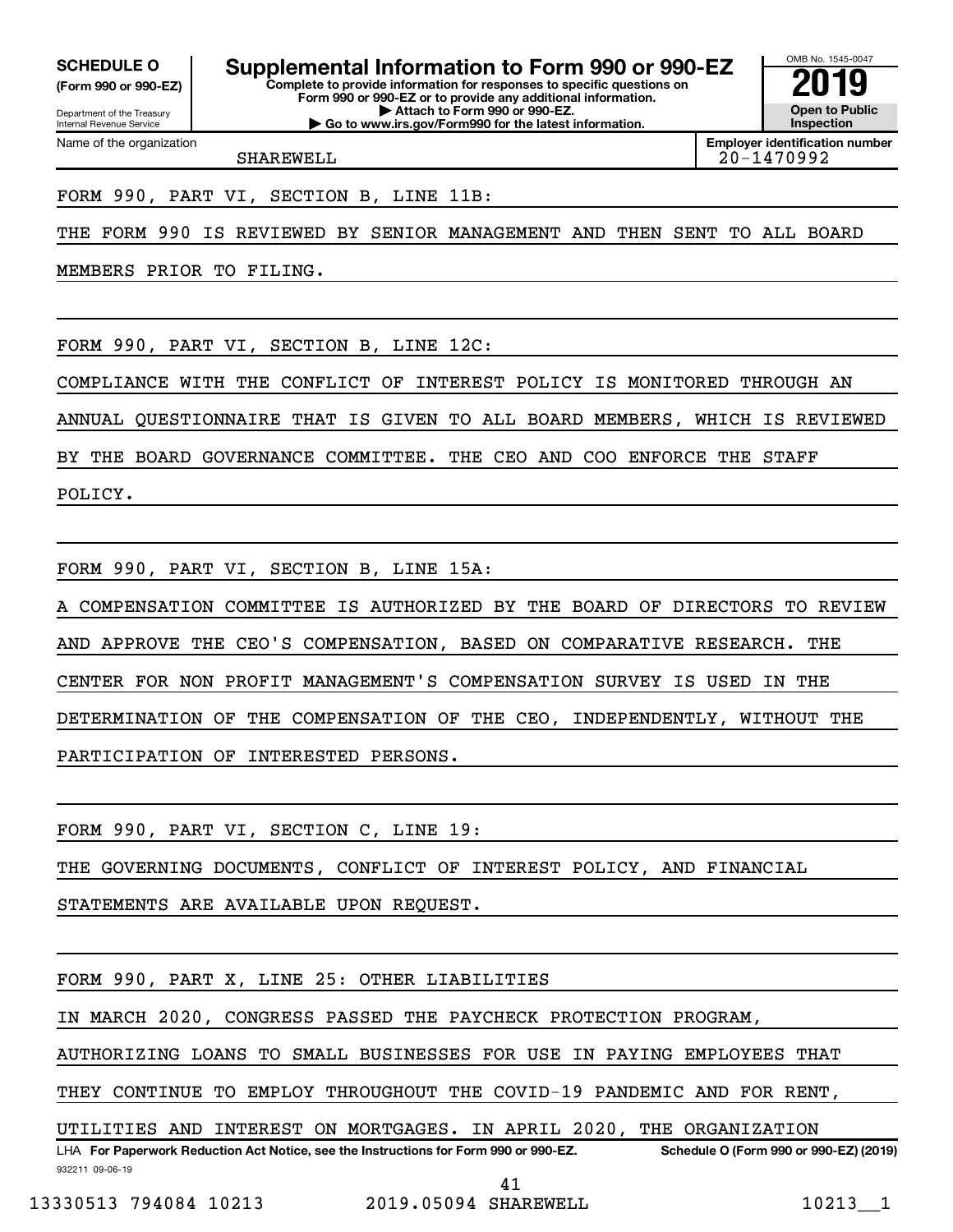| Schedule O (Form 990 or 990-EZ) (2019)                                     | Page 2                                              |
|----------------------------------------------------------------------------|-----------------------------------------------------|
| Name of the organization<br><b>SHAREWELL</b>                               | <b>Employer identification number</b><br>20-1470992 |
| SUCCESSFULLY SECURED A \$390,400 SMALL BUSINESS ASSOCIATION ("SBA") LOAN   |                                                     |
| UNDER THE PAYCHECK PROTECTION PROGRAM. PER THE TERMS OF THE LOAN, THE      |                                                     |
| FULL AMOUNT WILL BE FORGIVEN AS LONG AS LOAN PROCEEDS ARE USED TO COVER    |                                                     |
| PAYROLL COSTS AND OTHER SPECIFIED NON-PAYROLL COSTS                        | (PROVIDED ANY                                       |
| NON-PAYROLL COSTS DO NOT EXCEED 40% OF THE FORGIVEN AMOUNT)                | OVER A                                              |
| 24-WEEK PERIOD AFTER THE LOAN IS MADE; AND EMPLOYEE AND COMPENSATION       |                                                     |
| LEVELS ARE MAINTAINED. THE ORGANIZATION INTENDS TO COMPLY WITH THE         |                                                     |
| ABOVE TERMS IN ORDER TO OUALIFY FOR FULL OR PARTIAL LOAN FORGIVENESS.      |                                                     |
| THE EXTENT IT IS NOT FORGIVEN, THE ORGANIZATION WOULD BE REQUIRED TO<br>TO |                                                     |
| REPAY THAT PORTION AT AN INTEREST RATE OF 1% OVER A PERIOD OF TWO          |                                                     |
| YEARS, WITH A FINAL INSTALLMENT ESTIMATED BY APRIL 2022. AS OF THE         |                                                     |
| ISSUANCE OF THESE FINANCIAL STATEMENTS THE ORGANIZATION HAS NOT MADE       |                                                     |
| ANY PAYMENTS ON THE BALANCE OF THE LOAN OR APPLIED FOR LOAN                |                                                     |
| FORGIVENESS.                                                               |                                                     |
|                                                                            |                                                     |
|                                                                            |                                                     |

932212 09-06-19

**Schedule O (Form 990 or 990-EZ) (2019)**